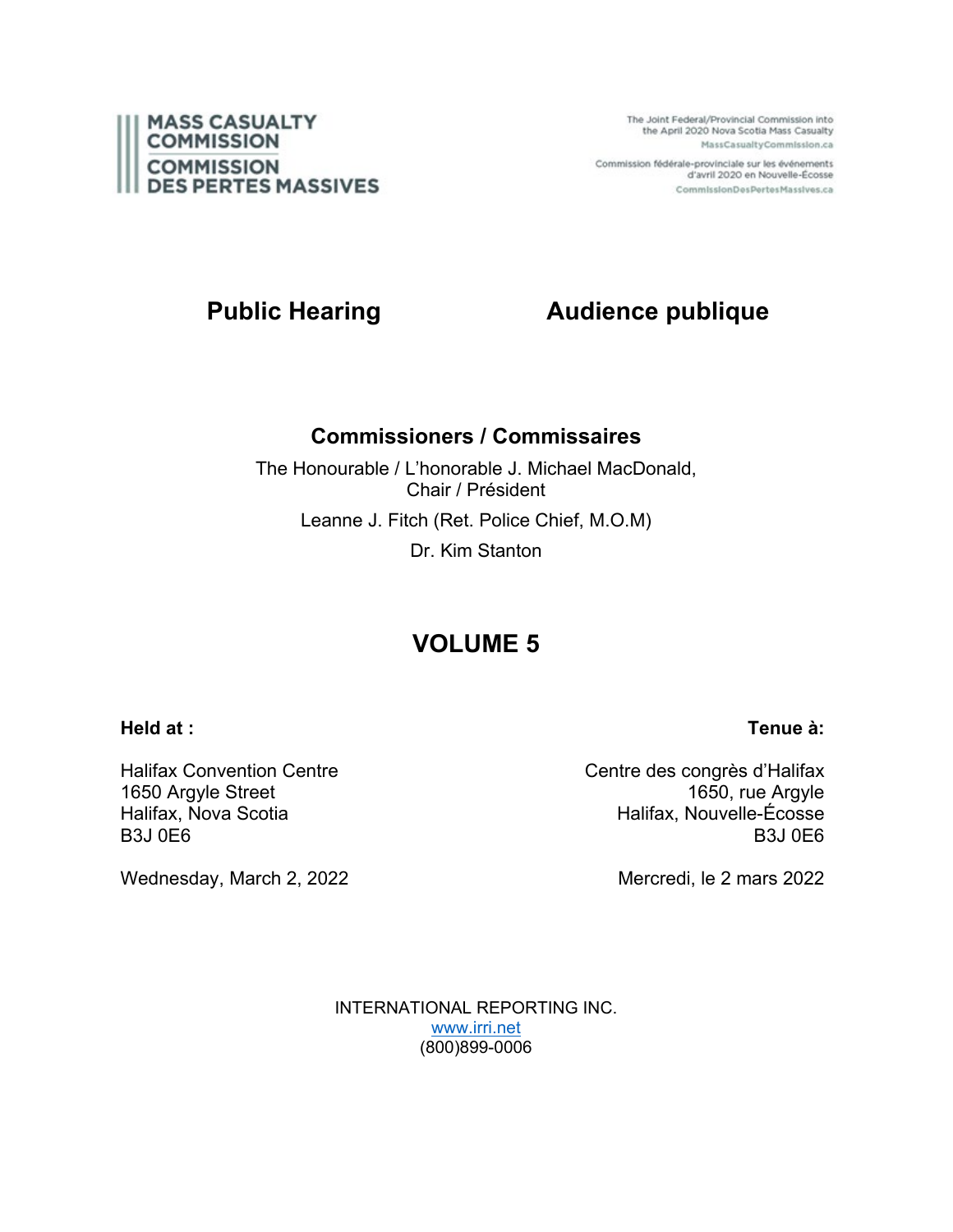# **II Appearances / Comparutions**

Ms. Sandra McCulloch Counsel / Conseillère Mr. Joshua Bryson Counsel / Conseiller Ms. Linda Hupman Counsel / Conseillère Ms. Tara Miller Counsel / Conseillère Ms. Anastacia Merrigan Counsel / Conseillère Mr. Craig Zeeh Counsel / Conseiller Ms. Linda Hupman Counsel / Conseillère Ms. Nasha Nijhawan Counsel / Conseillère Ms. Lori Ward **Counsel / Conseillère** 

Ms. Emily Hill **Music Commission Counsel /** Conseillère de la commission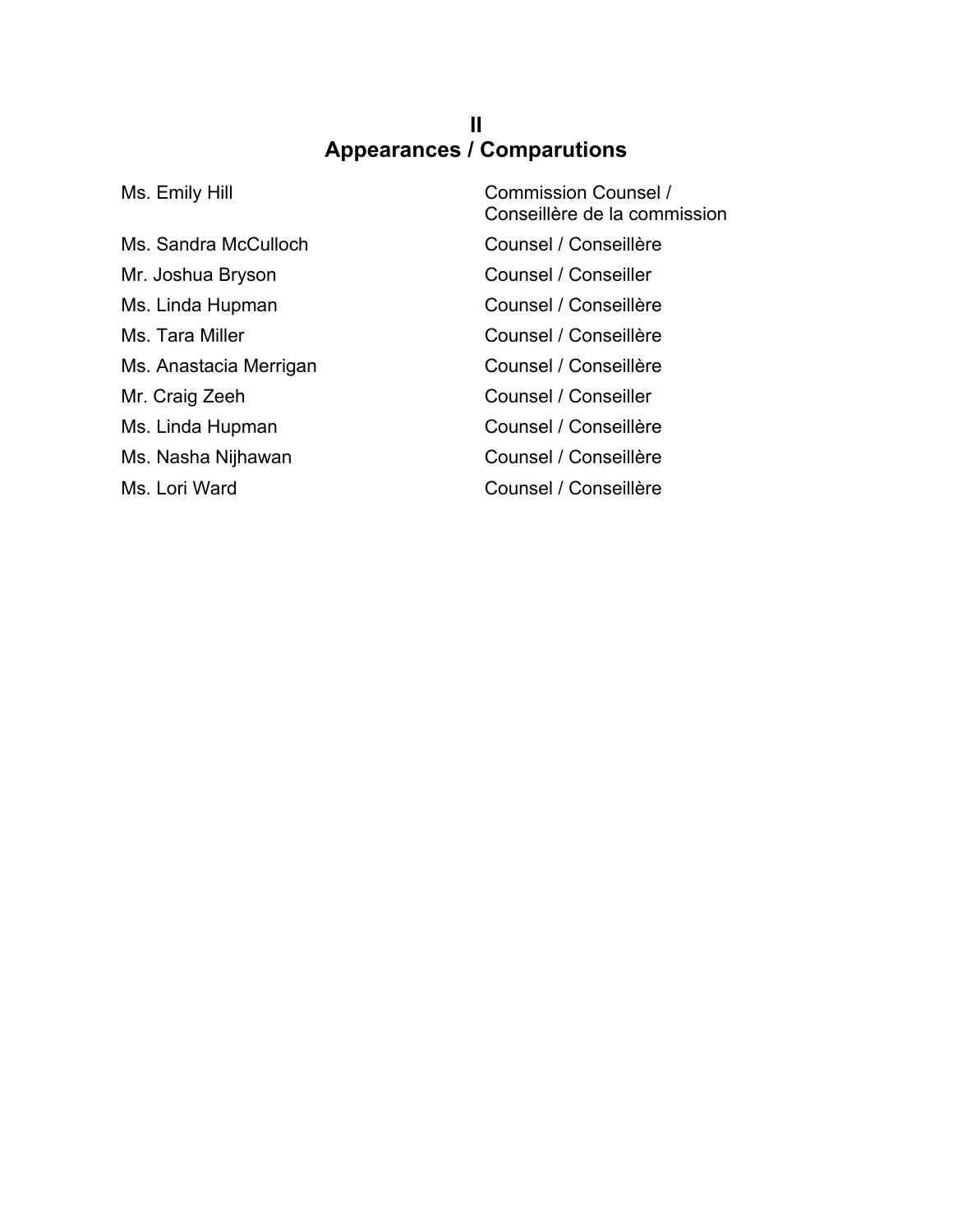# **III Table of Content / Table des matières**

|                                       | <b>PAGE</b> |
|---------------------------------------|-------------|
| Submissions by Ms. Sandra McCulloch   | 6           |
| Submissions by Mr. Joshua Bryson      | 20          |
| Submissions by Ms. Linda Hupman       | 21          |
| Submissions by Ms. Tara Miller        | 23          |
| Submissions by Ms. Anastacia Merrigan | 31          |
| Submissions by Mr. Craig Zeeh         | 33          |
| Submissions by Ms. Linda Hupman       | 38          |
| Submissions by Ms. Anastacia Merrigan | 43          |
| Submissions by Ms. Tara Miller        | 45          |
| Submissions by Ms. Nasha Nijhawan     | 49          |
| Submissions by Ms. Lori Ward          | 57          |
| Submissions by Mr. Joshua Bryson      | 58          |
| Submissions by Mr. Robert Pineo       | 60          |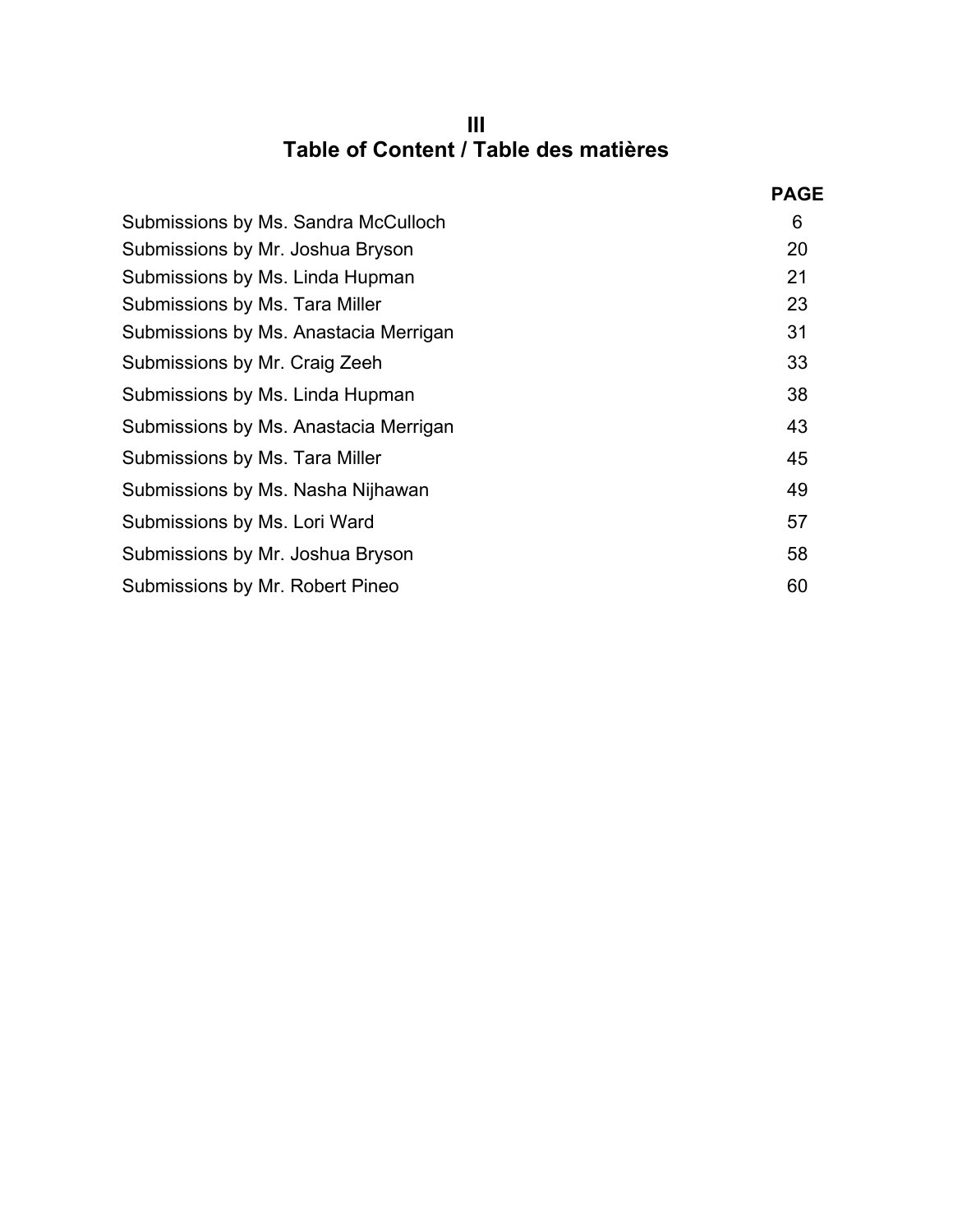# **IV Exhibit List / Liste des pièces**

| <b>No</b> | <b>DESCRIPTION</b>                                                       | <b>PAGE</b> |
|-----------|--------------------------------------------------------------------------|-------------|
| 208       | COMM10421; transcript of interview of Sean Conlogue                      | 37          |
| 209       | COMM10417; RCMP Task Action Report related to<br>Sean Conlogue interview | 37          |
| 210       | <b>Statement of Debra Thibeault</b>                                      | 40          |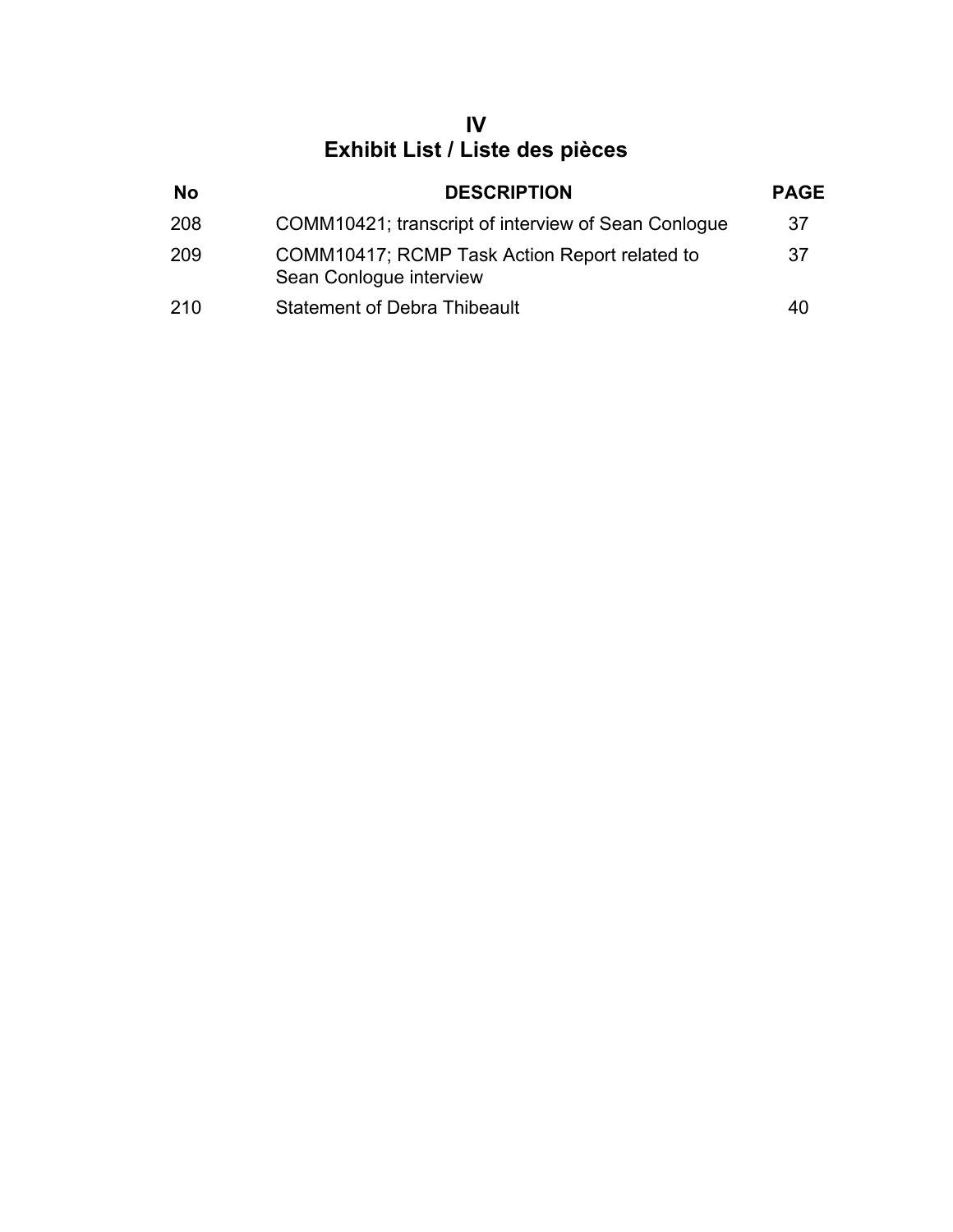Halifax, Nova Scotia --- Upon commencing on Wednesday, March 2, 2022 at 9:36 a.m.

 **REGISTRAR DARLENE SUTHERLAND:** Good morning. The proceedings of the Mass Casualty Commission are now in session with Chief Commissioner Michael MacDonald, Commissioner Leanne Fitch, and Commissioner Kim Stanton presiding.

 **COMMISSIONER MacDONALD:** Well, good morning everyone. We join you from Mi'kma'ki, the ancestral and unceded territory of the Mi'kmaq. And today, like every day in this inquiry, we begin by remembering those whose lives were taken or were harmed, their families, and all those affected by the April 2020 mass casualty in Nova Scotia.

 Well, members of the public have now had an opportunity to see the Commission's work and consultation, and with the assistance of the Participants, our work in trying to make sense of the tens of thousands of documents and various interviews, and our investigation to come up with what we understand to be the facts so far as they apply to the horrible events in Portapique in April 18th and 19th, and they are contained in comprehensive Foundational Documents, which have now been exhibited, and of course with the assistance of Mr. Roger Burrill, have been presented. Of course, the presentation is a subset of the larger documents.

 And I will, with that background, set the context for what we hope to accomplish today. And for those of you who are here every day, I know I have said in my opening remarks what I'm about to say, but because this is a public inquiry and we do not presume to think that every Nova Scotian, every Canadian has an opportunity to follow us every day, it's important to make sure that we set the context before every -- in every day before we begin the activities proper.

 So as I've said, we've now exhibited the Foundational Documents, and in preparing these Foundational Documents we sought the input from Participants on these points, both in writing and through comprehensive working meetings in the fall.

#### INTERNATIONAL REPORTING INC.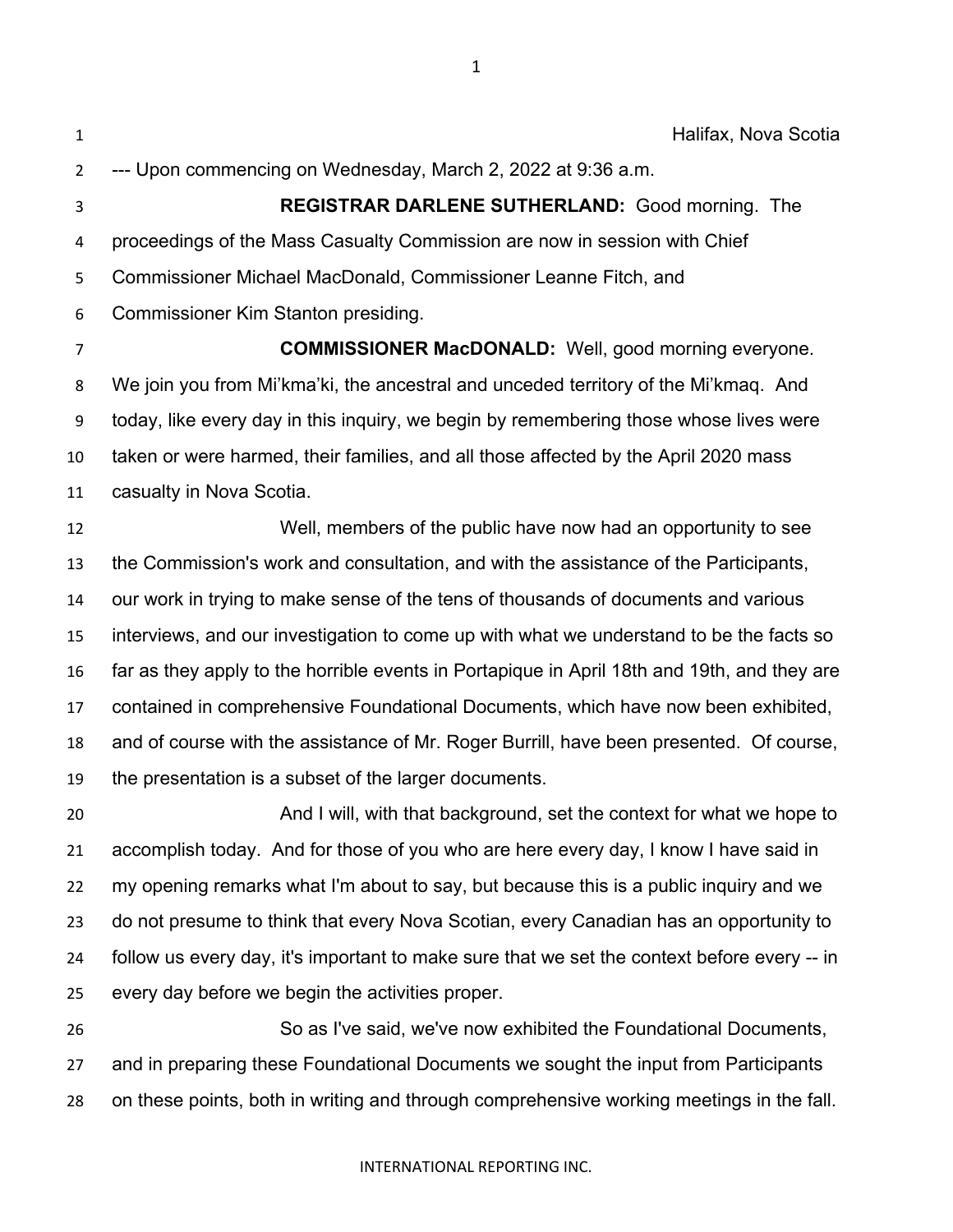And as a result of the input of the Participants, which was very helpful, in our further investigations we made significant revisions to the Foundational Documents, and we shared the revised Foundational Documents with the public now and we will continue to hear from the Participants. That's important. This is an iterative process. The Foundational Documents, although tendered as exhibits, of course can be the subject of change because they are what we know about the facts to date. And pursuant to our Rules, which I will address in a minute, Participants have an opportunity to comment, and this is essentially what we will be doing today.

 So the purpose of today is to hear from Participants as to whether they think oral evidence is needed, according to criteria, which we have shared with the Participants, the following criteria, is oral evidence needed to clarify a dispute in the evidence that will be material to the Commission's work in Phase 2 and 3? And you will understand that you will recall that this is Phase 1, the "What happened?" phase, and therefore, what evidence is needed to clarify a dispute in the evidence that will be material to the Commission's work in Phases 2 and 3 to fill a material gap in the evidence and to provide important context?

**And this is reflected in our Rules, which we issued in August. They** They were circulated to the Participants in draft form and so -- and feedback was sought. So Rule 28 provides:

| 20 | "In advance of the filing of Foundational [Documents]   |
|----|---------------------------------------------------------|
| 21 | as evidence, Commission Counsel will provide an         |
| 22 | opportunity to the Participants, to the extent of their |
| 23 | interest as determined by the Commissioners, to         |
| 24 | comment on the accuracy of the Foundational             |
| 25 | Documentation."                                         |
| 26 | And of course, as I've said, this is what we've done:   |
| 27 | "Counsel may modify the Foundational                    |
| 28 | Documentation in response."                             |

INTERNATIONAL REPORTING INC.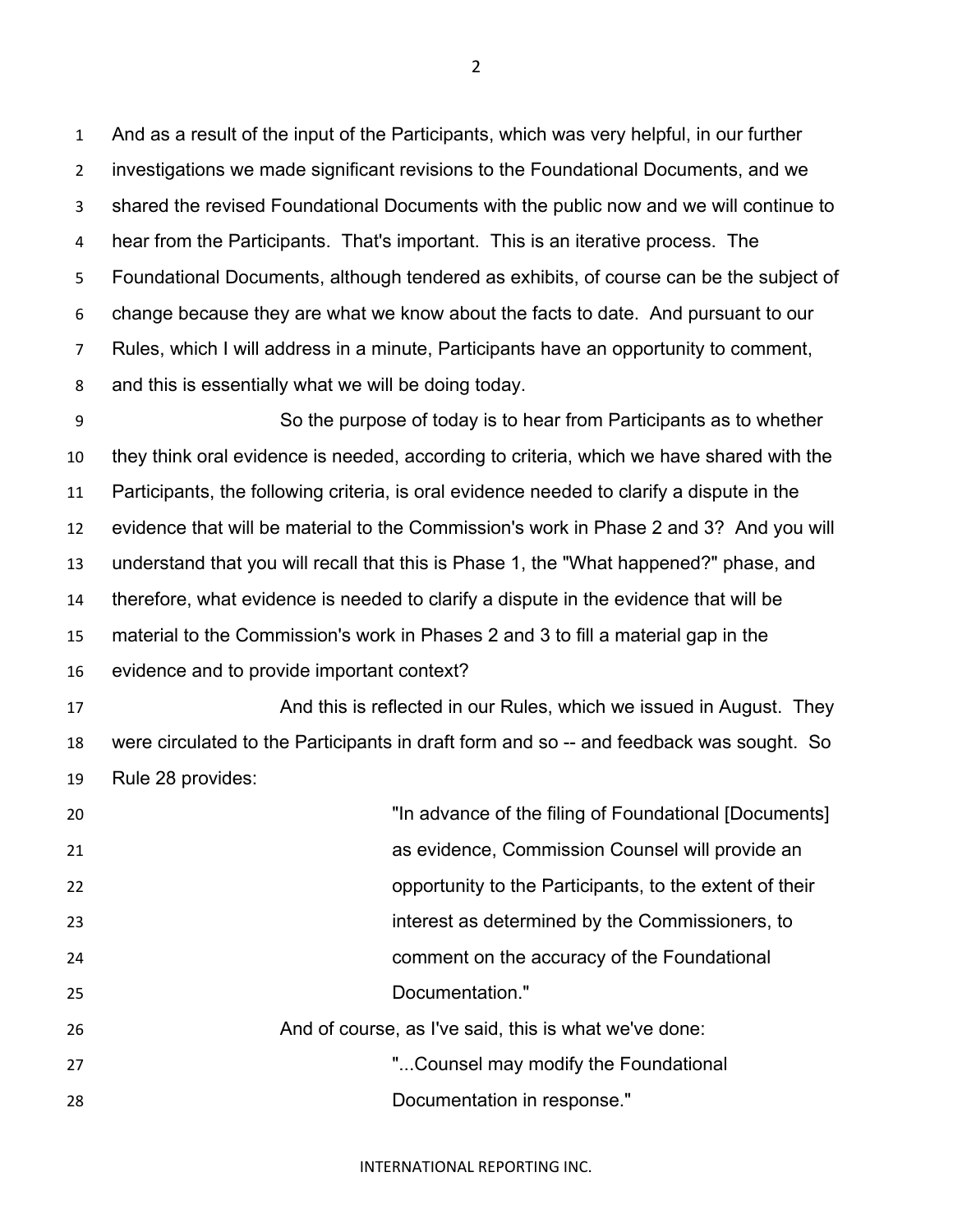This is exactly what we've done: "To the extent of their interest as determined by the Commissioners, Participants may also propose witnesses to support, challenge, comment on, or supplement the Foundational Documentation in ways that are likely to significantly contribute to an understanding of the issues relevant to the mandate And of course, as I said in my opening remarks, the Phase 1

 process that we're now in is to -- is to provide us with a factual foundation upon which we can build, upon which we can find out why things unfolded the way they unfolded in those horrible hours of April 18th and 19th, 2020, and finding out why then sets the table for making recommendations. And of course, in finding the -- in creating the factual foundation our role is not to -- in fact, we're prevented expressly in our Orders in Council from finding criminal or civil liability. Our target or our object is not to blame, our object is to obviously determine accountability and responsibility, particularly from an institutional perspective. And...

 So that, ladies and gentlemen, is the context for today. We are anxious to hear from Counsel on the -- regarding their submissions on what further witnesses ought to be heard from in terms of the -- what I will refer to as the Portapique documents. And our Commission Counsel, Ms. Emily Hill, has kindly arranged for us to hear from the various witnesses, I understand in consultation with Participant Counsel, in order that you can perhaps explain to us, Ms. Hill, and we can get started. Thank you all very much.

 **MS. EMILY HILL:** Good morning, Commissioners. As you said, the schedule today is to hear from Counsel for Participants about gaps that exist in the records and the witnesses they propose to fill those gaps. These applications are made pursuant to Rule 37.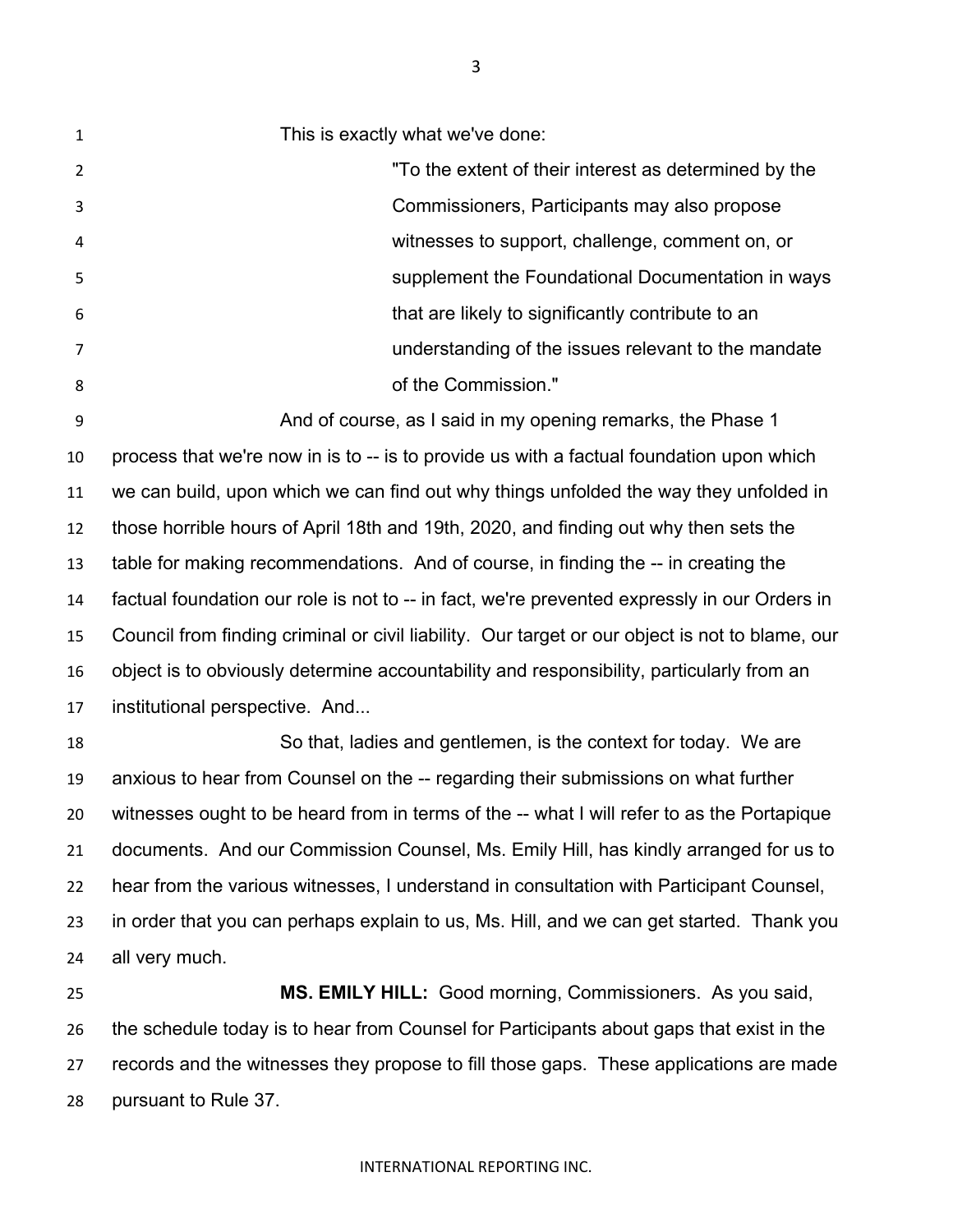I have just one housekeeping matter with regard to exhibits. I just want to advise you, Commissioners, and also Participants and others who may be viewing the proceedings that the Source Documents for all of the three Foundational Documents that have been marked, have been marked now as Exhibits 7 through 207. We understand today that counsel will be referring to documents that have previously been entered as exhibit, and I just wanted to explain that they may use the prefix "COMM", COMM, and then a number that follows. That allows us to identify the documents that we're speaking about. COMM is, of course -- stands for "Commission". **COMMISSIONER MacDONALD:** Thank you. **MS. EMILY HILL:** There are two documents that may be referred to today that have not yet been made exhibits, and so when those documents are first referred to, counsel will ask Madam Registrar to mark those as exhibits and they will eventually be available on the website, although not immediately. We have organized today and tomorrow to hear from counsel together who wish to hear from a particular witness and then hear from counsel for the witness and any other Participant with an interest who's asked to be heard. There has also been an application to rely on expert evidence made by the NPF. That application relates to the request to hear from certain RCMP members. **In order to give everyone time to respond, we plan to start today**  hearing about requests for civilian non-RCMP witnesses. After that, we'll ask to hear everyone's views on the admission of the expert report and that will let us plan our time on Thursday when we will discuss the expert and hear from Participants' Counsel about witnesses they propose from the RCMP. **COMMISSIONER MacDONALD:** Thank you. **MS. EMILY HILL:** For all the witnesses you'll be hearing about today, Commission's Counsel view is the record has been established through the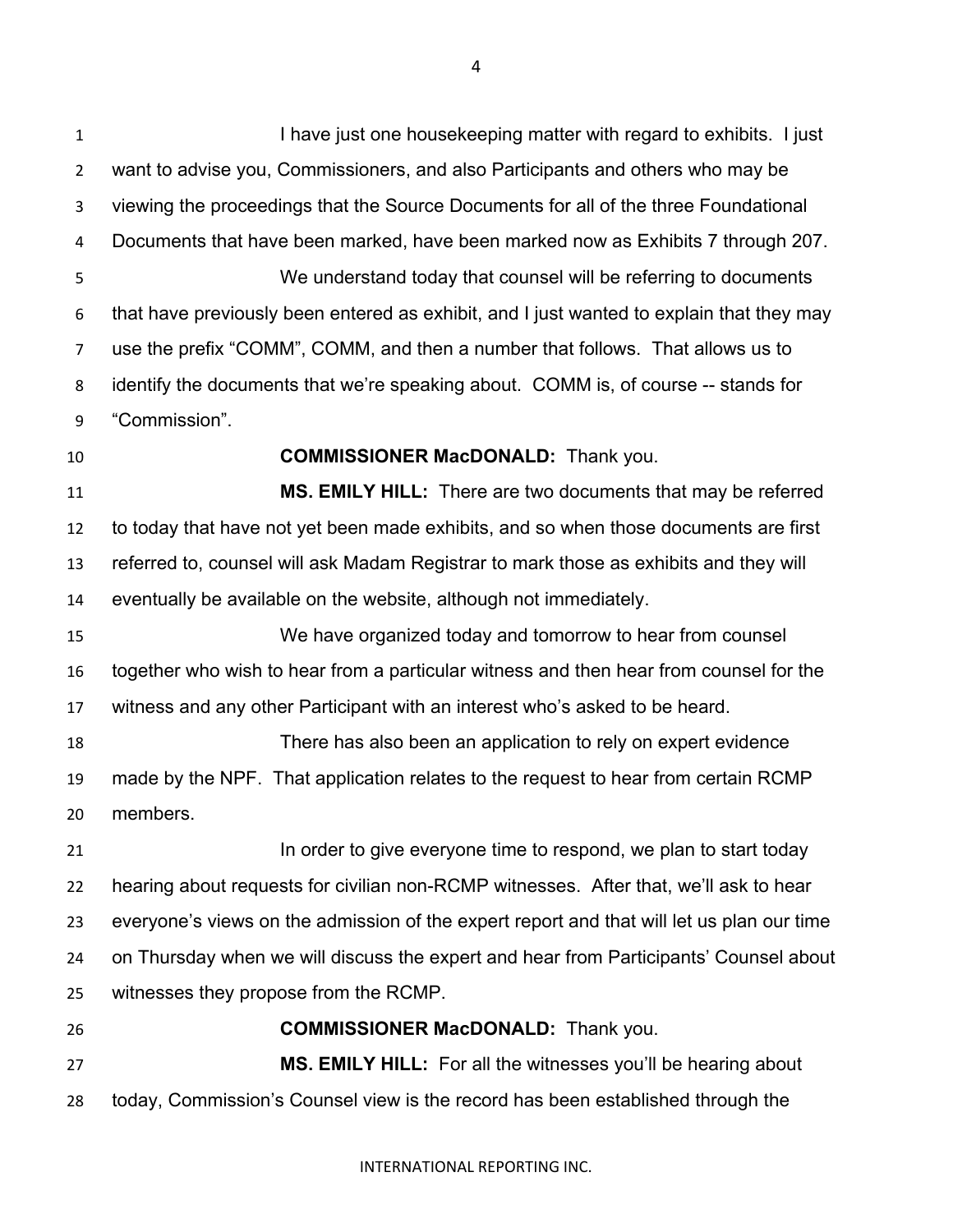admission of the Foundational Documents, their source material and the witnesses -- the witness that we heard from yesterday, so we're not of the view that additional evidence is required in order for the Commission to establish the record it needs to fulfil its mandate. Thus, we will not be speaking to the applications other than to indicate whether there's information about the witness that would be helpful for you to know as you make your decision or if, in our view, the need to hear from a particular witness should be considered at a different point in our proceedings. In this case, we will advise that we think the application is premature and could be raised again once additional Foundational Documents have been entered into evidence. We will begin today by hearing from counsel who wish to hear from Lisa Banfield, the common-law spouse of the perpetrator. We propose to hear first from Ms. McCulloch, then Mr. Bryson, Ms. Hupman and Ms. Miller. We understand that Ms. Miller may be referring to documents which have previously been made exhibits in these proceedings. We will hear then from two counsel in response. Commissioners, we had a request this morning for counsel for a Participant in these proceedings, a coalition made up of the Coalition of Transition House Association of Nova Scotia, Women's Shelter Canada and Be the Peace Institute, who indicated that they would wish to speak to this matter. We've advised them that given their interest in their role in the Commission that it would be appropriate for them to address you with -- on about five minutes -- for about five minutes and then we will hear from Mr. Zeeh, who is counsel for Ms. Banfield. **COMMISSIONER MacDONALD:** Sorry, Ms. Hill. The counsel for Ms. Banfield? **MS. EMILY HILL:** Is Mr. Zeeh, Z-e-e-h, and he'll be attending by Zoom. **COMMISSIONER MacDONALD:** Thank you. **MS. EMILY HILL:** So I think with that, I would invite Ms.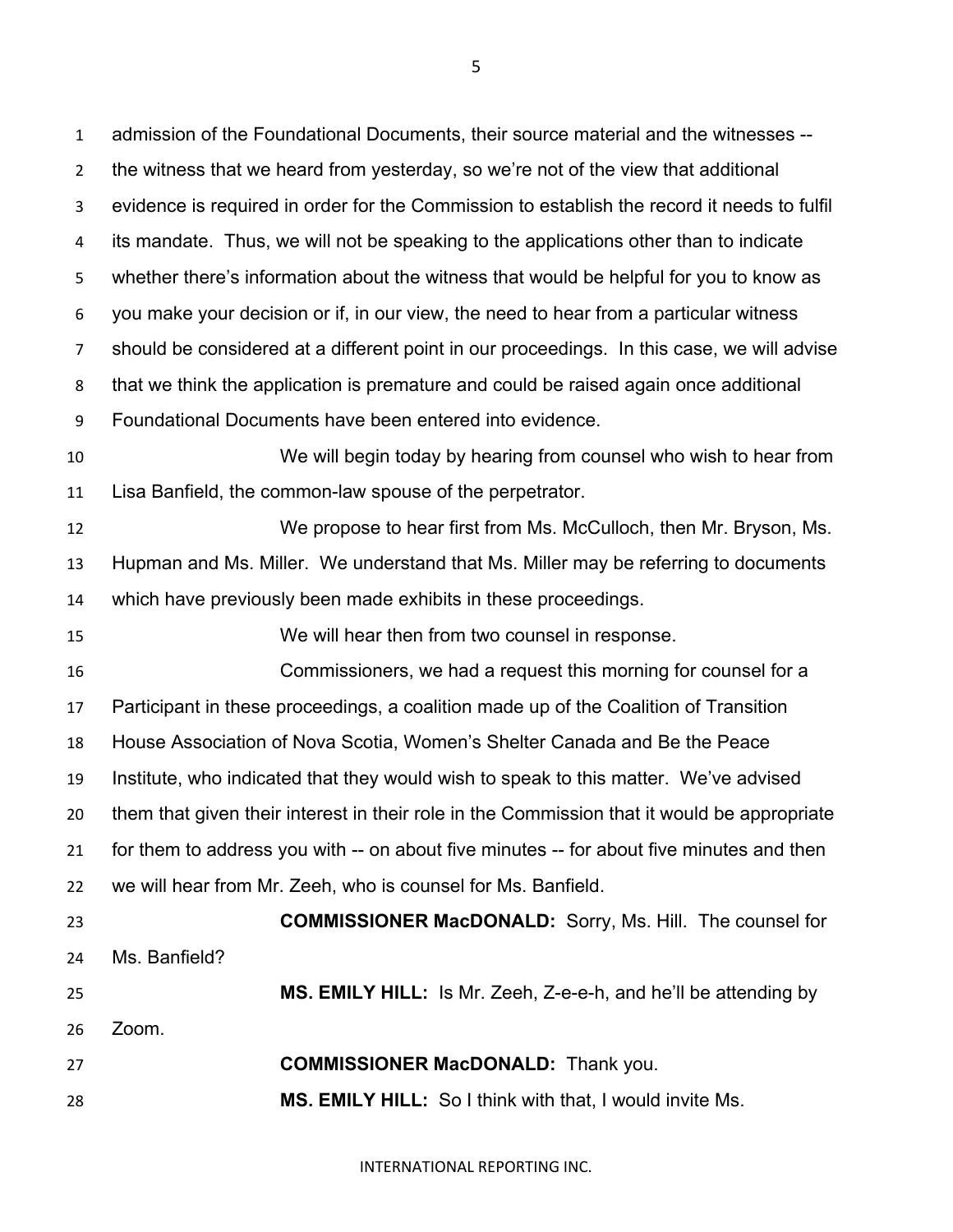McCulloch.

# **COMMISSIONER MacDONALD:** Ms. McCulloch.

**--- SUBMISSIONS BY MS. SANDRA McCULLOCH:**

 **MS. SANDRA McCULLOCH:** Good morning, Commissioners. I wanted to begin -- before I speak to Ms. Banfield specifically, I wanted to comment that we very much appreciated hearing from Commissioner MacDonald your comments earlier this week describing what today was going to be about, that we would have an opportunity to address gaps and errors and missing information, to address meaningful factual disputes, and we were very encouraged by this, as were our clients.

 But I have to say that we were deeply discouraged yesterday at end of day when we found out that today was going to proceed quite a bit differently than what we anticipated, that, in fact, rather than having a robust opportunity to speak to gaps and errors and factual disputes as was described to us and presented to the public earlier this week is that, in fact, we would be limited to speaking this morning specifically only to our submissions about Ms. Banfield and why we believe she should be included as a witness in these proceedings. And I will speak about that momentarily, but I feel that it -- on behalf of our clients, of whom you'll know our firm represents a significant number of the Participants most affected as defined by the participation decision, it's incumbent upon me to state that in standing up during this narrow window to speak on behalf of our clients, our clients do not endorse the Foundational Documents that have been presented to the Commissioners in the last few days. Absolutely, we participated in the working meetings and we made contributions toward those preliminary draft Foundational Documents. Those Foundational Documents that have been presented have been substantially altered. They bear limited resemblance to the documents that we participated in in speaking to. In two instances, two of them have doubled in size. In one instance, one of them has been halved for reasons we don't fully appreciate.

There has been a significant volume of disclosure that has come to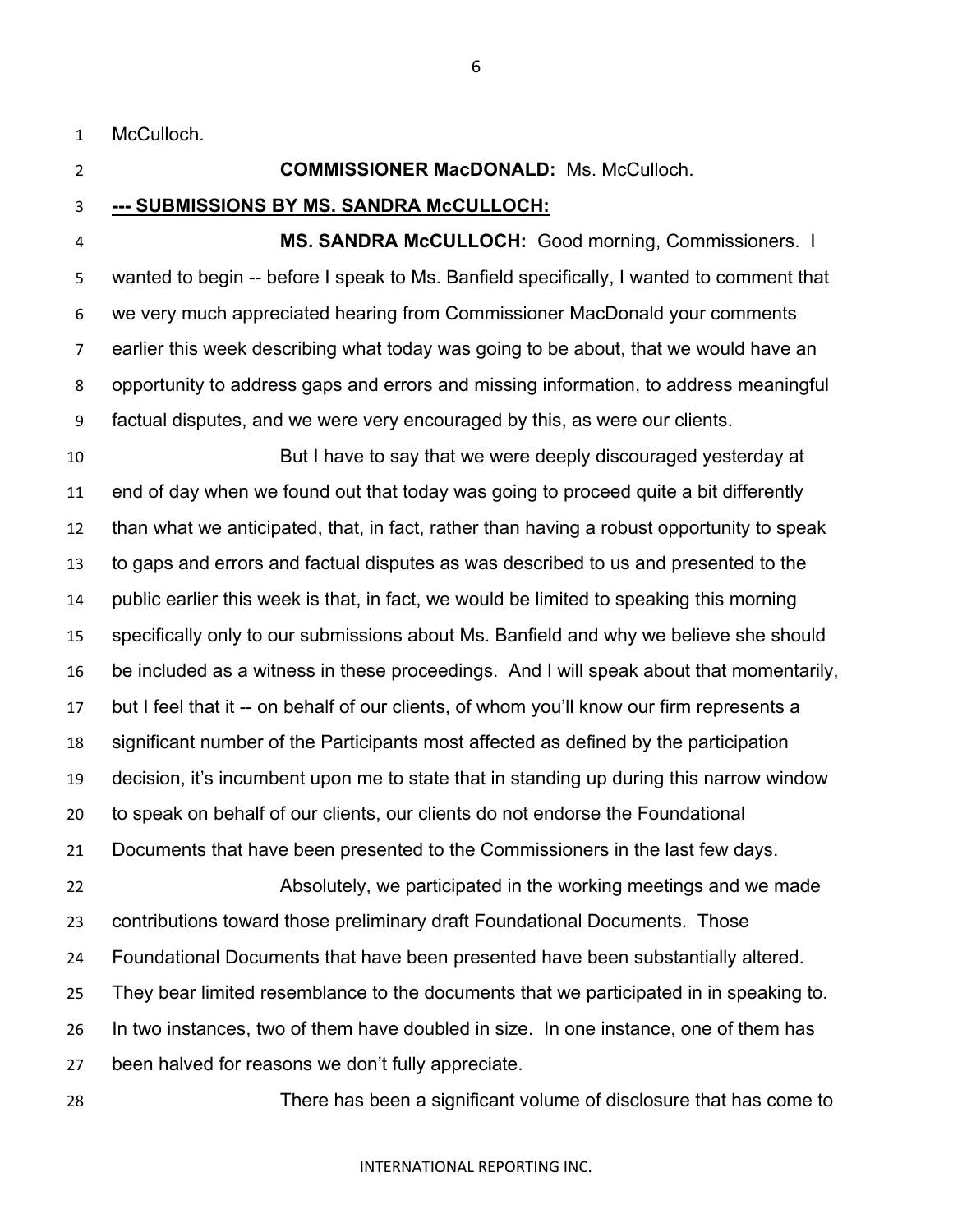us and to Participants after the working meetings, more than 16,000 documents, a number of them which are directly relevant to the material that has been discussed in these -- in the Foundational Documents and in the presentations we've seen in the last two days.

 In terms of those revised Foundational Documents, on behalf of our clients we feel that it is necessary to ensure that the Commissioners understand that we, on behalf of our clients, disagree with the presentation of the information in some instances. More significantly, we disagree with some of the assumptions and conclusions drawn and we feel that we are not able, we are not positioned to speak and to comment meaningfully on them where the Foundational Documents rely on future materials such as future Foundational Documents which we can only presume are going to be substantially revised in the manner that we have seen of the first -- of the first few.

 In hearing from Commission Counsel yesterday at end of proceedings that today we would be advancing submissions in the manner that, Commissioner MacDonald, you had described earlier this week that our submissions would be narrowly confined to speaking to an order in respect of the witnesses that various Participants' Counsel have advanced, that, in fact, we would not have a more fulsome opportunity to speak to some of the issues that we have, we feel that with that - - those limitations which were imposed upon us by Commission Counsel yesterday we no longer have an opportunity to raise what we feel are very serious concerns, particularly about the timeline which has been presented in the Portapique Foundational Documents, including our concerns about how the evidence pertaining to the Wilson's Gas Stop footage and the conclusions that we disagree with that have been drawn from that. We don't feel we now have an opportunity to speak to the frailties in

 the evidence of some of the civilian witnesses such as Dean Dillman and Autumn Doucette and the broad timeline that their combined information presents that suggests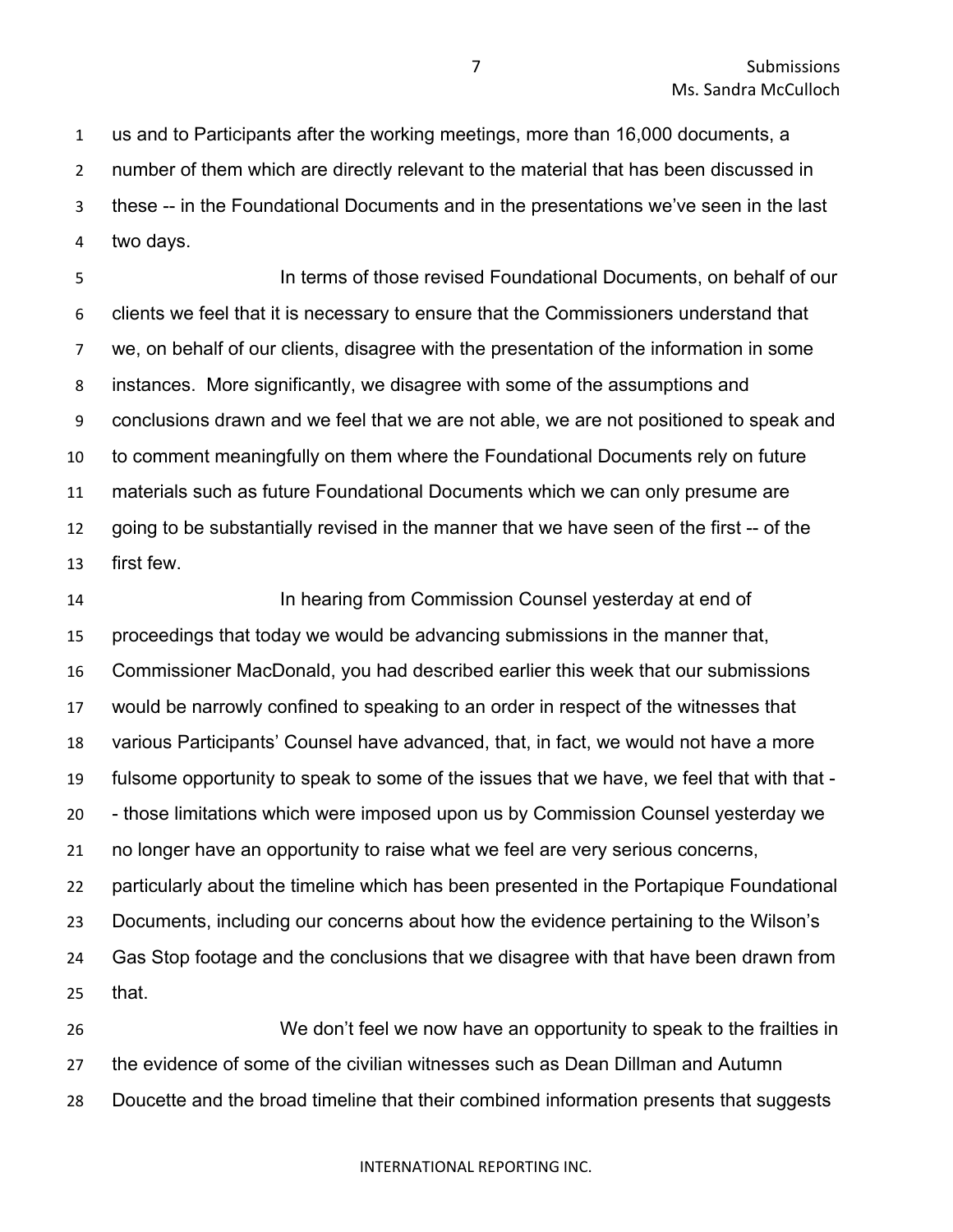that, in fact, 10:45 is not really a marker that can be drawn from their evidence. The same may be said of the Zimmerman family, who present a wide timeframe within which the perpetrator's vehicle may have passed their view. In spite of that, the Foundational Documents and, as we have seen in Mr. Burrill's presentation, a more precise timeline has been deduced by Commission Counsel and presented to the public, but we don't have an opportunity to speak to that. Further to that, we don't have an opportunity to speak to the omission of the fact of Clinton Ellison's presence on Orchard Beach Drive at about the same time that the perpetrator would have been passing down Orchard Beach Drive were he to be exiting the community as Commission Counsel is suggesting to your -- to the Commissioners, to yourselves. We've made submissions about that before and they were not addressed in the revised Foundational Documents, and we're quite concerned by some of these pieces and deeply concerned on behalf of our clients that we do not appear to have the window of opportunity that we thought we were going to have to speak to that. **COMMISSIONER MacDONALD:** I wonder if I could just -- if you could help me a little bit, please. We indicated that we -- early on in my opening remarks that we wanted to hear from Participants about gaps and witnesses they may want to submit to us we should hear from, the first one being Lisa Banfield. And your -- you have submitted to us a list of witnesses to fill in those gaps; have you not? And the first one is Linda Banfield -- Lisa Banfield? **MS. SANDRA McCULLOCH:** Lisa Banfield. Yes. And I will offer some more specific remarks --- **COMMISSIONER MacDONALD:** Of course. Yeah. **MS. SANDRA McCULLOCH:** --- with respect to her. **COMMISSIONER MacDONALD:** That's -- but and we also indicated at the end of Phase 1, you could make submissions about the -- you know, we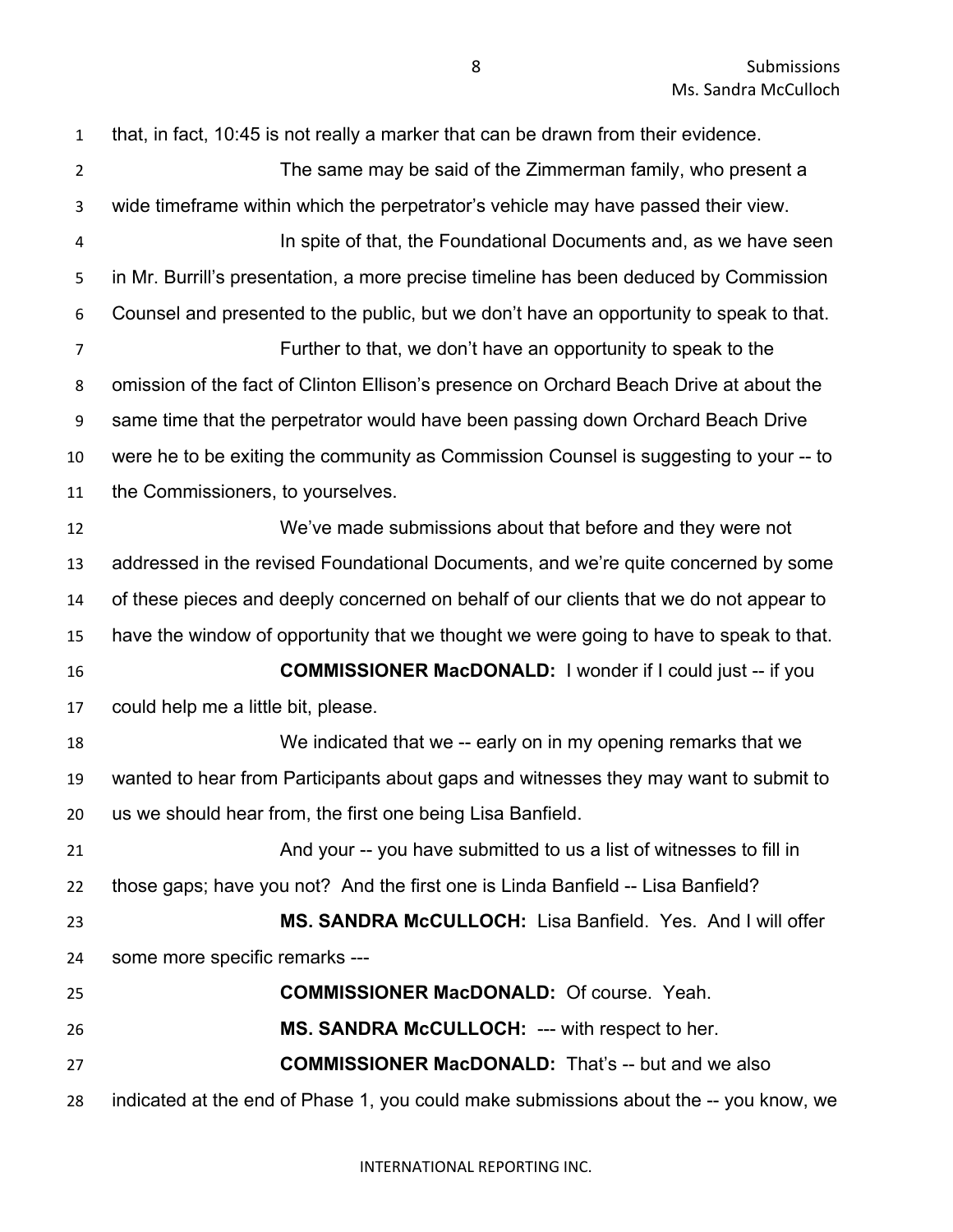have an iterative process and when the Foundational Documents are tendered, they're all tendered, you can have an opportunity to make submissions on those. Were you -- right? **MS. SANDRA McCULLOCH:** Yes, well we're aware of that. **COMMISSIONER MacDONALD:** You're aware of that? **MS. SANDRA McCULLOCH:** We're aware of that. The concern is that --- **COMMISSIONER MacDONALD:** Okay. But you wanted to do this this morning instead of at the end of Phase 1? **MS. SANDRA McCULLOCH:** Well we're highlighting for the Commissioners that we don't believe what we're hearing, we're going to have by way of an opportunity is what is actually being provided to our clients for meaningful participation in the process. The opportunity to speak specifically to Lisa Banfield doesn't lend the opportunity to speak to the issues with the other witnesses, such as those that I've mentioned. That period is already passing us by and we will go well beyond that piece of the story. It's going to rest in the public and the public will have this narrative and we won't have an opportunity to speak to it in a timely manner. Waiting -- it's our submission that waiting weeks, if not months, to speak to that is not appropriate and it's not effective participation for our clients. **COMMISSIONER MacDONALD:** Okay. So your point is not that you won't have an opportunity to speak to it, it's that you have to wait too long to speak to it? Is that your point? **MS. SANDRA McCULLOCH:** It could be that, but also, we're not confident about what opportunities are going to be afforded to our clients. That information hasn't been clearly laid out to us. **COMMISSIONER MacDONALD:** Then the two witnesses you're talking about, were they on your list to discuss in the next two days that we should hear more from?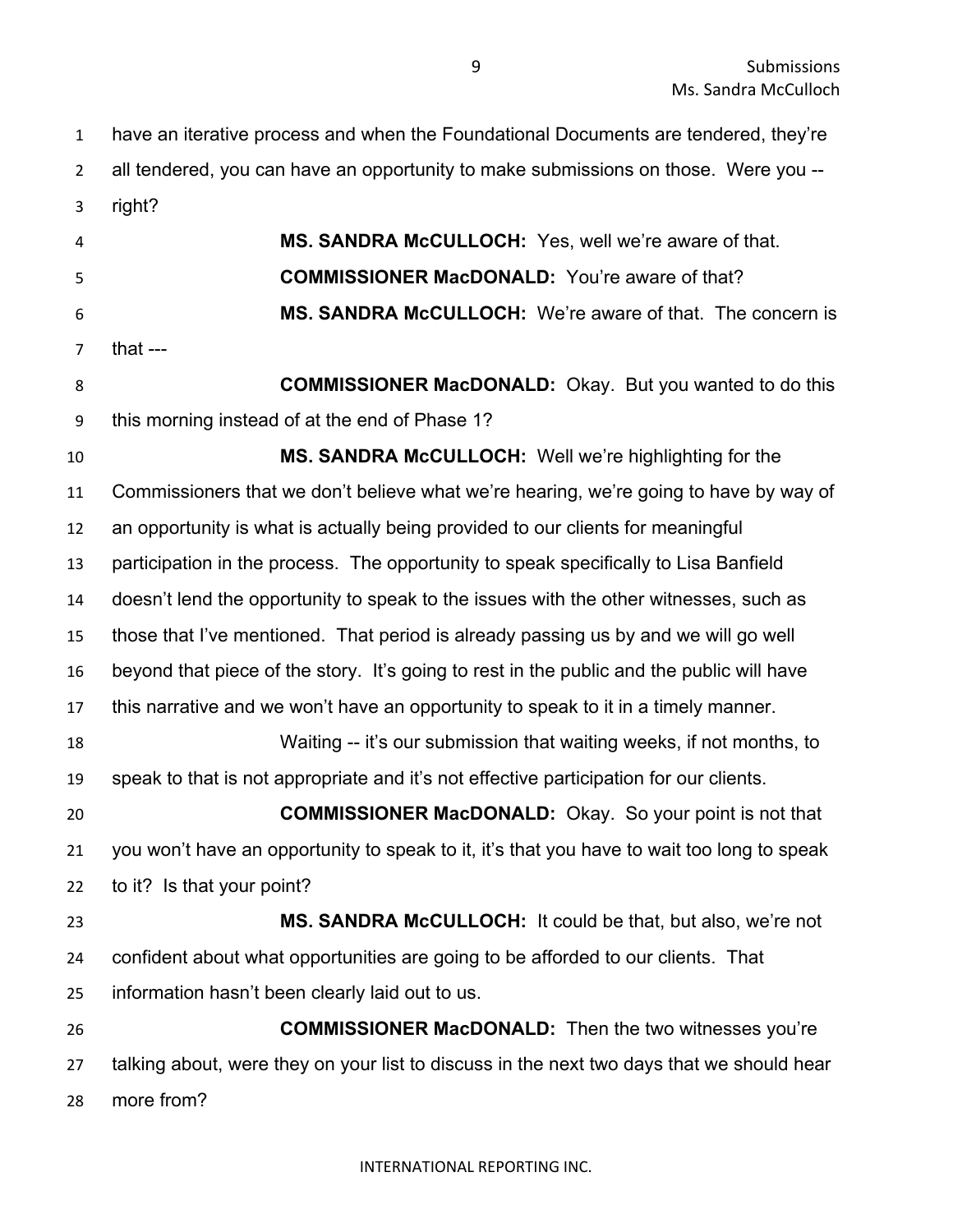| $\mathbf{1}$   | <b>MS. SANDRA McCULLOCH:</b> No, Commissioners, we have                                     |
|----------------|---------------------------------------------------------------------------------------------|
| $\overline{2}$ | outlined in our submissions these various concerns that we have about the                   |
| 3              | <b>Foundational Documents.</b>                                                              |
| 4              | <b>COMMISSIONER MacDONALD: Right.</b>                                                       |
| 5              | MS. SANDRA McCULLOCH: It doesn't necessarily require, for                                   |
| 6              | example, calling Mr. Dillman as a witness in order to deal with this. The concern that      |
| 7              | we have right now is this information is being handled as if there's definitive information |
| 8              | and definitive conclusions that can be drawn from the information that they've been         |
| 9              | provided. It's not necessarily that Mr. Dillman needs to be here to say what he's already   |
| 10             | said again, but ---                                                                         |
| 11             | <b>COMMISSIONER MacDONALD: Okay.</b>                                                        |
| 12             | MS. SANDRA McCULLOCH: --- we take issue with how it's been                                  |
| 13             | present.                                                                                    |
| 14             | <b>COMMISSIONER MacDONALD:</b> All right. So you don't need Mr.                             |
| 15             | Dillman here, if I understand it, and you're concerned that it was presented in a           |
| 16             | definitive way.                                                                             |
| 17             | In my opening remarks and just about every time I spoke publicly, I                         |
| 18             | indicated, you will recall, that this is not definitive. In fact, we want to hear from you. |
| 19             | We want to hear from you about any further witnesses you have. So if you wanted to          |
| 20             | hear from the Zimmermans, if you think we should hear from the Zimmermans, you              |
| 21             | could have put them on the list.                                                            |
| 22             | So just help me understand. You don't think we need to hear from                            |
| 23             | the Zimmermans? Yes, or no?                                                                 |
| 24             | MS. SANDRA McCULLOCH: No.                                                                   |
| 25             | <b>COMMISSIONER MacDONALD: Okay.</b>                                                        |
| 26             | MS. SANDRA McCULLOCH: I don't believe that they have further                                |
| 27             | to offer. It's a question of how that information has been presented to you, the            |
| 28             | Commissioners, and to the public, ---                                                       |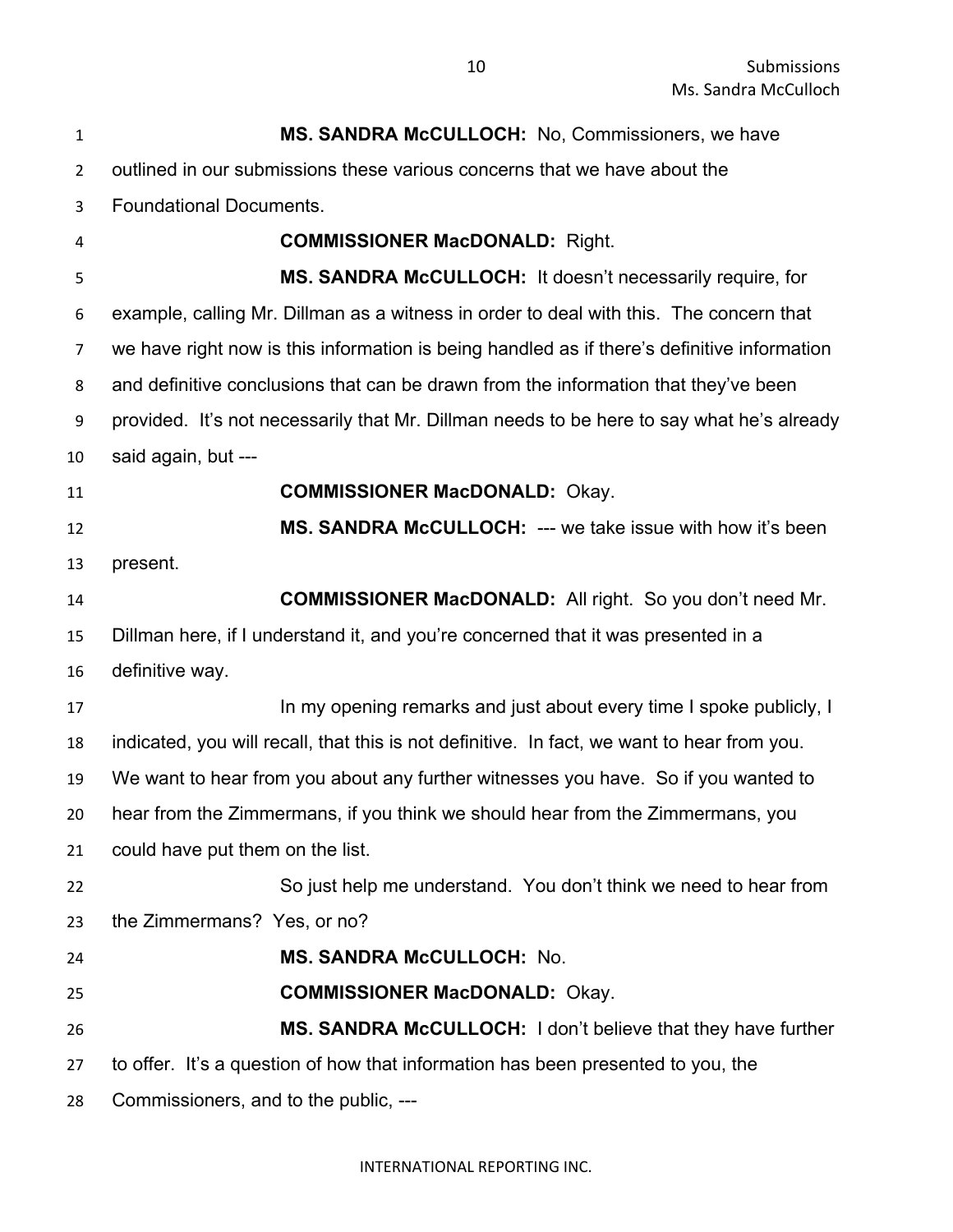**COMMISSIONER MacDONALD:** Okay. **MS. SANDRA McCULLOCH:** --- with which we disagree. **COMMISSIONER MacDONALD:** Because there was -- as we indicated, it's iterative. It's -- you know, the investigation continues. The documents keep rolling in. And are you saying you felt rushed in the process? **MS. SANDRA McCULLOCH:** I'm not. No, sir. I'm not saying that. I'm concerned with the presentation of material in the Foundational Documents and the conclusions that Commission Counsel is urging you, Commissioner -- forgive me, Commissioners, is urging you to draw from that information. We don't believe that the conclusions that agree being drawn, or the assumptions being drawn, such as the timeline of the perpetrator's movements in the community are accurately reflected in the Foundational Documents and in Mr. Burrill's presentation. **COMMISSIONER MacDONALD:** Well thank you so much. I appreciate that. I guess I can simply reiterate to the best of my ability that they aren't conclusions. They aren't factual conclusions. As I indicated in my opening remarks, the public has a right to know what we know so far. And we have indicated that all these documents have a caveat that say, "it's a work in progress." And we are anxious to hear from you about what's missing, what witnesses we ought to hear from. We have a list from you and from others and we're very happy to hear from you about that and we will, obviously, give directions accordingly. And we have set aside time for -- after Phase 1, for you to raise any concerns you have about any of the Foundational Documents. You indicated that -- well, we're only at three out of about 30. You indicated that, you know, that they are -- it's difficult now for you because they aren't all laid out, but you've had them all. You've seen them all; have you not? **MS. SANDRA McCULLOCH:** The preliminary drafts, yes. **COMMISSIONER MacDONALD:** Yeah. And you've commented on them all?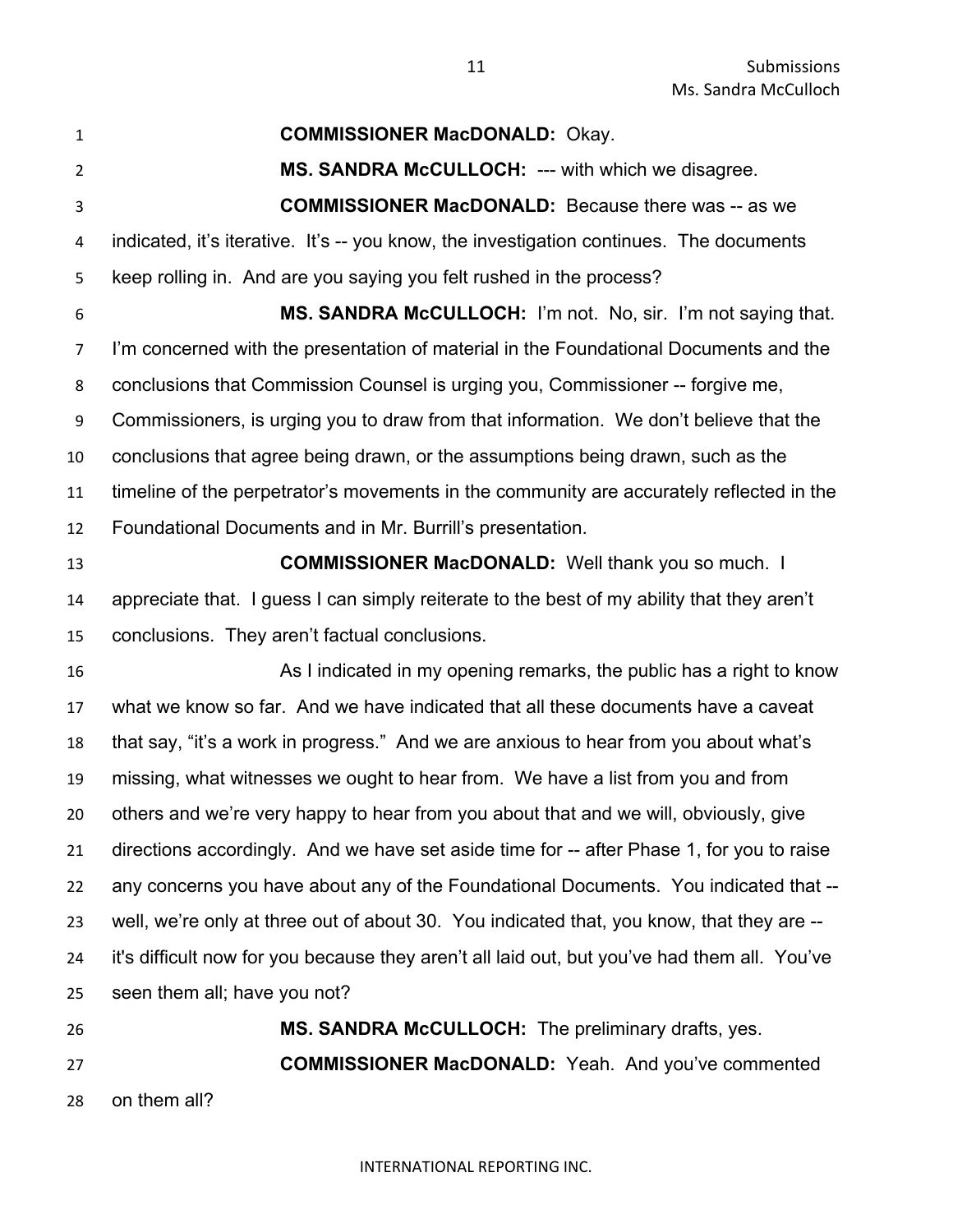| 1  | <b>MS. SANDRA McCULLOCH: Yes.</b>                                                         |
|----|-------------------------------------------------------------------------------------------|
| 2  | <b>COMMISSIONER MacDONALD:</b> Yeah. And that was helpful for                             |
| 3  | us.                                                                                       |
| 4  | So thank you for your -- putting this on the record. It's helpful. But                    |
| 5  | just want to make sure I understand that -- there are no conclusions made yet. This is    |
| 6  | iterative. We want to hear from you about any potential witnesses that could fill in gaps |
| 7  | in these three foundational documents. You've given those and we'll start with Lisa       |
| 8  | Banfield this morning. And we'll give you an opportunity, and we've given -- set aside    |
| 9  | time to discuss the various -- after all the Foundational Documents are in vis a vie the  |
| 10 | timeline, to raise any concerns you have.                                                 |
| 11 | So thank you for putting that on the record and we'd be happy to                          |
| 12 | hear any further submissions you might have on the Banfield matter.                       |
| 13 | MS. SANDRA McCULLOCH: Thank you, Commissioner. And I                                      |
| 14 | hear you and I thank you for that assurance that we will have a meaningful opportunity    |
| 15 | to address these concerns at a later date.                                                |
| 16 | <b>COMMISSIONER MacDONALD:</b> Were you not aware that we put                             |
| 17 | that in the timeline?                                                                     |
| 18 | MS. SANDRA McCULLOCH: Yes. Yes, Commissioner. The                                         |
| 19 | concern is that we don't have any assurance about what that meaningful opportunity is     |
| 20 | going to be.                                                                              |
| 21 | <b>COMMISSIONER MacDONALD: Okay.</b>                                                      |
| 22 | MS. SANDRA McCULLOCH: Yeah.                                                               |
| 23 | <b>COMMISSIONER MacDONALD: We'll ---</b>                                                  |
| 24 | MS. SANDRA McCULLOCH: I hear what you've said now.                                        |
| 25 | <b>COMMISSIONER MacDONALD:</b> I will ask our counsel to give you                         |
| 26 | assurances as to what that opportunity might be, but thank you. But you understood it     |
| 27 | wasn't for this morning?                                                                  |
| 28 | MS. SANDRA McCULLOCH: Again, our concern is that the                                      |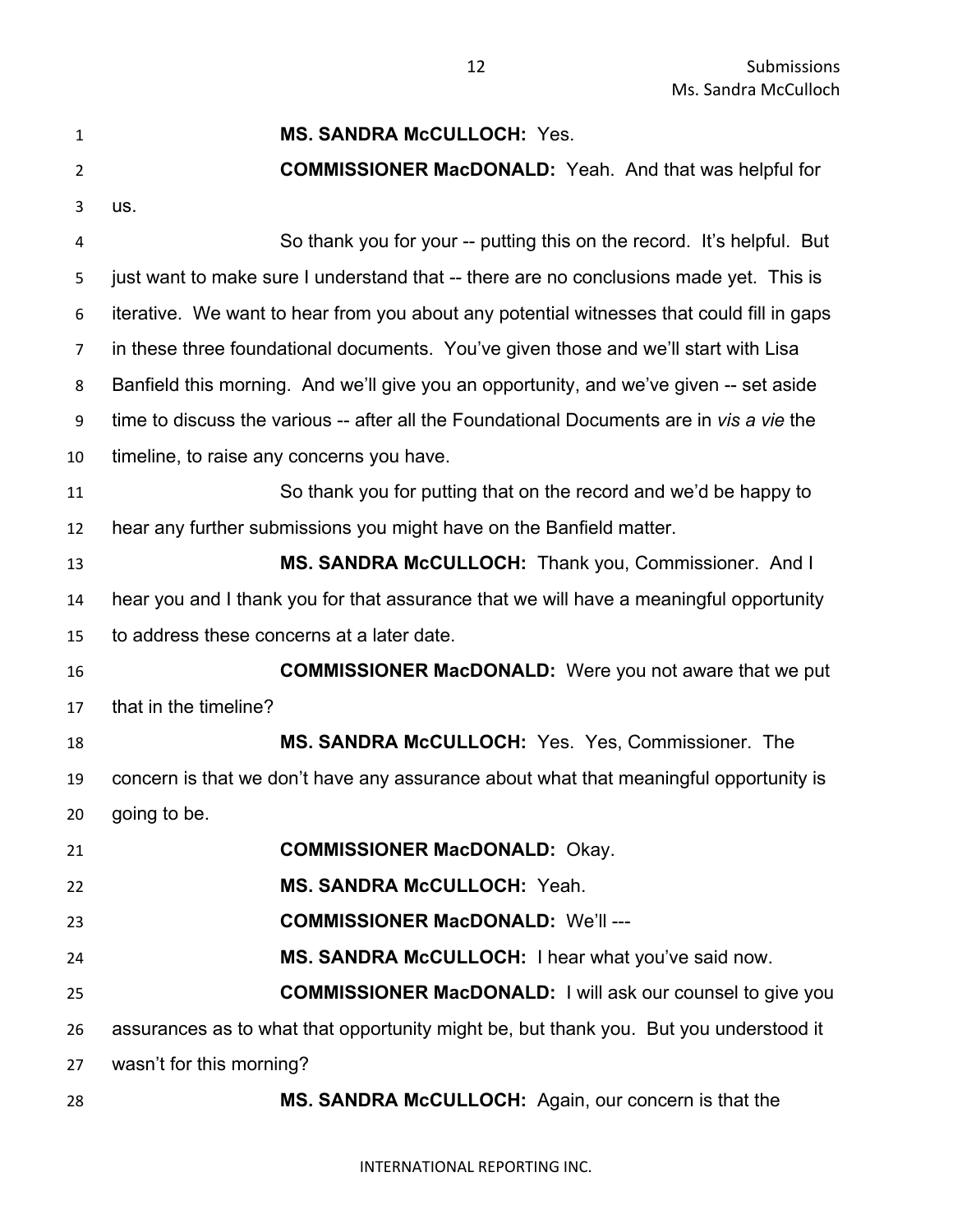messages that we're receiving are being inconsistent and what we were of the impression we would have the opportunity to speak to today was significantly curtailed at end of day yesterday, in our view. And I appreciate that you may not agree with that, but that's our view of the matter. And we feel it's important that we have the opportunity to make sure that you Commissioners are aware of our concerns ---

**COMMISSIONER MacDONALD:** Yeah.

 **MS. SANDRA McCULLOCH:** --- on behalf of our clients. **COMMISSIONER MacDONALD:** Of course. Absolutely. Thank

you.

 **MS. SANDRA McCULLOCH:** Thank you. In relation to Ms. Banfield, Commissioners, we -- it is our respectful submission on behalf of our clients, Ms. Banfield is a critical witness. It, in our view, would be unfathomable for the Commission to proceed without a fulsome exploration of Ms. Banfield's account, including a proper testing of that evidence. We feel that to do so otherwise would result in fact finding which is simply deficient. We submit that there's a great lack of highly pertinent detail with respect to Ms. Banfield's experience, which is not only not incorporated properly into the Foundational Documents, but there's also issues in the source materials themselves in terms of that lack of detail. And again, we would refer, as Mr. Burrill has described, that is derived from statements given by Ms. Banfield to the RCMP interviews for purposes distinct and apart from the mandate of the Commission. The Orders in Council tasked the Commission to: "fully examine the terrible tragedy," to uncover the "causes, context, and circumstances which gave rise to the mass casualty event." And it's plain and obvious that there is no witness more critical to assisting with fulfilling that mandate than Ms. Banfield. Ms. Banfield was the only individual that we know to have been with the perpetrator prior to the rampage. There's a lack of clarity around the

anniversary drive that has been referenced by Mr. Burrill, which among other things,

implicated some victims in ways that weren't further explanation -- investigation,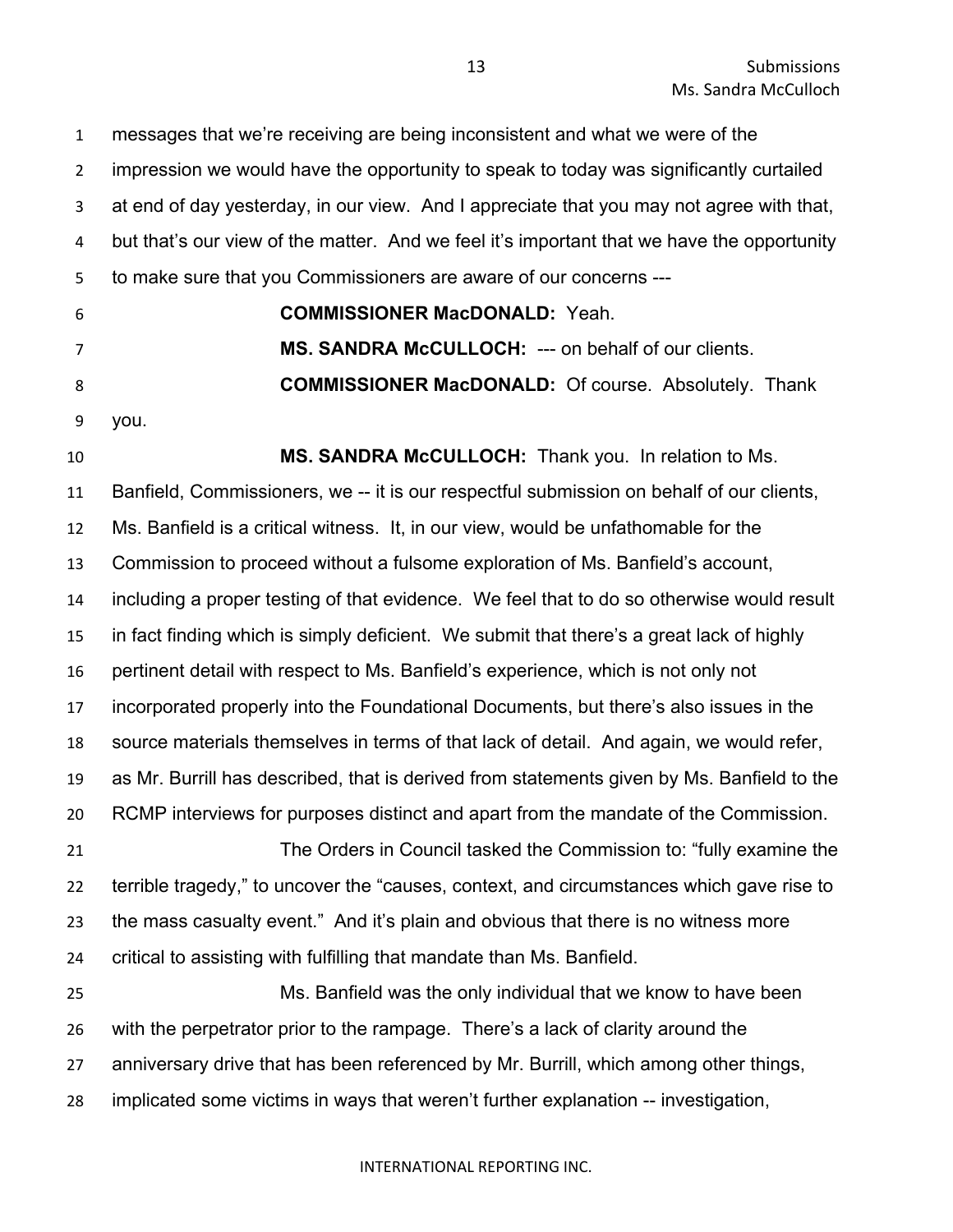| $\mathbf{1}$   | particularly investigation from the lens of the Commission's mandate, which we submit       |
|----------------|---------------------------------------------------------------------------------------------|
| $\overline{2}$ | will naturally learn more of the information that we're lacking.                            |
| 3              | We submit that there is a lack of clarity in the information presently                      |
| 4              | available with respect to Ms. Banfield's evidence, a lack of clarity as to what took place  |
| 5              | prior to the commencement of the perpetrator's rampage, ---                                 |
| 6              | <b>COMMISSIONER MacDONALD:</b> My apologies, Ms. McCulloch.                                 |
| $\overline{7}$ | Commissioner Fitch just mentioned she's not hearing everything as easily as we had          |
| 8              | hoped.                                                                                      |
| 9              | MS. SANDRA McCULLOCH: If I speak up, will that make a                                       |
| 10             | difference?                                                                                 |
| 11             | <b>COMMISSIONER MacDONALD:</b> Or I was just going to get the                               |
| 12             | technicians to ---                                                                          |
| 13             | MS. SANDRA McCULLOCH: Yeah, sure. 1102. Thank you very                                      |
| 14             | much.                                                                                       |
| 15             | <b>COMMISSIONER MacDONALD:</b> Thank you so much. Sorry                                     |
| 16             | about that.                                                                                 |
| 17             | MS. SANDRA McCULLOCH: No problem. Thank you. Can you,                                       |
| 18             | can you hear me now? Thank you.                                                             |
| 19             | As I was saying, that there is a lack of clarity in the information we                      |
| 20             | presently have available from Ms. Banfield as to what took place prior to the               |
| 21             | perpetrator's rampage, what preceded his change in countenance and behaviour. And -         |
| 22             | - and as a side note, I -- I would pre-emptively endorse comments that I expect will be     |
| 23             | made by other participant's counsel in relation to Sean Conloque and Angel Patterson,       |
| 24             | witnesses that other counsel have -- will be speaking to later, submitting that that is one |
| 25             | of the few opportunities that the Commission will have to corroborate Ms. Banfield's        |
| 26             | account.                                                                                    |
| 27             | There's a lack of clarity in the information presently available from                       |
| 28             | Ms. Banfield as to what took place between her and the perpetrator. It won't surprise       |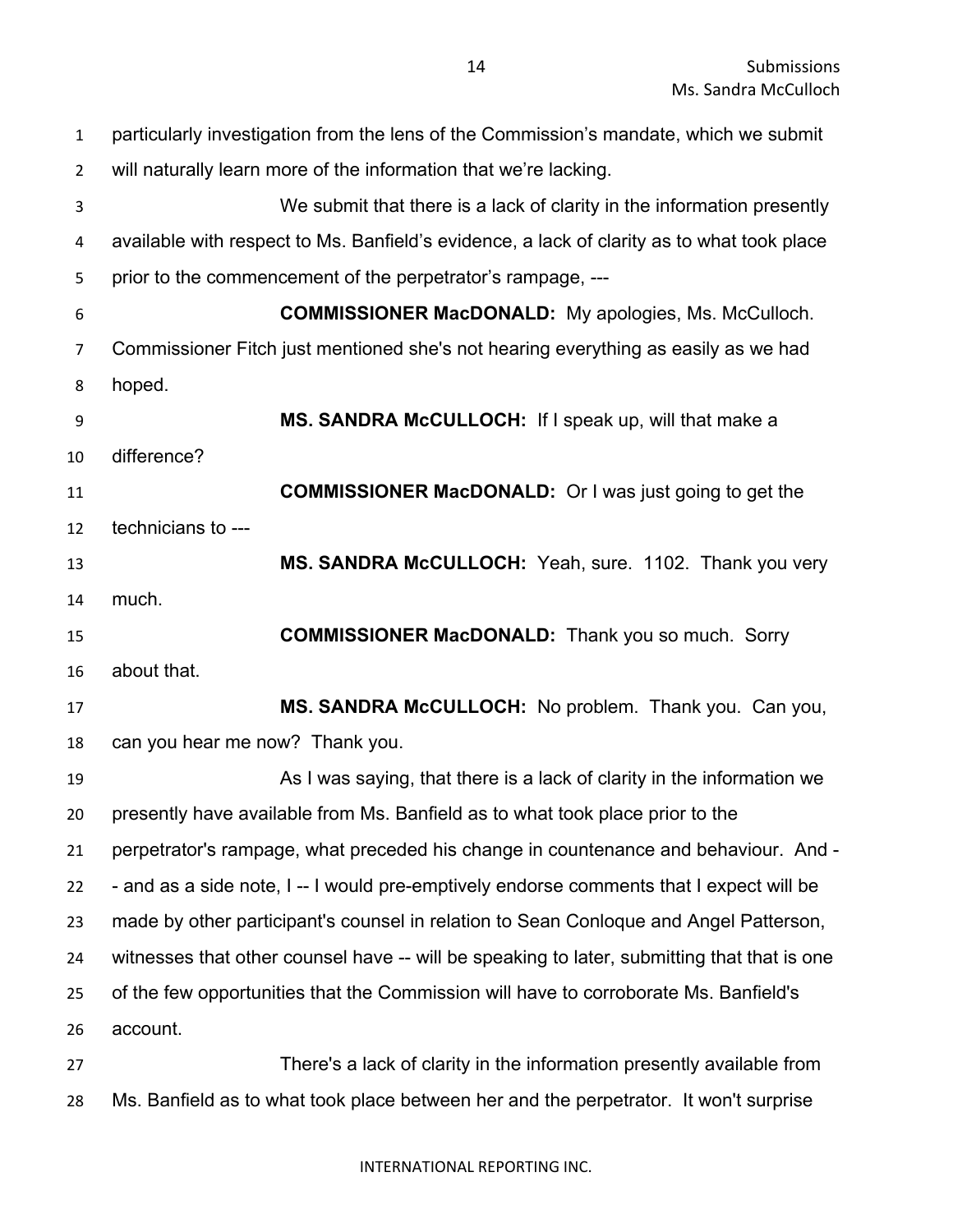the Commissioners to hear that we, on behalf of our clients and with the endorsement of our clients, have significant concerns about areas of Ms. Banfield's account reflected in her statements to the RCMP, which leave, in our submission, much unsaid, including her account of a brief escape from the perpetrator by shedding her coat while at the same time being bound by the wrist and constrained, her account of her travel through the woods on ---

 **COMMISSIONER MacDONALD:** Sorry, did you say her great escape? Is that what you said?

**MS. SANDRA McCULLOCH:** Brief ---

**COMMISSIONER MacDONALD:** Brief escape.

 **MS. SANDRA McCULLOCH:** --- escape. Her count -- her account of her travel through the woods on frozen ground without footwear, including being compelled by the perpetrator and also fleeing the perpetrator with, in our view, without evidence of injuries which might be consistent with that; her account of her exposure to gunshots inside of the warehouse, again, without any injury, which would seem to be consistent with that sort of exposure; her account of the perpetrator's use or attempted use, depending on the statement, of handcuffs upon her; and also, her escape from the replica RCMP cruiser by way of the silent patrolman, in spite of both of these things being designed to defeat escape, and again, without injuries which would potentially be expected in respect of same; and also, information about her survival for more than eight hours overnight below freezing temperatures and without protection from the elements.

 Furthermore, and perhaps more -- equally as significant to the Commission's mandate is the lack of information about any observations that Ms. Banfield may have made during her overnight in Portapique. Based on what Ms. Banfield's location overnight was purported to be -- and to this I refer to the re- enactment video guided by the RCMP. That's the com number 13731. If -- if her -- her location is understood to be correct, she was critically located to potentially enable her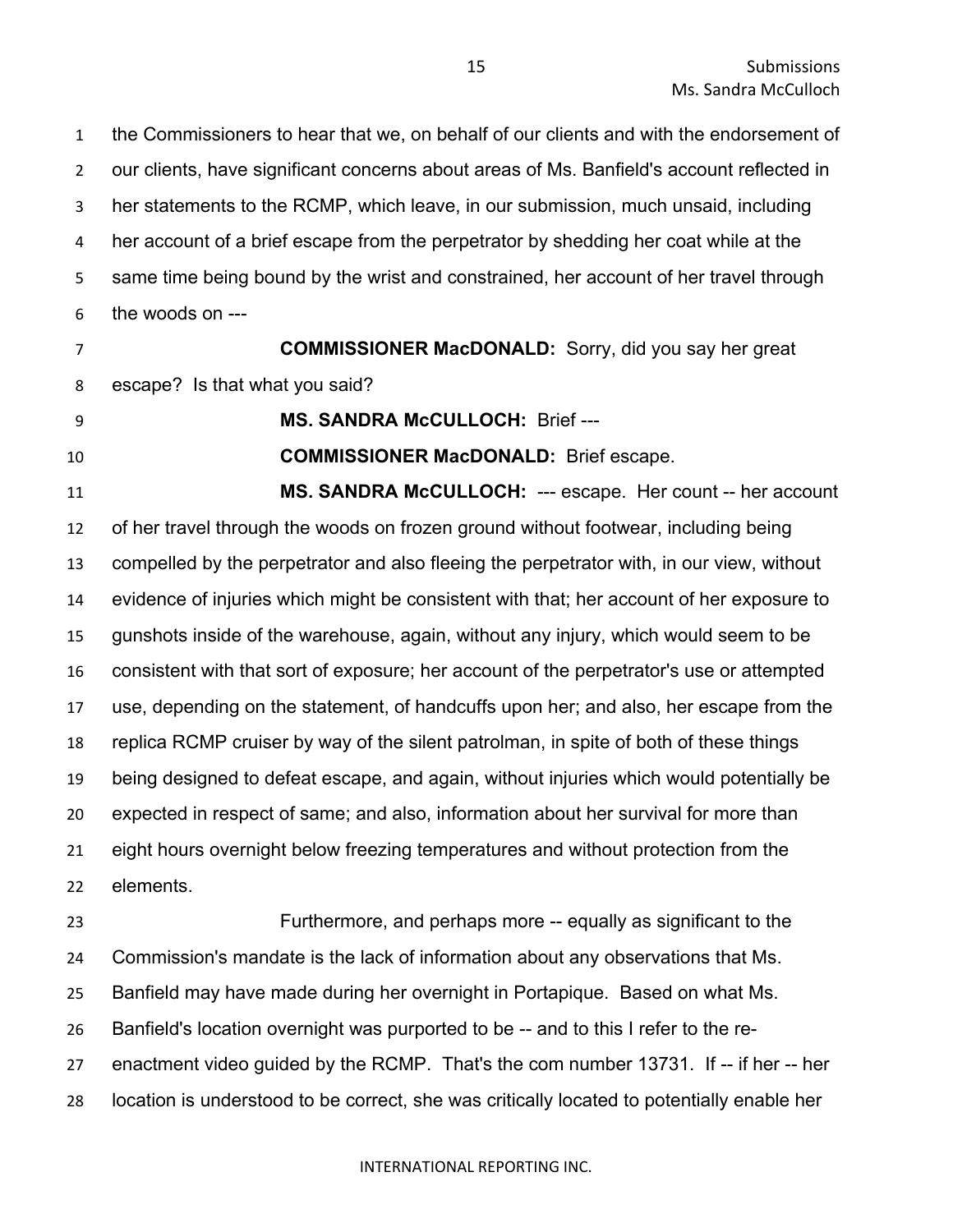to observe a great deal of the activity that took place in Portapique overnight, including both -- both community members and of RCMP members in the community, both on foot and in vehicles, which may assist significantly with the timeline. We won't know until those questions are asked of her.

 I do want to stress that it is readily understood that the Commission's work is in pursuit of its mandate for the benefit of not only those who suffered at the hands of the perpetrator, but for the public at large. In order to do that, however, we would remind the Commission that it's -- that it must fully examine the causes, context and circumstances giving rise to that tragedy, and, of course, Ms. Banfield is a significant piece of that.

 Our clients are steadfast in their view that the Commission cannot possibly treat -- create a trustworthy evidentiary foundation for its work in the absence of testimony from Ms. Banfield, tested evidence from Ms. Banfield. We submit that the inclusions of her account in the Foundational Documents at present are woefully inadequate to any semblance of a completed narrative in that respect. We submit that that -- what is included is based upon incomplete and untested statements given to the RCMP for purposes distinct from the Commission's mandate. We submit that the Commission has seen fit to reinterview a number of witnesses which have been -- which have been interviewed by the RCMP previously, and while we are aware that the Commission's trauma-informed mandate, we would submit there is no reason that Ms. Banfield should be treated differently than those other witnesses who've been through more than one interview process, given the significant --- **COMMISSIONER MacDONALD:** Sorry to interrupt, Ms. McCulloch, I just wonder if you could help me there then. If I understand your submission, you are suggesting that the Commission, as we did with other witnesses, interview her ourselves as a Commission. Is that what I understand your submission to

be, as with other witnesses?

**MS. SANDRA McCULLOCH:** As -- no, we -- it's our submission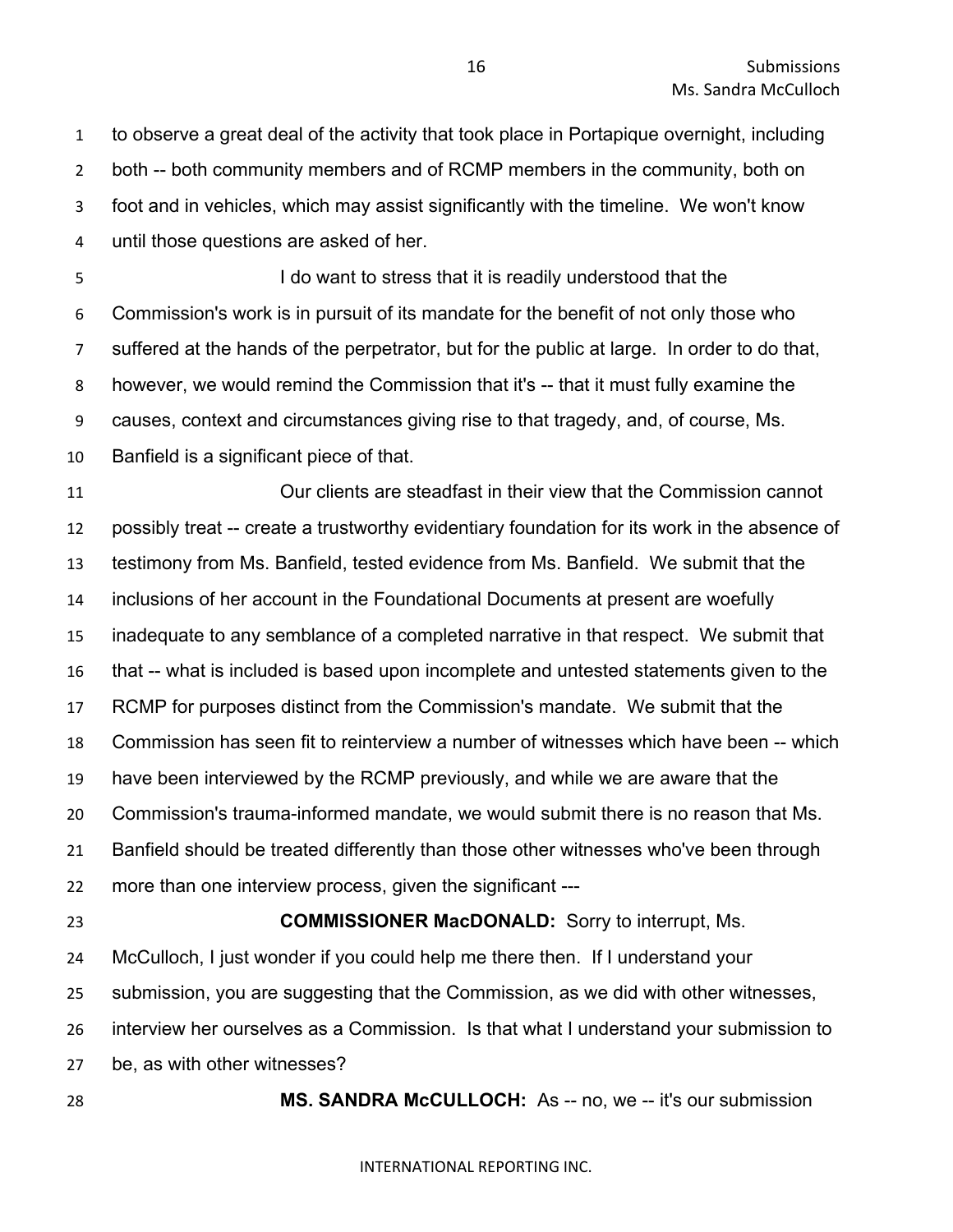that she should be brought forward to give sworn evidence --- **COMMISSIONER MacDONALD:** Oh, I understand that. **MS. SANDRA McCULLOCH:** --- to the Commission. **COMMISSIONER MacDONALD:** I understand that. But just your submission after that was that the, as I understood it at least, the Commission has interviewed, reinterviewed, I think was your word --- **MS. SANDRA McCULLOCH:** Yeah. **COMMISSIONER MacDONALD:** --- the RCMP did interviews and we reinterviewed. And I understood your submission to be that we should reinterview Lisa Banfield; am I correct on that? That's your submission? **MS. SANDRA McCULLOCH:** And perhaps I should have -- I should have been more careful about the word reinterview. **COMMISSIONER MacDONALD:** Well, just --- **MS. SANDRA McCULLOCH:** It's that her -- that her evidence needs to be re-examined by the Commission. That we --- **COMMISSIONER MacDONALD:** Exactly. **MS. SANDRA McCULLOCH:** --- we can't simply, you know, rest on the statements that she's given to the RCMP --- **COMMISSIONER MacDONALD:** Right. **MS. SANDRA McCULLOCH:** --- that that information needs to be examined more fully by the Commission. **COMMISSIONER MacDONALD:** And that's very helpful. So would you agree with me that our power to subpoena is just that, a power to subpoena? **MS. SANDRA McCULLOCH:** It is. **COMMISSIONER MacDONALD:** And we don't have the right to force her to meet with us; do you agree with me? **MS. SANDRA McCULLOCH:** I understand. **COMMISSIONER MacDONALD:** And you understand her counsel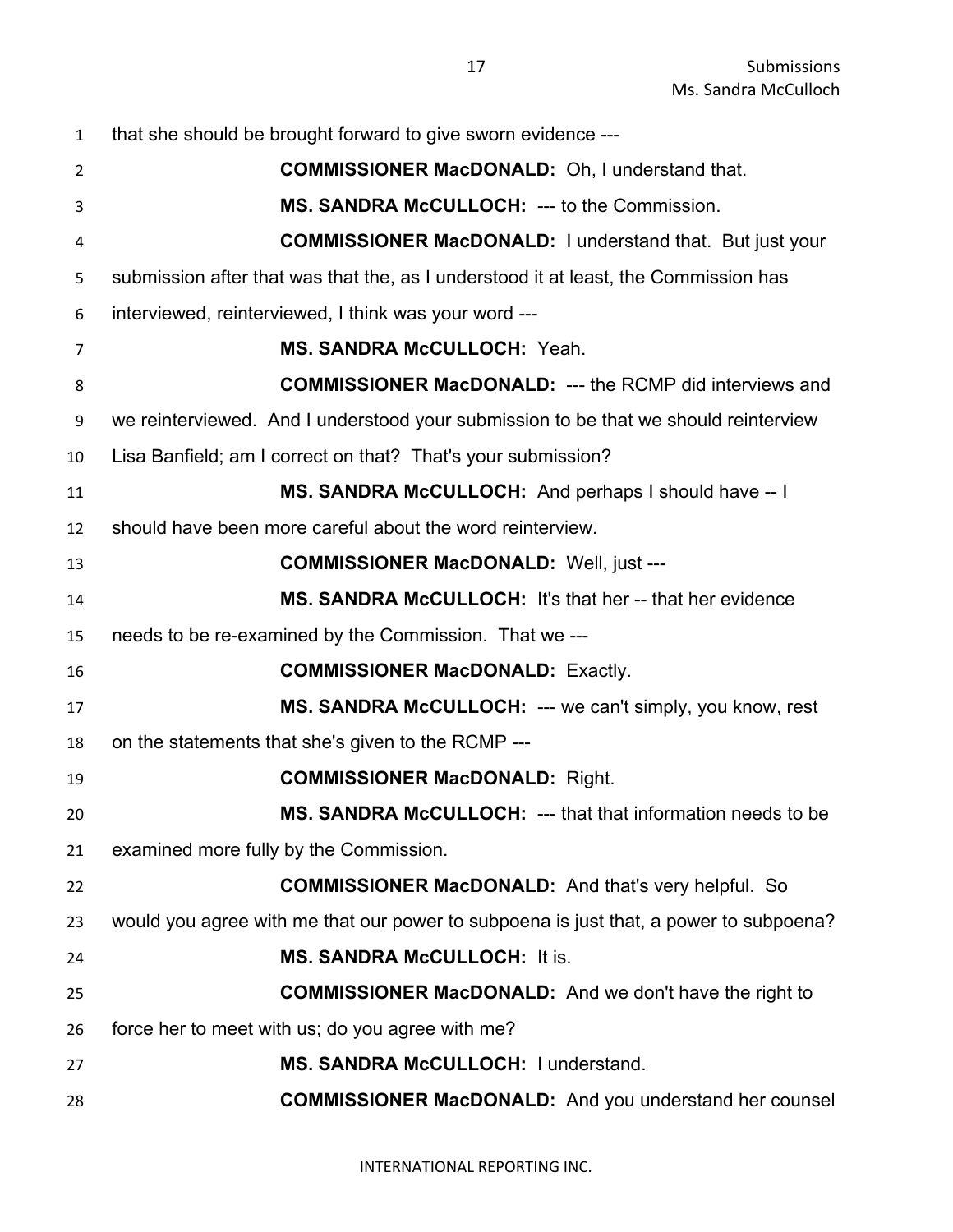**MS. SANDRA McCULLOCH:** Yes. **COMMISSIONER MacDONALD:** So how do you propose we

has indicated that because she's in jeopardy, she refuses to meet with us?

 **MS. SANDRA McCULLOCH:** Well, again, I -- you've indicated that you have the power of subpoena. I appreciate that it may be opposed by Ms. Banfield's counsel were the Commission to proceed in that light, to subpoena Ms. Banfield to give evidence. It may be opposed, and that's something that the Commission will have to deal with, but it's our -- our submission that the -- that the Commission should take whatever steps are reasonable to make sure that it hears from Ms. Banfield and fills out her account of what happened in Portapique and what she observed of what happened in Portapique, and that not be -- not be overlooked as -- as the proceeding moves forward.

interview her then?

 **COMMISSIONER MacDONALD:** Sure. I understand that. And you're saying we should take whatever steps are available. The only step that I'm

 aware of now that's available is to subpoena her, not to reinterview her because we are told we don't have the power to compel her to our office and speak to us. We have the power to subpoena her, and my question is not, at this time, about the suggestion that we subpoena her. My question is about your comment that we should have interviewed her. And I just need your help in understanding how we could have done that.

 **MS. SANDRA McCULLOCH:** Right. And I -- I guess I -- again, I apologize. I shouldn't have been careless with my words. I -- I -- you know, it -- we weren't aware until a very short time ago that the Commission had even attempted to -- to interview Ms. Banfield. But regardless, absolutely, we understand that, you know, short of exercising the ability to subpoena her, that's the only way that you can compel her, and we -- I -- I guess what I'm trying to say is that we're encouraging you to -- to do that, to not shy away from doing that ---

### **COMMISSIONER MacDONALD:** Sure.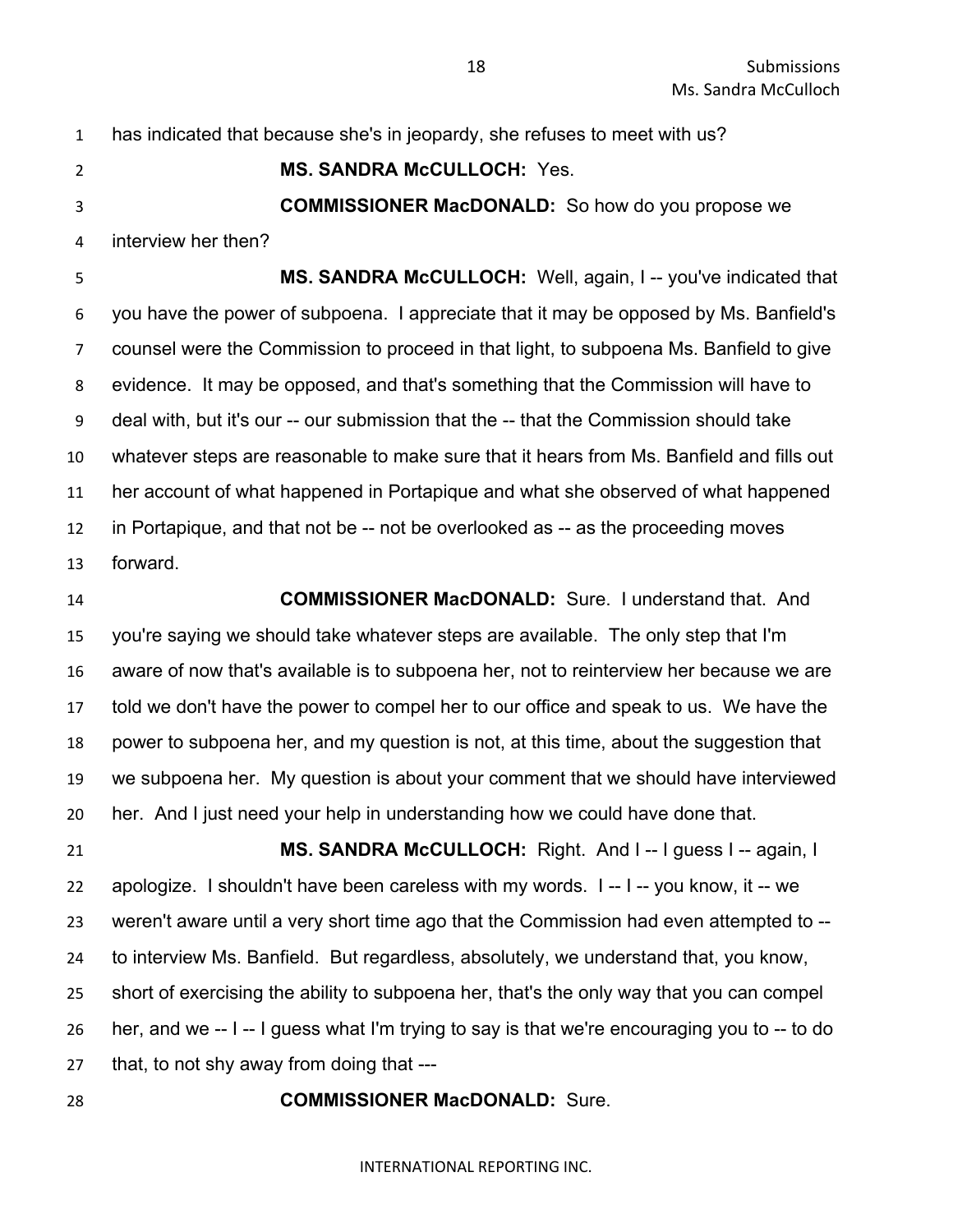**MS. SANDRA McCULLOCH:** --- and -- and ensure that Ms. Banfield's evidence comes before the Commission in a tested format.

 **COMMISSIONER MacDONALD:** Right. Thank you. And do you have any submissions as to, as we understand it, her criminal matter is coming forward, do you have any, you know -- under the heading of consistency, we should treat her like every other witness. Every other witness who we would subpoena, we would try to interview. So can you help me in terms of should we just subpoena her right away without having a chance to interview her before her criminal matter, or should we wait until her criminal matter is up and then try to meet with her, and then, if appropriate, subpoena her? What would your submission be there?

 **MS. SANDRA McCULLOCH:** Sure, well, I mean, ultimately, that's a decision for the Commission to make is, you know, when and how Ms. Banfield's evidence comes before it. You know, I -- I think it's fair to say that, you know, if there's any concern that subpoenaing her now would somehow fetter the Commission's ability to hear from her, then that's -- that's a judgment call that, you know, the Commission needs to balance. Our concern first and foremost and primarily is that the Commission hear from her in a -- in a tested format, that her evidence be received, and that the -- that which is lacking in her narrative thus far be fully explored by the Commission, so that we have a full understanding of what happened in Portapique. You know, with the - - I think beyond that is in terms of when and exactly how that happens. I understand that perhaps some strategic decisions may have to be made, but it's -- you know, I guess at the end of the day, it's most important and our priority that the Commission understands that our clients see this as a non-starter, that the Commission has to hear from Ms. Banfield in a sworn format. **COMMISSIONER MacDONALD:** Thank you. That's helpful.

 **MS. SANDRA McCULLOCH:** And thank you for your time, Commissioners. Those are my submissions.

**COMMISSIONER MacDONALD:** Thank you, Ms. McCulloch.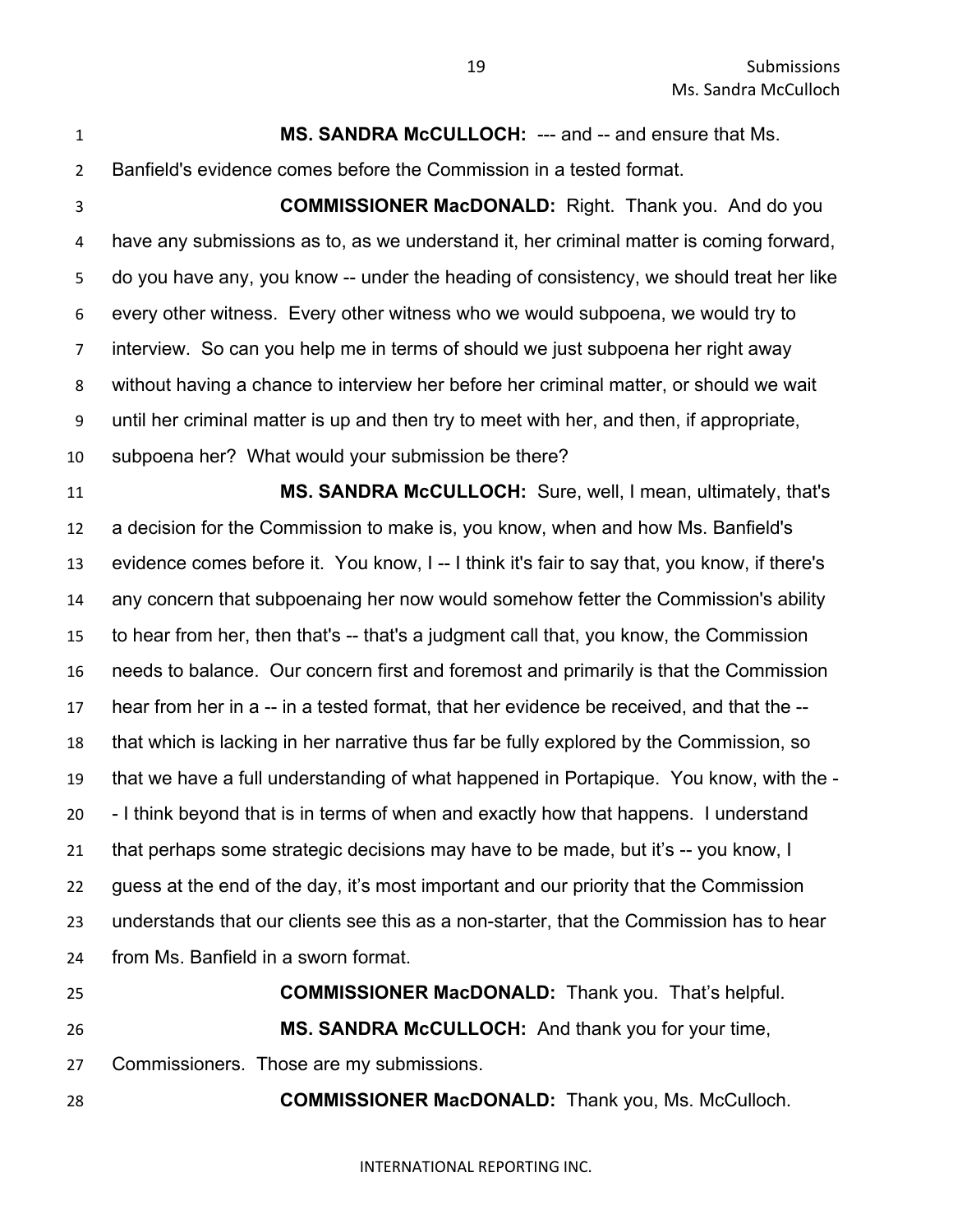**--- SUBMISSIONS BY MR. JOSHUA BRYSON:**

 **MR. JOSHUA BRYSON:** Thank you, Commissioners, for the opportunity to address you.

 I represent Peter and Joy Bond. They resided at 46 Cobequid Court, and they were killed the evening of April 18th.

 In regards to Ms. Banfield, Ms. Banfield is the first survivor of this tragedy. She had prolonged contact with the perpetrator, we know, on April 18th, April 19th -- sorry, April 18th and April 19th.

 Her evidence can inform the timeline. The timeline's a big issue, specifically for the Bonds. Up until roughly, I'm going to estimate, a month ago, it was hypothesized that the Bonds were actually killed after Mr. Ellison after 10:39. That has since changed. The theory is now that they were actually killed before Mr. Ellison. The timeline is in a state of flux.

 In regards to Ms. Banfield, we know that Ms. Banfield fled into the woods, where she remained overnight. Her evidence can likely offer assistance in understanding the timeline, perhaps, on what she observed, what she heard. We also now have the benefit of roughly, I'm going to estimate, a half a million pages of disclosure that is available to us to ask questions of Ms. Banfield in regards to the timeline, and that will assist the Commission's work in understanding the causes, the circumstances of this mass casualty.

 During the time Ms. Banfield remained in the woods, there were 13 people in Portapique that were killed in various areas, so what did she hear, what did she see?

**I am aware of the fact that she did give prior statements to police.** She participated in a police re-enactment.

 At that time, certainly there wasn't a half a million pages of disclosure that was available to ask the most pertinent questions, the most relevant questions using maps, other guides, tools to assist in that examination. We now have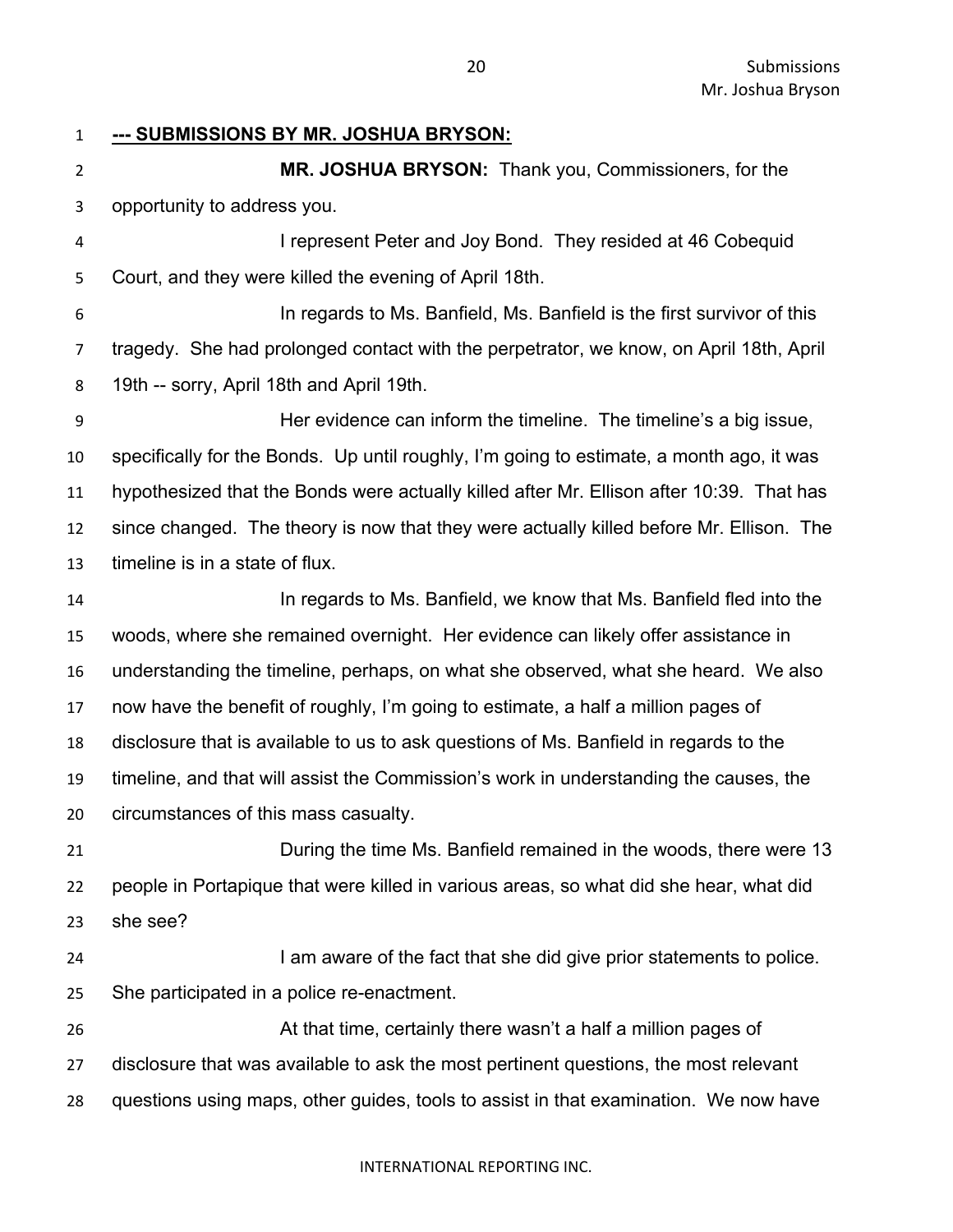that, and we do not have any sworn evidence yet from Ms. Banfield.

2 I believe the Commission's work would benefit from hearing from this first survivor of this tragedy.

 I'm going to try not to be repetitive. Ms. McCulloch has identified a lot of the issues that we share.

 In addition, there is some evidence of Ms. Banfield travelling with the perpetrator the day before and covering a geographic location, in part, that has some relevance to the work of this Commission in terms of, ultimately, some of the route that was travelled by the perpetrator the following day.

 That's not to suggest that Ms. Banfield had, obviously, any insight or knowledge of what was going to take place, but the questions are, what was the perpetrator's familiarity with the route, and this can help, again, inform the timeline for the 18th and 19th.

**In identifying the gaps and errors, it's also important that we also --** we supplement the evidence we do know. Again, it's very important, I believe, for the residents of Portapique to hear from Ms. Banfield to, again, help inform the Commission as to what she, in fact, did hear and see with, again, all the aids and tools we have available to us. And that's essentially the gap that we have for my submissions.

- **COMMISSIONER MacDONALD:** Thank you so much.
- **MR. JOSHUA BRYSON:** Thank you.

 **REGISTRAR DARLENE SUTHERLAND:** Ms. Hill, would you mind introducing counsel as they come up so -- for the benefit of the public?

**MS. EMILY HILL:** Thank you, yes.

- **REGISTRAR DARLENE SUTHERLAND:** Thank you.
- **MS. EMILY HILL:** Thank you, Mr. Bryson.
- Next we'll be hearing from Ms. Hupman.
- **--- SUBMISSIONS BY MS. LINDA HUPMAN:**
- **MS. LINDA HUPMAN:** Good morning, Commissioners, and thank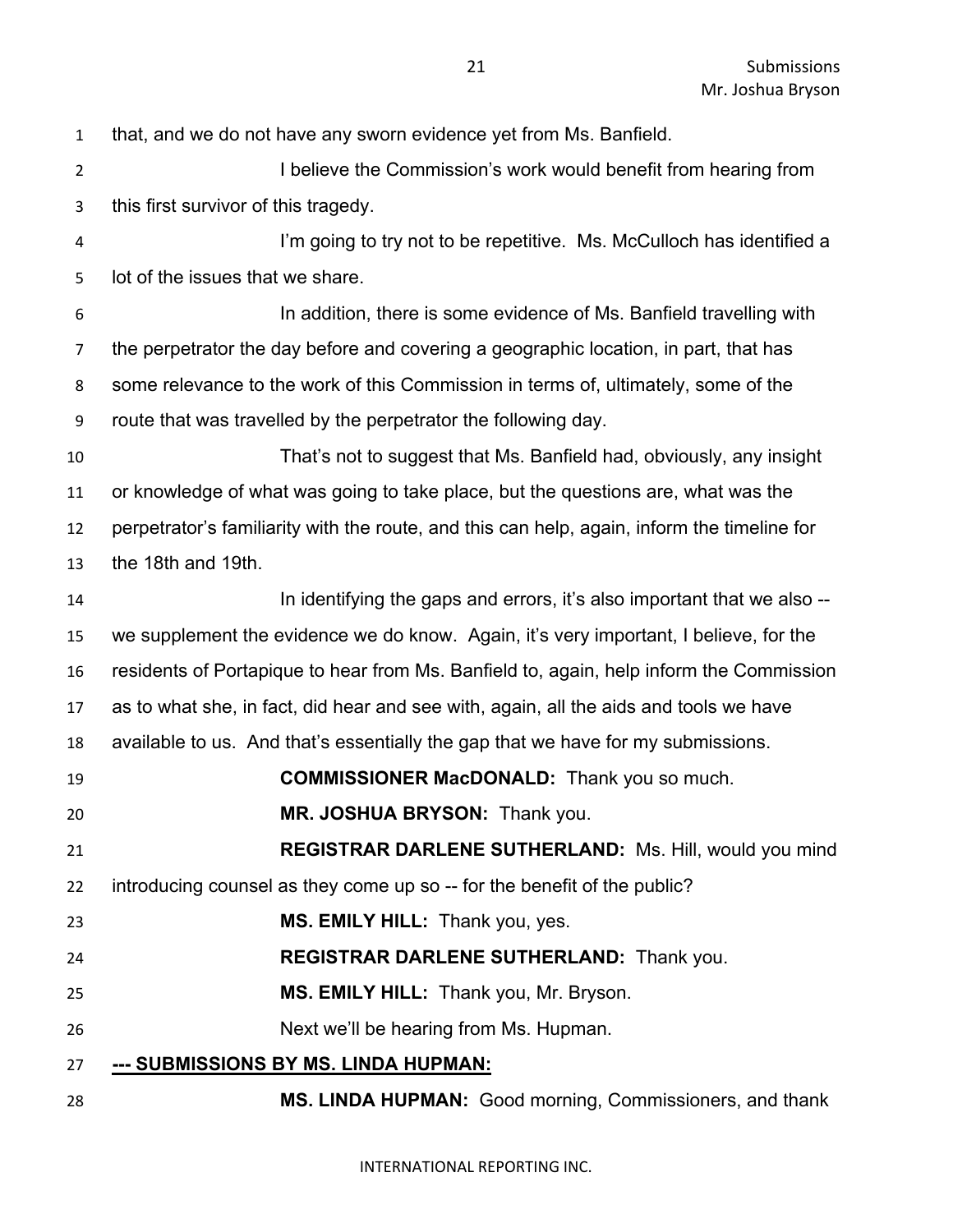you for the opportunity to speak to you this morning on our desire on behalf of our clients, which include the Oliver, Tuck families and the family of Lillian Campbell, for Lisa Banfield to be called before the Commission to give evidence of -- to better expand upon and supplement the information that's currently available through the initial statements taken by police.

 We feel that she is at the very core of the fact-finding mandate of the Commission in terms of her relationship with the perpetrator, her involvement with him that day and her experiences that night and early in the morning of the 19th. The information from her to date is, in our view, not 100 percent complete. There's certainly areas where there needs to be further, exploration, further delving down into her experience, her movements that night, what happened to her, where she was during the night.

**And I don't -- I hope I'm not totally repeating what has already been**  said. It's -- I certainly want to keep things efficient and moving forward, but it is our belief and our submission to you, Commissioners, that this proceeding really can do -- can have no final report without hearing directly from Ms. Banfield. Whether it has to be delayed because of her current proceedings, that is out of our hands.

18 I would submit that there are, obviously, the tool of the subpoena. There may be, along with subpoenaing Ms. Banfield, perhaps a limitation on the questions that can be put to her in excluding anything to do with her -- with the -- as I understand, her charges that she is facing. I believe the subject matter of those can well be left aside to get at the details that the Commissioners really need to focus on and which, as counsel for families and other Participants, that we would like explored. So I would encourage the Commission to consider those -- whatever options are available to you to do that. I know that -- and I don't -- I'm not prepared here this morning to really cite chapter and verse, but certainly this would not be the first inquiry, public

inquiry, held where potential witnesses were also, at the same time, facing criminal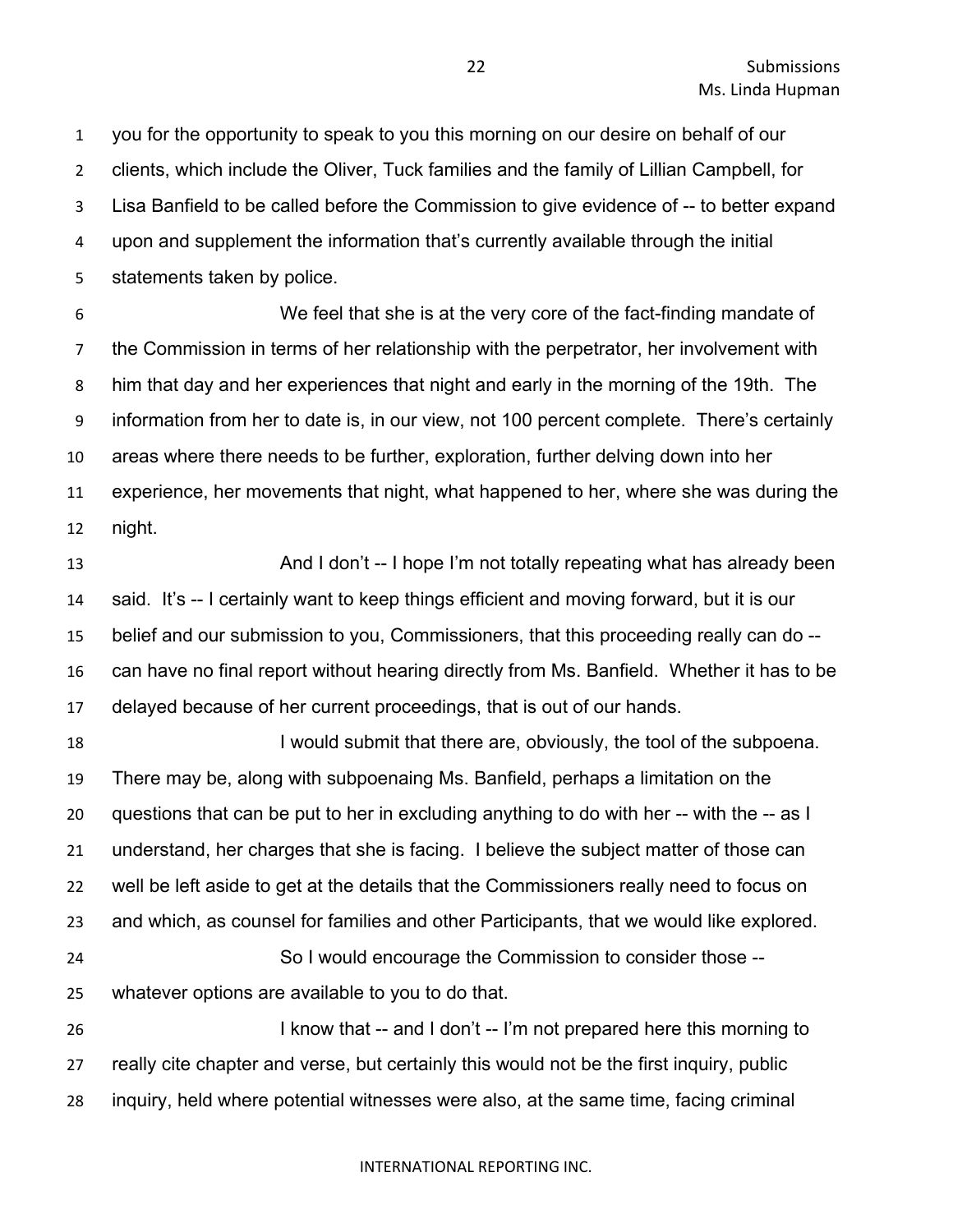| $\mathbf{1}$   | charges and were in jeopardy, and I believe there were answers to that and that             |
|----------------|---------------------------------------------------------------------------------------------|
| $\overline{2}$ | testimony was still available to those inquiries from those witnesses. So I would           |
| 3              | encourage the Commissioners to -- and their Commission Counsel to pursue all of             |
| 4              | those avenues in the approach to having Ms. Banfield come before the Commission.            |
| 5              | And I think anything else I would add would already have been                               |
| 6              | covered by my two co-counsel, and I certainly endorse their rationale and their reasons     |
| 7              | for seeking Ms. Banfield.                                                                   |
| 8              | Thank you, Commissioners.                                                                   |
| 9              | <b>COMMISSIONER MacDONALD:</b> Thank you so much, Ms.                                       |
| 10             | Hupman.                                                                                     |
| 11             | MS. EMILY HILL: Thank you.                                                                  |
| 12             | Next, Ms. Miller will address you, Commissioners.                                           |
| 13             | --- SUBMISSIONS BY MS. TARA MILLER:                                                         |
| 14             | MS. TARA MILLER: Good morning, Commissioners.                                               |
| 15             | My name is Tara Miller and with my colleague, Alex Digout, we                               |
| 16             | represent family members of Kristen Beaton and Aaron Tuck.                                  |
| 17             | We appreciate the ongoing collaboration with the Commission and                             |
| 18             | Commission MacDonald's initiation for us to all work together to make the factual           |
| 19             | foundation even better as we go forward.                                                    |
| 20             | We also appreciate the Commission and Mr. Burrill's                                         |
| 21             | acknowledgement that there are still gaps and, of course, unanswered questions. And         |
| 22             | we are committed to working with the Commission to ensure that these factual gaps are       |
| 23             | closed and questions answered as best as can be.                                            |
| 24             | The work to close these gaps, Commissioners, and answer                                     |
| 25             | questions is very meaningful for the families. While it will never heal the gaps in their   |
| 26             | hearts and lives left by the murders of their loved ones, it is critical for them that they |
| 27             | have as much information as possible to understand what happened on April 18th and          |
| 28             | $19th$ , and the causes, context, and circumstances which led to the mass casualty, which   |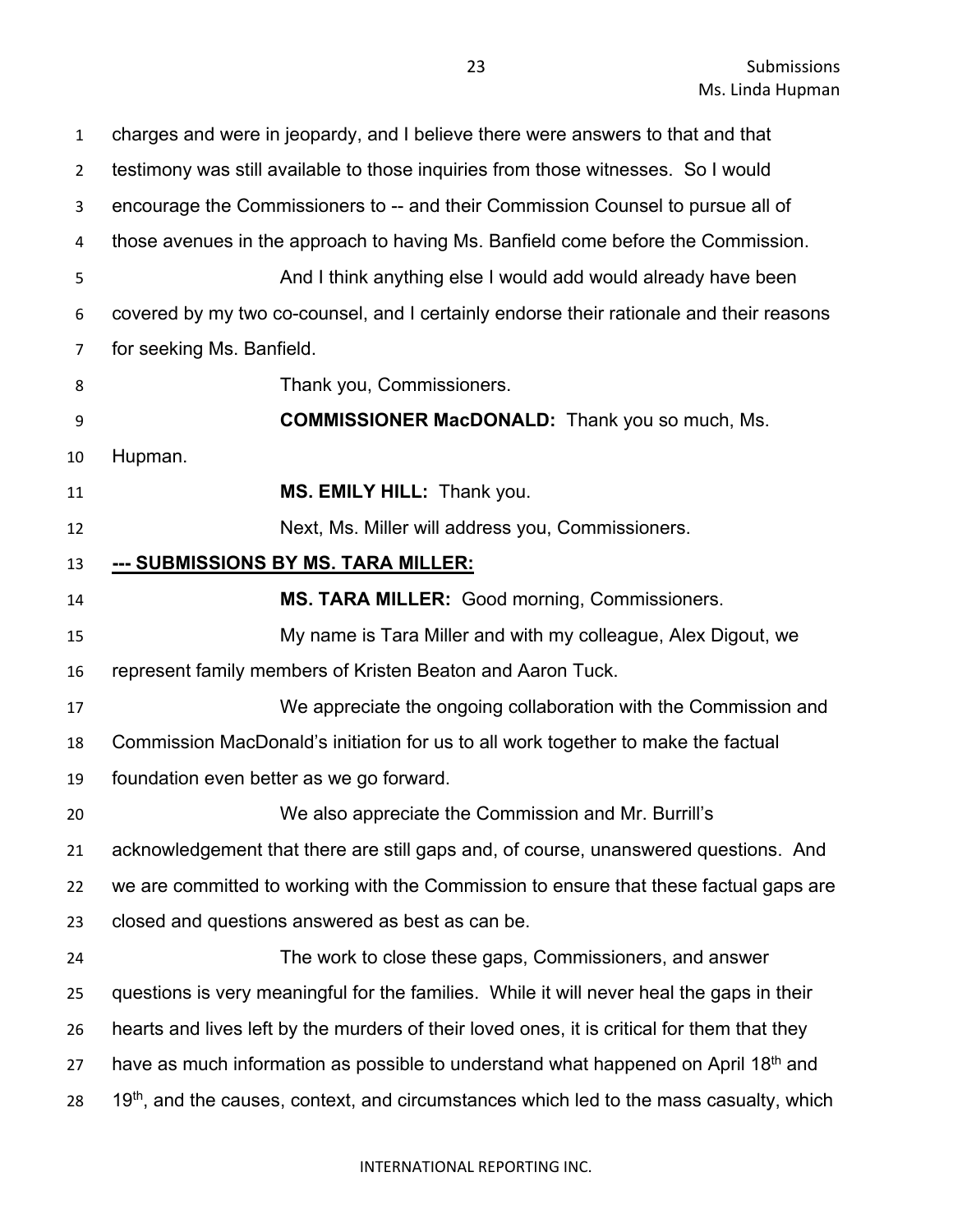fits exactly within the Commissioners' mandate.

2 I share my friend's comments previously and I won't retread that ground. However, I'm more focused on Lisa Banfield, Angel Patterson, and Shawn Conlogue and how those three witnesses intercept to help provide, and can help provide, specific detail about a period of time which is really quite lacking right now. 6 And that period of time, Commissioners, is of course the period of time on April  $18<sup>th</sup>$  leading up to the time when Ms. Banfield and the perpetrator are in the warehouse. So I'll take you through our analysis of that.

 Other than Ms. Banfield, of course, and certainly for those listening, Angel Patterson and Shawn Conlogue were very good friends of both Ms. Banfield and the perpetrator. We understand that from the statements that have been provided. They were also, along with Ms. Banfield, the last two individuals known to interact with the perpetrator before he embarked on the rampage.

 They have a very unique perspective, I would suggest, given their close friendship. They described Ms. Banfield and the perpetrator as family. They had travelled from the U.S. to attend the perpetrator's surprise birthday party in July of 2018. Ms. Banfield and the perpetrator had actually gone to the U.S. to take care of Mr. Conlogue when he was recovering from surgery, closing their workplace. They stayed with him whenever they were in the U.S., and in early March of the year this tragedy happened, they were actually scheduled to come visit the perpetrator and Ms. Banfield in Nova Scotia, but that didn't happen because of COVID.

 So as these last three people very close to the perpetrator and 23 those who had contact with him through the  $18<sup>th</sup>$ , that sets the background for where I'll go next.

 I'll start with Ms. Banfield. While she has definitely provided various statements to the RCMP, there are gaps, and we believe errors, in the timeline and 27 detail about what Ms. Banfield and the perpetrator did during the day on April 18<sup>th</sup>. And that's not included in the Foundational Document "Portapique: April 18-19". This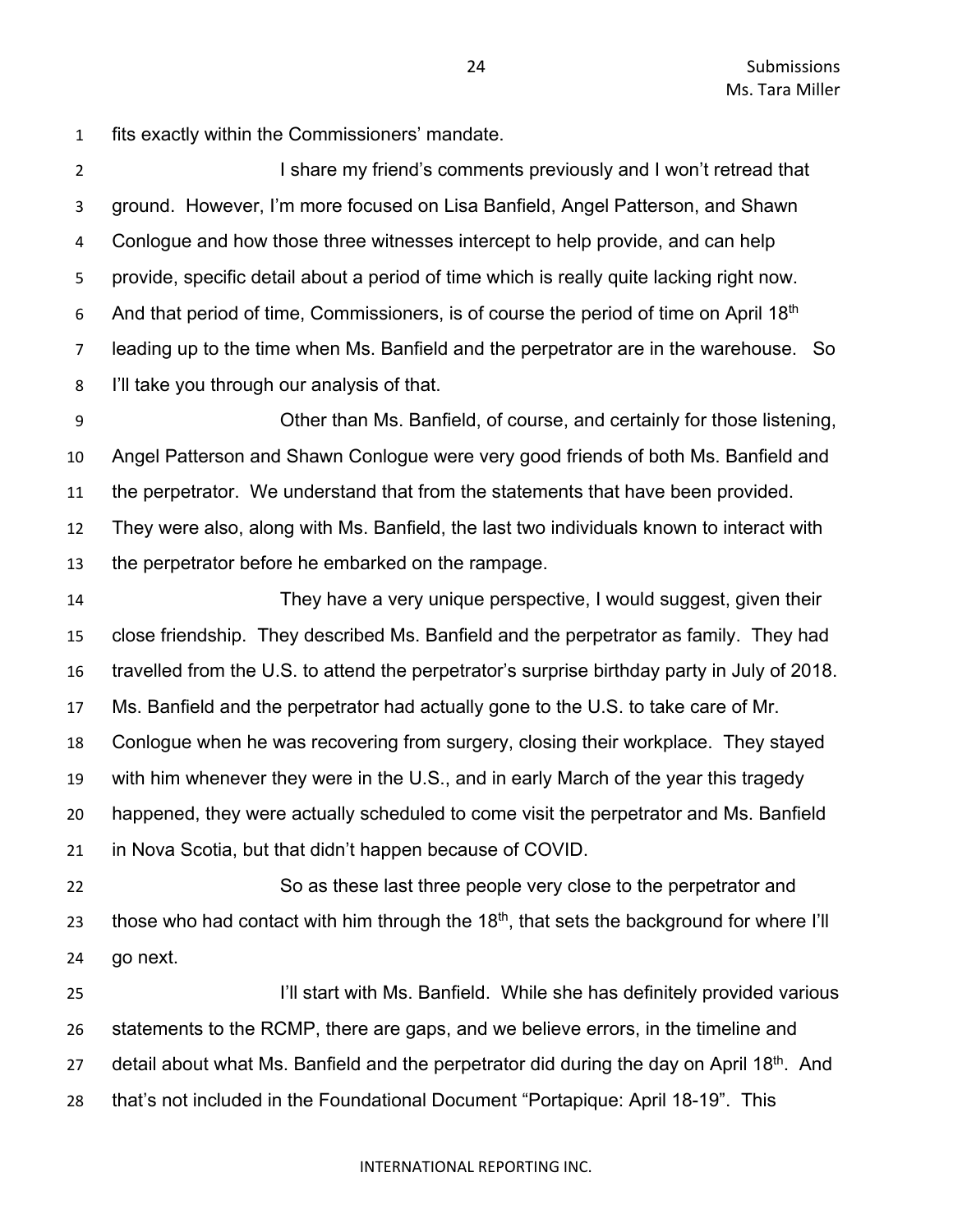includes information about how they spent the day, where they went, and what they did. My friends have alluded to that, but I'll be a bit more specific in my submissions. I also believe that this dovetails with submissions we have seen, at least in writing, from the Coalition from Women's Shelters about there's nothing in these Foundational Documents to help make sense of whether the victims were specifically targeted by the perpetrator. And I think that does play into the evidence around what the perpetrator did during the day on the  $18<sup>th</sup>$ . And like Mr. Bryson, I want to make it clear there's no evidence to suggest that Ms. Banfield had any awareness of that, but she was with him and she's the only one who can give us that clear detail about what they did, where they went, what was said. And we believe the gaps in this timeline will be key to ensuring the Commissioners have a fulsome understanding of the events that led up to the carnage that then was unleashed later that night. There are also what could be perceived as inconsistencies from these three witnesses in terms of what happened that day, which do need to be addressed. And I will go through what those are as well. Ms. Banfield's statements provide us with the following information if you look at them cumulatively. I'm going to go at a very high level here. She had breakfast. She went for an hour walk. They decided to go for a drive to celebrate their anniversary. She packed a lunch and they went on a drive where they visited a penitentiary, or drove by a penitentiary. They went to the Debert Bunker, which is, of course, where we know the perpetrator overnighted later that night 23 and into the early morning of the 19<sup>th</sup>. They travelled to the bunker by going by way of Great Village and Plains Road, which is what we understand was the location that was subsequently travelled by the perpetrator. They visited a denturist for an extended period of time in Amherst. And then the statements talk about coming home, washing the Jeep, and then going to the warehouse for drinks and to call friends, and those friends being Angel Patterson and Sean Conlogue.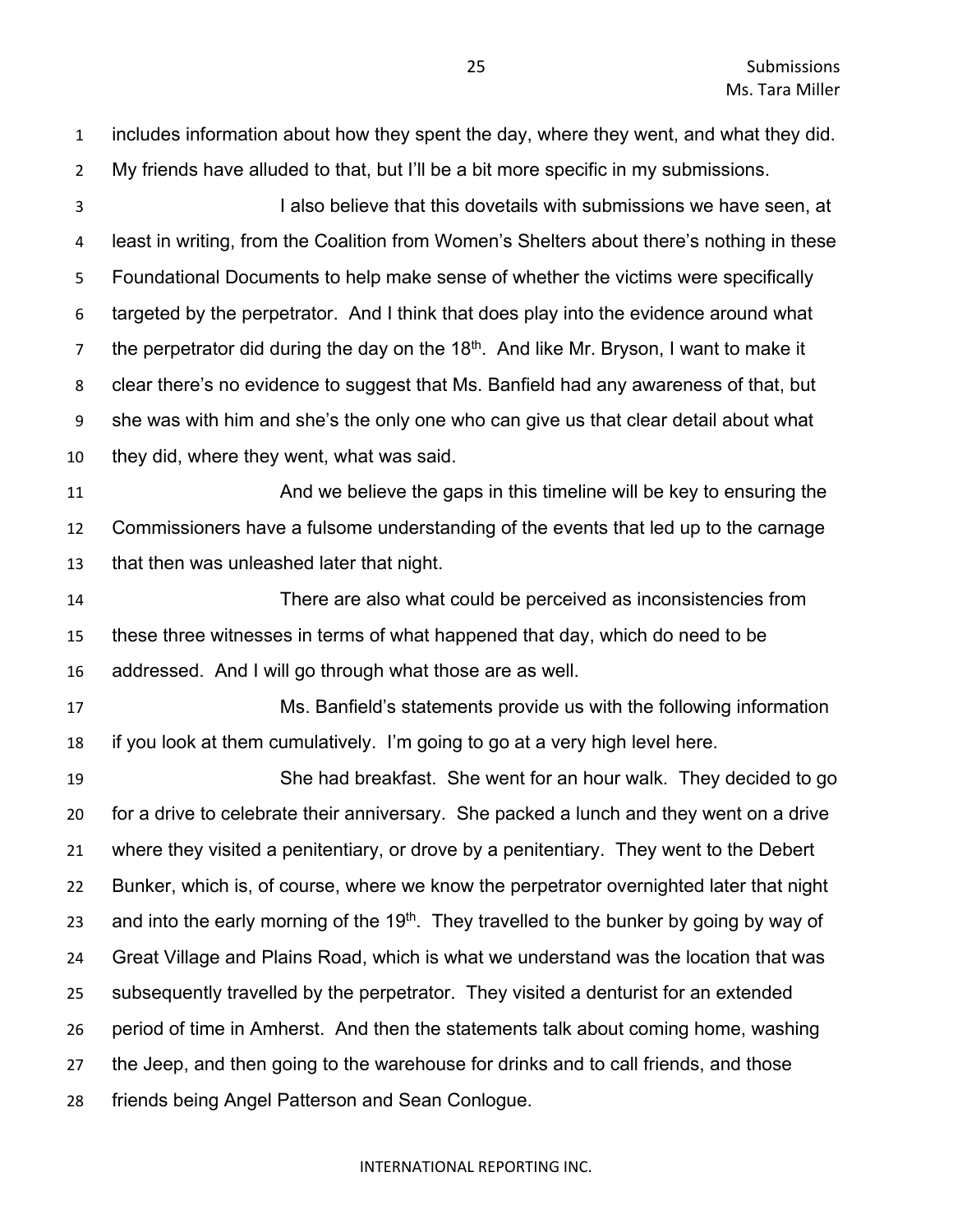| $\mathbf{1}$   | Buried in a statement, and in response to a specific question about,                               |
|----------------|----------------------------------------------------------------------------------------------------|
| $\overline{2}$ | and this would be in COMM04070 at line 17291734, there is a question asked to Ms.                  |
| 3              | Banfield about:                                                                                    |
| 4              | "What do you know about Gina Goulet?" (As read)                                                    |
| 5              | And it is at that point that Ms. Banfield offers that during the day,                              |
| 6              | they actually drove by her cottage and the perpetrator identified her cottage. But that is         |
| 7              | the type of detail that seems to come out just in response to a specific question that             |
| 8              | really didn't get covered and never gets covered in any other detail that she provides in          |
| 9              | the detail of the day.                                                                             |
| 10             | Her most extensive statement is the April $18th$ statement, it's the                               |
| 11             | 124 pages long. And this is the statement I just referenced, where she's asked about:              |
| 12             | "What do you know about Gina Goulet?" (As read)                                                    |
| 13             | At page 57.                                                                                        |
| 14             | And the detail about the day before the perpetrator and Ms.                                        |
| 15             | Banfield are in the warehouse is largely found at page 6 and 7. There isn't a lot of               |
| 16             | detail, is my point.                                                                               |
| 17             | The investigator returns to the subject of what happened earlier in                                |
| 18             | the day at page 85, line 2639 to page 86. But that focuses solely on the visit to the              |
| 19             | bunker and the path through Great Village to Plains Road. Nothing else.                            |
| 20             | But we know from Ms. Patterson's statement and Mr. Conlogue's                                      |
| 21             | statement that there were other events that day.                                                   |
| 22             | I'll start with Ms. Patterson. Her statement, COMM12711, given on                                  |
| 23             | May 20 <sup>th</sup> , 2020, she talks about having a number of contacts, certainly with Ms.       |
| 24             | Banfield, during April 18 <sup>th</sup> . She indicates that at around 2:33 p.m. her time, which I |
| 25             | understand to be 3:30/4:00 o'clock Nova Scotia time, her fiancé, Mr. Conlogue, which is            |
| 26             | a friend of hers, and herself, they were all at Mr. Conlogue's house, and that they had            |
| 27             | some sort of a call, whether it was a Facetime call or a call, with the perpetrator and Ms.        |
| 28             | Banfield, and they were advised that they were -- at that point they were in a vehicle             |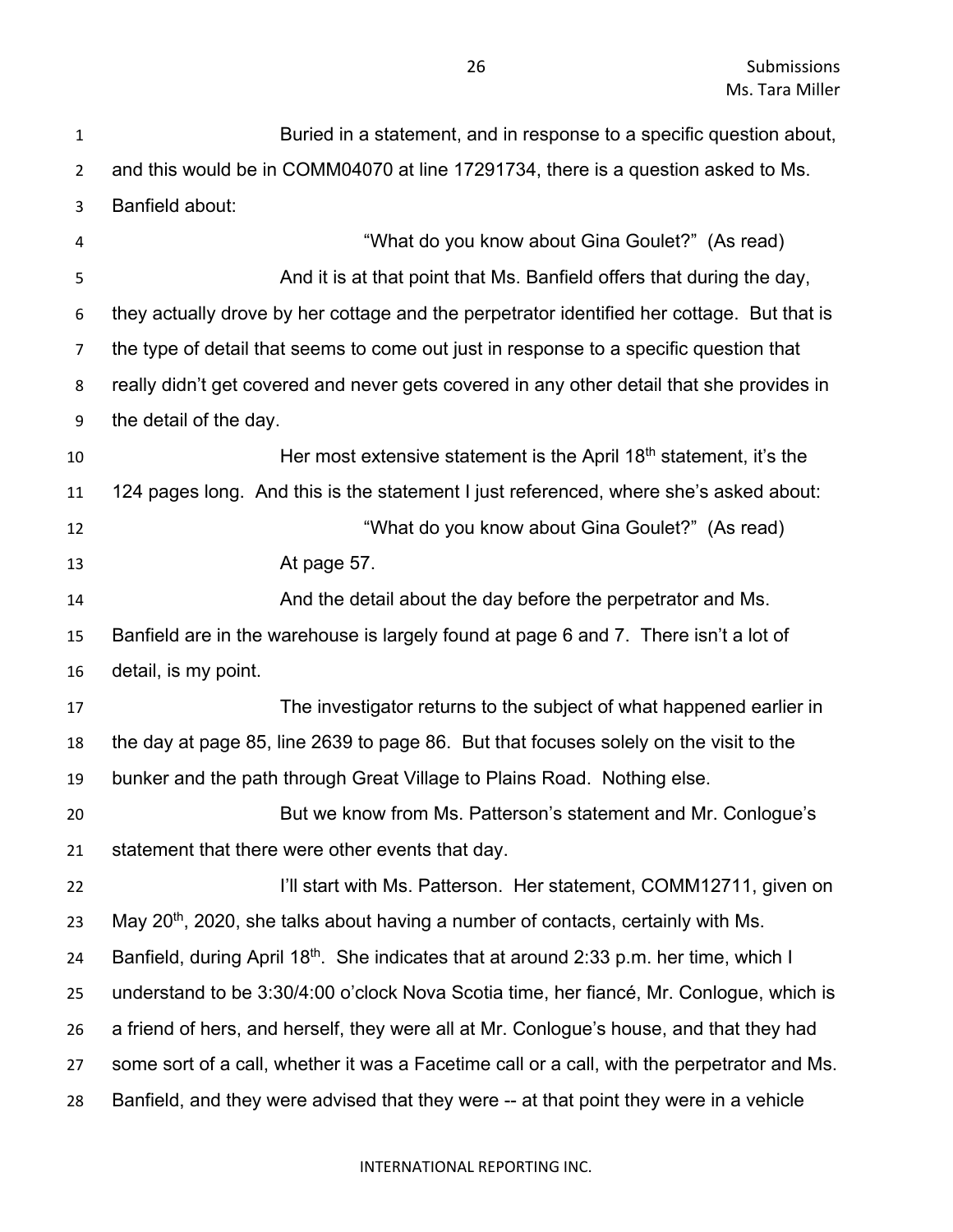and they were told that they had been out all day cutting brush. And the brush, as I understand it when I read it, was in relation to a trail. And Ms. Patterson had some familiarity with this trail, having been at the cottage and the warehouse for Mr. -- the perpetrator's birthday.

 So this trail and the work to clear this trail was never mentioned in Ms. Banfield's statement. And it begs the question of what trail were they clearing? Was this the trail in respect to 287 -- Lot 287 that Mr. Burrill showed us in the earlier Foundational Document presentation? Again, this may just be something that was never really drilled down in with Ms. Banfield, but it is a clear piece of information that I suggest has relevance and is important in terms of the Commission's wholesome fact finding.

 Also in this earlier call, Ms. Patterson says that she and Ms. Banfield talked about the commitment ceremony, that they had a conversation at that point, where Ms. Patterson shared some of her thoughts about the validity of that and why would you do that.

 They indicate it was a relatively short conversation and that the perpetrator and Ms. Banfield were going to call them back after they'd got cleaned up, because they had been cleaning and clearing this trail.

 Then later in her statement, Ms. Patterson says that she's back and forth with calls with Ms. Banfield, not quite sure of the detail of that. And again, this speaks to my collective submissions about Ms. Banfield, Ms. Patterson, and Mr. Conlogue, all three of them, I believe, will be able to help the Commission by clearing up some of these gaps and inconsistencies and filling in this timeline, which is deficient up until the warehouse events.

 Ms. Patterson gives information that she hangs up finally around 7:41 p.m., which is 8:41 Nova Scotia time, but prior to that call and during that call, the perpetrator and Ms. Banfield are in the warehouse and she is on this call alone, but with her niece and her niece's husband, and it is that point where they are shown this mock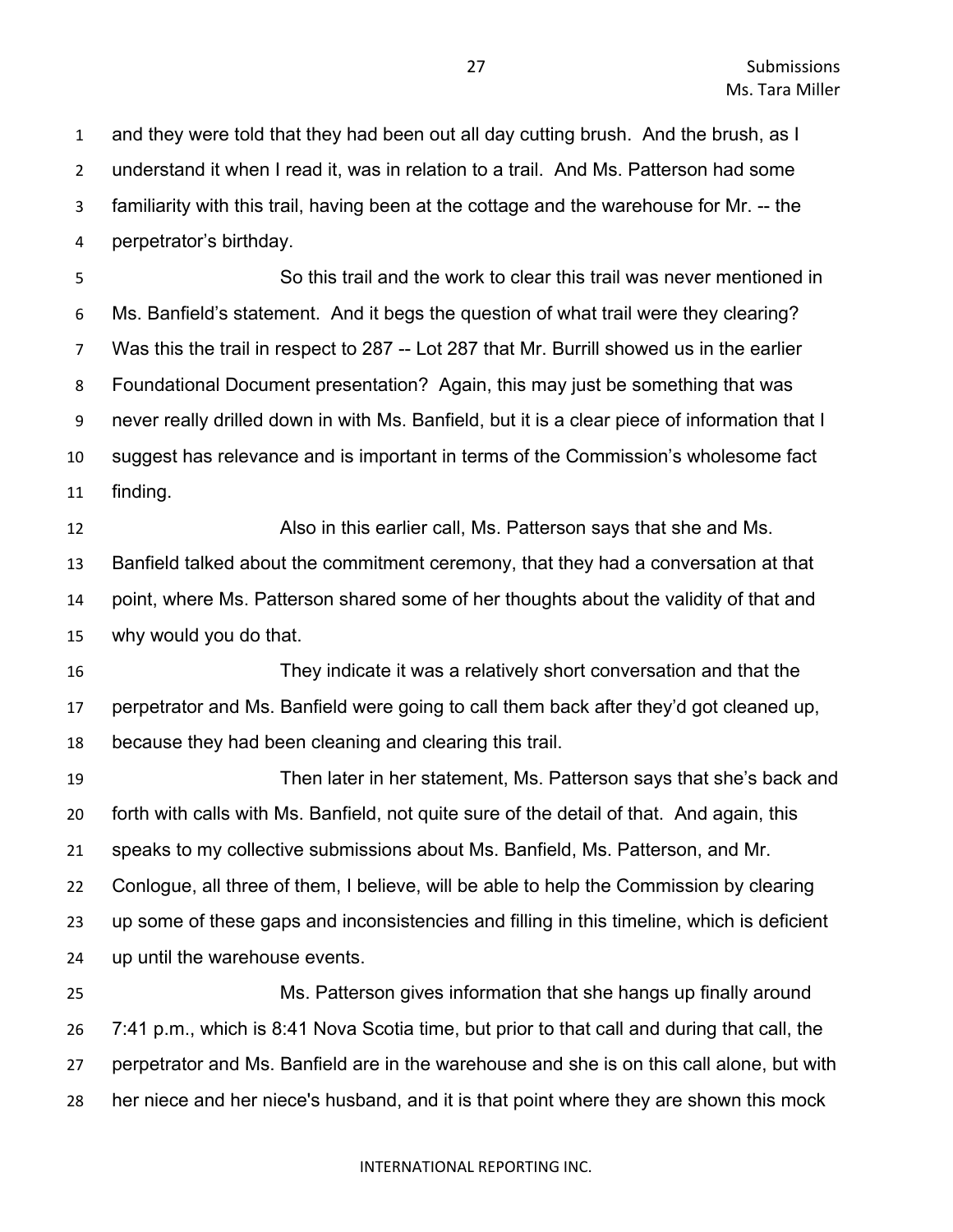replica police car. She doesn't have a lot of detail about that, but she also -- this is a --

the conversation she has when she says some comments about not believing in

marriage, which we heard in the Foundational Documents is something that

Ms. Banfield gets upset about, and that's the end of that call.

 Moving now to Mr. Conlogue, we have a statement of his, and I understand it has not yet been entered into evidence yet but it will be at a later date, but I will refer to it, the COMM number is 10421. And the only reason it hasn't been entered into evidence is just we haven't arrived at a point in the Foundational Documents where it would be. But Mr. Conlogue, at line 949, verifies that earlier in the day there was a call at his home with Ms. Patterson and Ms. Banfield. He says he was working in the yard, he didn't have the time, but then they all left, Ms. Patterson and her fiancé left his home. So this, of course, the call that Ms. Patterson, I assume, references where they're talk to the perpetrator and Ms. Banfield about clearing the trail. No mention about having been out for a drive.

**The next reference for Mr. Conlogue is at -- it's a -- it's a timestamp**  in this document, so it's at 11:53:58 in -- at the document number 10417. He says that he talked to both the perpetrator and Ms. Banfield on FaceTime, just he alone. The phone appeared to have been propped up in the warehouse on the bar. He says nothing about seeing the mock replica police car, but it's not clear if he was asked about that, and he says that they talked at about 5:30 his time, which would be 6:30 Nova Scotia time, and they talked for about 15 to 20 minutes. He didn't see anything out of the ordinary during that conversation.

 So I've taken some time, Commissioners, to go through this in this detail because these are the gaps and inconsistencies in a timeline that really doesn't exist in any robust way, which I believe the Commission and our clients believe the Commission can make a material difference in filling in and clearing up any inconsistencies and gaps by calling each of these three witnesses to give evidence, specifically with respect to that timeline. Now, I focussed, as I said, my comments on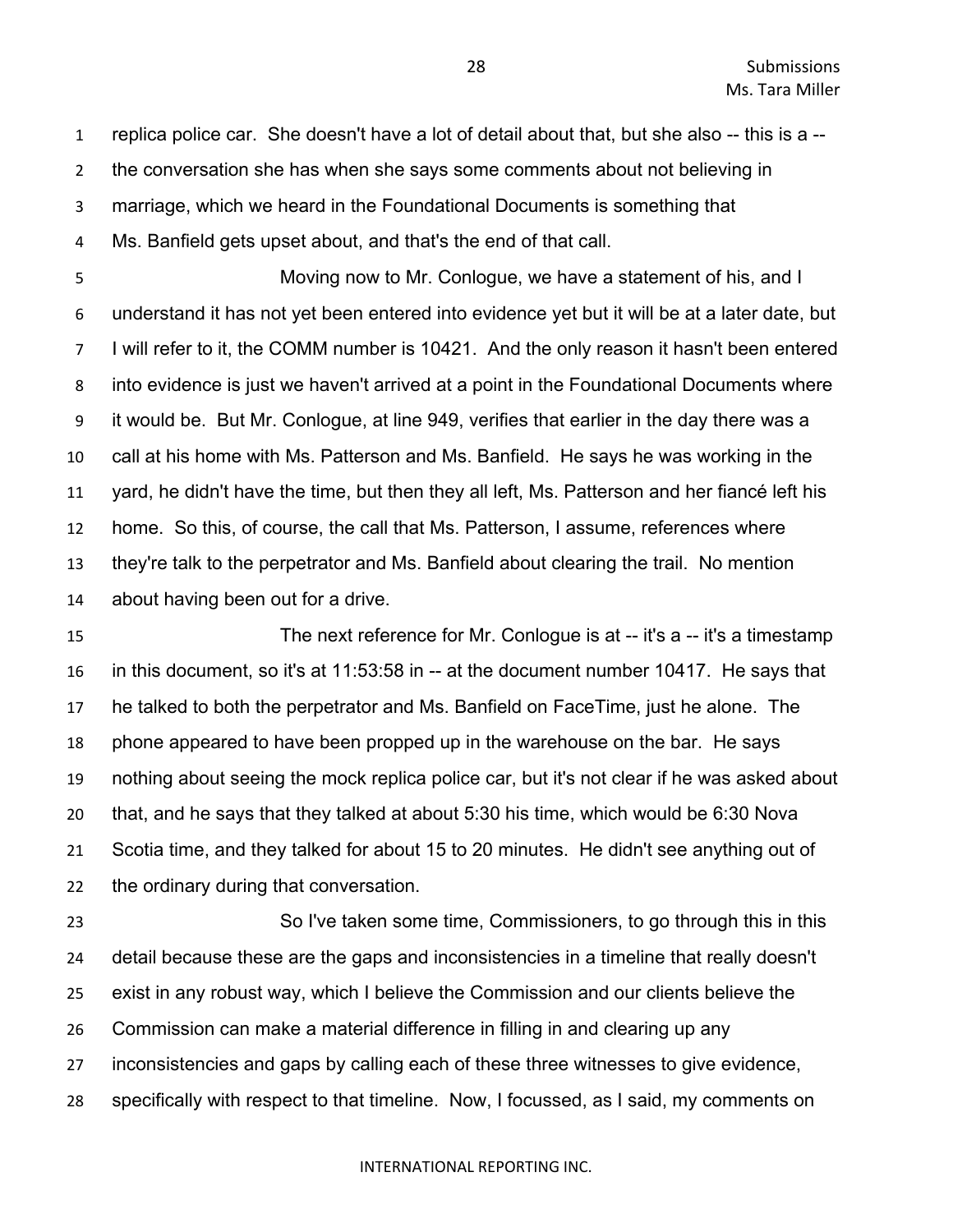that period of time, again, endorsing what my friends have said about Ms. Banfield globally as the -- as the person who had the most prolonged contact with the perpetrator.

 And I also believe that having this robust timeline will be of value to experts that the Commission is also calling. We know that you're intending to have a report from Alexander Simpson, Predicting the Risk of Committing Mass Casualty Events from Psychiatric Evidence, and I would suggest and submit that having a complete understanding of what they did that day, where they travelled, who they talked to will be material in terms of this witness, that expert witness, in making sure that he has the most foundational robust platform in which to make his expert report meaningful for the inquiry. Those are my submissions, Commissioners, unless you have any questions for me. **COMMISSIONER MacDONALD:** Just one question, and it --- **MS. TARA MILLER:** Yeah. **COMMISSIONER MacDONALD:** --- and it's a practical one, but would very much appreciate your advice on it --- **MS. TARA MILLER:** Yeah. **COMMISSIONER MacDONALD:** --- or your submissions on. 20 As you know, the -- Ms. Patterson and Mr. Conlogue are in the United States --- **MS. TARA MILLER:** Yeah. **COMMISSIONER MacDONALD:** --- and there is a challenge with us subpoenaing outside of the country. Not saying it's impossible --- **MS. TARA MILLER:** Yeah. **COMMISSIONER MacDONALD:** --- but it's a potential challenge. **MS. TARA MILLER:** Yeah. **COMMISSIONER MacDONALD:** If we were to -- obviously, as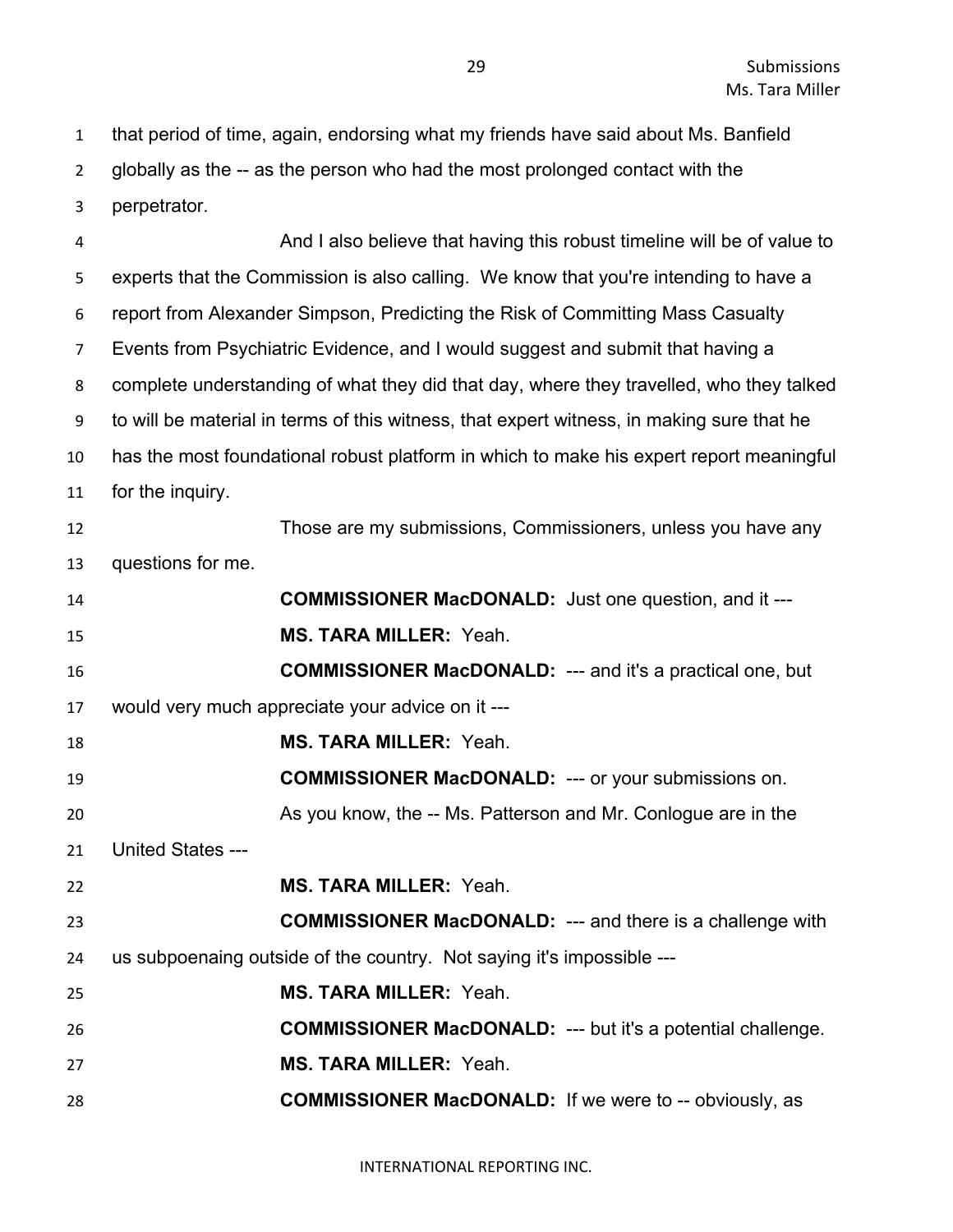discussed earlier, we can't command Ms. Banfield to come to an interview, but if we were able to, you know, get further information, the further information you're suggesting, would it be wise to start there and then see where that takes us and then assess whether or not we would need the two witnesses from the United States, or is it your submission that we need them anyway?

 **MS. TARA MILLER:** Without knowing what they may say in terms of the Commission contacting them for, as I understand, you're suggesting an interview, it's difficult to give you a response to that, Commissioner MacDonald. What I would say is that we know there are inconsistencies in the information we have, which suggests to me that being able to test their evidence under oath versus that of what we understand of Ms. Banfield's would be critical for the families and Canadians to really have faith in understanding that what happened that day is accurate.

 Now, I appreciate the restriction with subpoena; however, one of the beautiful things about a Commission is that we can be creative. We're not the traditional court. And certainly in Public Inquiries in Canada: Law and Practice, Ronda Bessner and Susan Lightstone, there's a chapter authored by the Honourable Denise Bellamy, and she led the inquiries in the Toronto Computer Leasing and Toronto External Contract inquiries, and she actually talks about compelling the attendance of witness and the challenges with subpoenas. And in that case, she was not able to subpoenas outside of Ontario, but they had some creative ways they went about trying to get around that.

 And you know, there has been no indication that I can see that Mr. Patterson and Mr. Conlogue haven't fully cooperated when they've been contacted before. So you know, I think subpoena is a tool but it is not the only tool, thankfully, that the Commission has when working with bringing witnesses, and certainly in this age of virtual technology there ways I think that, creative ways, the Commission could work with both of those individuals to ensure that Nova Scotians and Canadians hear their sworn evidence about what they recall that day and to build on that timeline. If that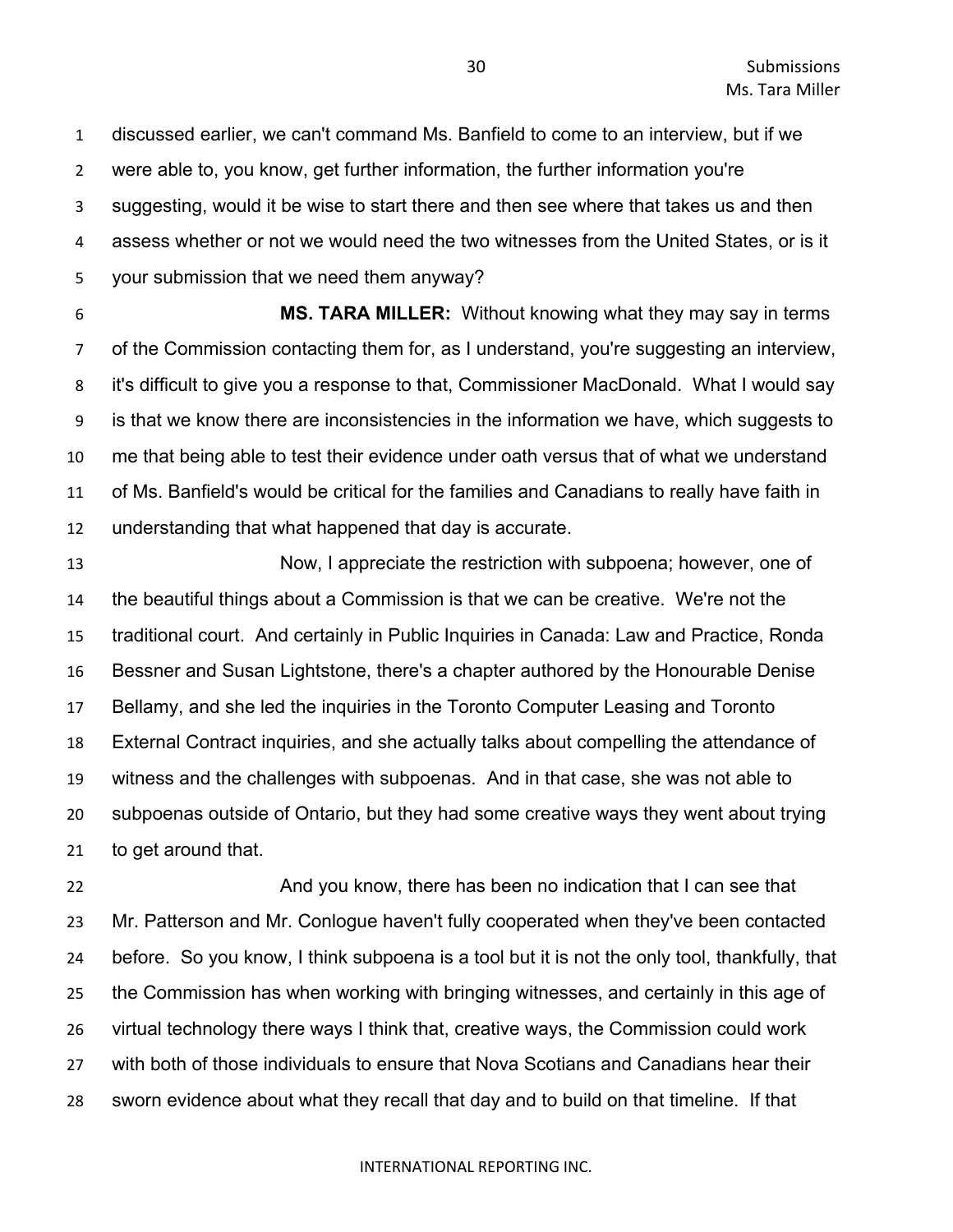| 1        | helps.                                                                                    |
|----------|-------------------------------------------------------------------------------------------|
| 2        | <b>COMMISSIONER MacDONALD:</b> Yes, thank you. Thank you so                               |
| 3        | much.                                                                                     |
| 4        | MS. TARA MILLER: Thank you.                                                               |
| 5        | MS. EMILY HILL: Commissioners, there are two counsel who                                  |
| 6        | would like to respond the request that you've heard so far. I'm in your hands whether it  |
| 7        | would be wise to take a break now or to move to hear from those two individuals.          |
| 8        | <b>COMMISSIONER MacDONALD:</b> Let's take a break? I think we                             |
| 9        | should carry on if that's okay.                                                           |
| 10       | <b>MS. EMILY HILL:</b> Certainly. So I believe the next witness, sorry,                   |
| 11       | the next counsel who will be addressing you is Ms. Merrigan, who will be attending by     |
| 12       | Zoom.                                                                                     |
| 13       | MS. ANASTACIA MERRIGAN: Yes, thank you.                                                   |
| 14       | MS. EMILY HILL: Yeah, thank you.                                                          |
| 15       | <b>COMMISSIONER MacDONALD:</b> Good morning.                                              |
|          |                                                                                           |
| 16       | <u>--- SUBMISSIONS BY MS. ANASTACIA MERRIGAN:</u>                                         |
| 17       | MS. ANASTACIA MERRIGAN: Good morning. Thank you for this                                  |
| 18       | opportunity. I'm speaking on behalf of the Coalition for the Participants, the Transition |
| 19       | Houses Association of Nova Scotia, Be the Peace Institute, and Women's Shelters           |
|          | Canada.                                                                                   |
| 20<br>21 | The Coalition has asked me to represent them today to reiterate                           |
| 22       | their position that at this time it is neither appropriate trauma informed to require     |
| 23       | Ms. Banfield to be called as a witness, as is being suggested, for the following reasons: |
| 24       | First, she has given several interviews, she's given significant                          |
| 25       | evidence. Second, and I believe that her Counsel will speak to this, she is facing        |
| 26       | criminal charges and has jeopardy issues associated. But more importantly to our          |
| 27       | Coalition, requiring Ms. Banfield to relive this trauma and to face the criticism and the |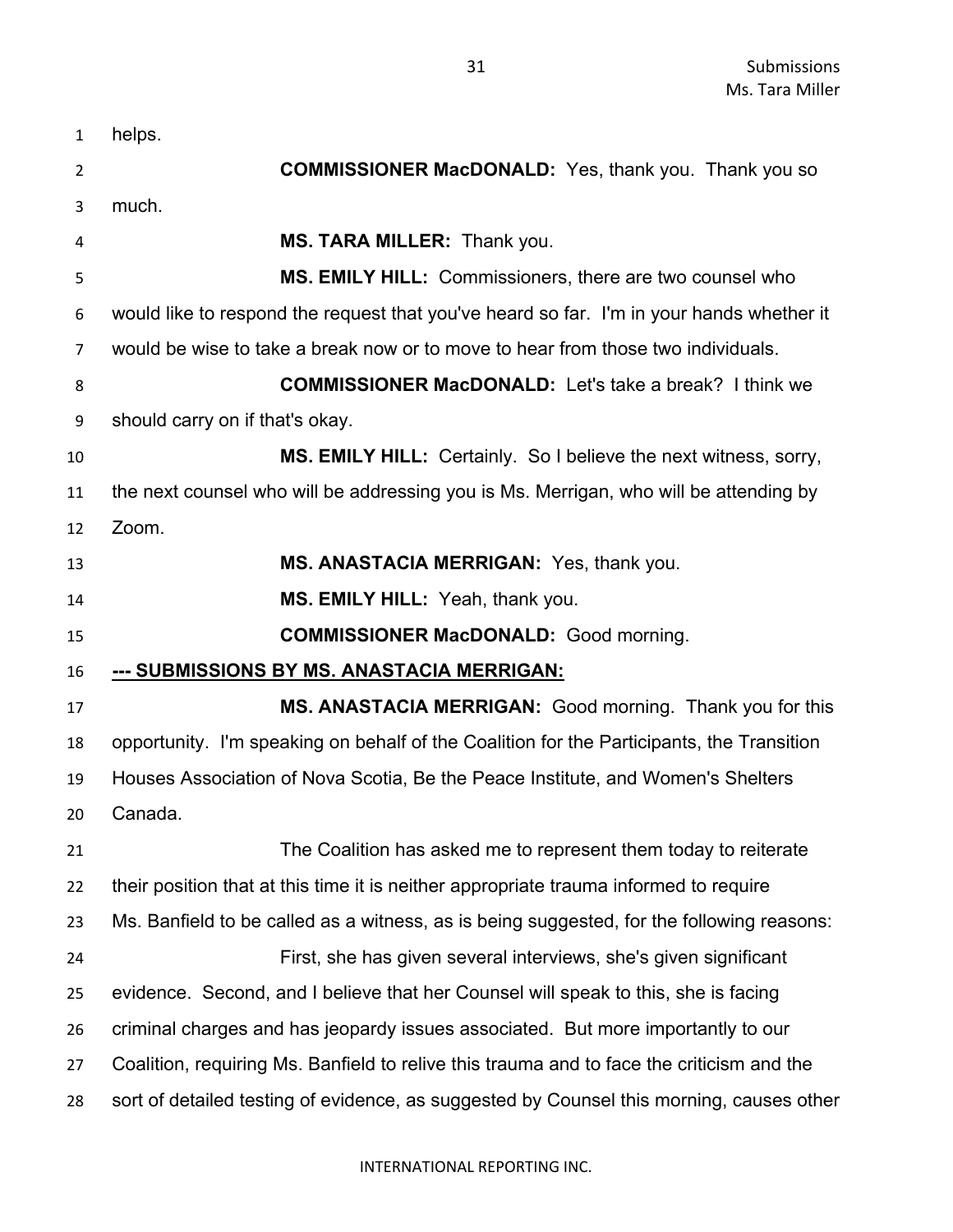victims of intimate partner and gender-based violence to fear the reporting process. We already have some suggestions in the evidence, certainly in the disclosed evidence to date, that there was this fear on Ms. Banfield's part of reporting what was going on, and we think that subjecting Ms. Banfield at this point to that so early in these proceedings will send a message to victims of intimate partner violence that they could be subject to the same thing.

**It's the Coalition's submissions that there are several gaps, that in the Coalition's submissions that here are several gaps, that**  there is a lack of evidence on the relationships in Portapique, that there is a lack of evidence about many things that span, not just April 18th, but for much prior to that about the relationships between the perpetrator and his partners, the perpetrator and the community, and violence. However, we've been told repeatedly that Phase 1, this phase, is about what happened April 18th to 19th, and so in terms of the evidence that Ms. Banfield can provide, it's our submission that there are no huge gaps in that evidence and that her -- the remaining evidence she would give would be more appropriate for Phase 2.

 The Coalition has also asked me to express some concerns about the treatment in the Foundational Documents as they were presented on Monday by Mr. Burrill, specifically about the experience of violence by Lisa Banfield. And the issues are -- with that are two-fold:

 First, when discussing the documents and getting to the point of 123 Orchard Beach Drive, Mr. Burrill specifically states that, "This is where the mayhem starts.", and that, "This is where the violence really commenced." And in terms of Lisa Banfield's experience, an experience of intimate partner violence; this is a problematic and troubling statement coming from Commission Counsel, in terms of the treatment of partner violence and whether this is part of the entire experience of violence for predominantly women but those experiencing gender and race violence. We also, later in this presentation, Commission Counsel,

distinguishing piece of Lisa Banfield's evidence as being evidence that's just provided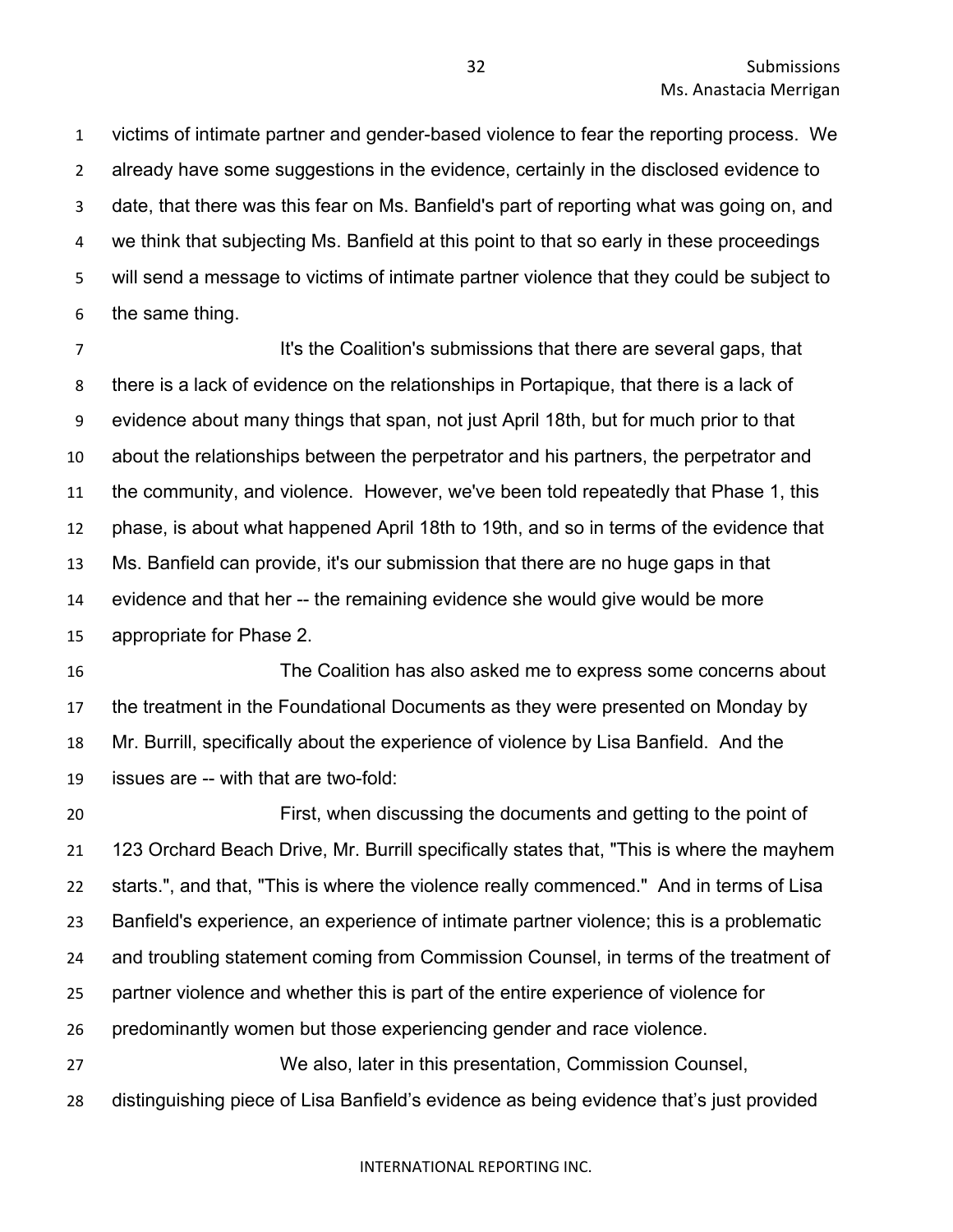by Lisa says, and those sorts of statements aren't made by any other lay -- about the evidence of any other lay witnesses.

 So these remarks distinguish the violence that Ms. Banfield has experienced, and by extension, the violence experienced by any victim of intimate partner violence because it suggests that that violence isn't real and it suggests that the victim is not an innocent party.

 And those statements, I think, cause us concern about further inquiries into the evidence that has already been given by Lisa Banfield. We support her counsel's submissions regarding her not being compelled to give further evidence at this point in the Commission.

 Those would be my submissions on the coalition on this witness, barring further questions from the Commission.

| 13 | <b>COMMISSIONER MacDONALD:</b> Thank you very much.                                     |
|----|-----------------------------------------------------------------------------------------|
| 14 | MS. ANASTACIA MERRIGAN: Thank you.                                                      |
| 15 | <b>COMMISSIONER MacDONALD:</b> No questions. Thank you.                                 |
| 16 | <b>MS. EMILY HILL:</b> The final counsel who we'll hear from with                       |
| 17 | regard to the evidence of Ms. Banfield, or the proposed evidence of Ms. Banfield is Mr. |
| 18 | Zeeh, counsel for Ms. Banfield, who's also attending by Zoom.                           |
| 19 | MR. CRAIG ZEEH: Thank you, and good morning, Members of the                             |
| 20 | Commission.                                                                             |
| 21 | --- SUBMISSIONS BY MR. CRAIG ZEEH:                                                      |
| 22 | MR. CRAIG ZEEH: Myself and Mr. Lockyer, we represent Ms.                                |
| 23 | Banfield in her interest in this inquiry.                                               |
| 24 | Ms. Banfield has provided four lengthy recorded police statements                       |
| 25 | that are before this inquiry. They have been used and inserted into the Foundational    |
| 26 | Documents that we've already heard from today. Her evidence and those police            |
| 27 | statements will be used in further Foundational Documents that have been at least       |
| 28 | disclosed to counsel at this point.                                                     |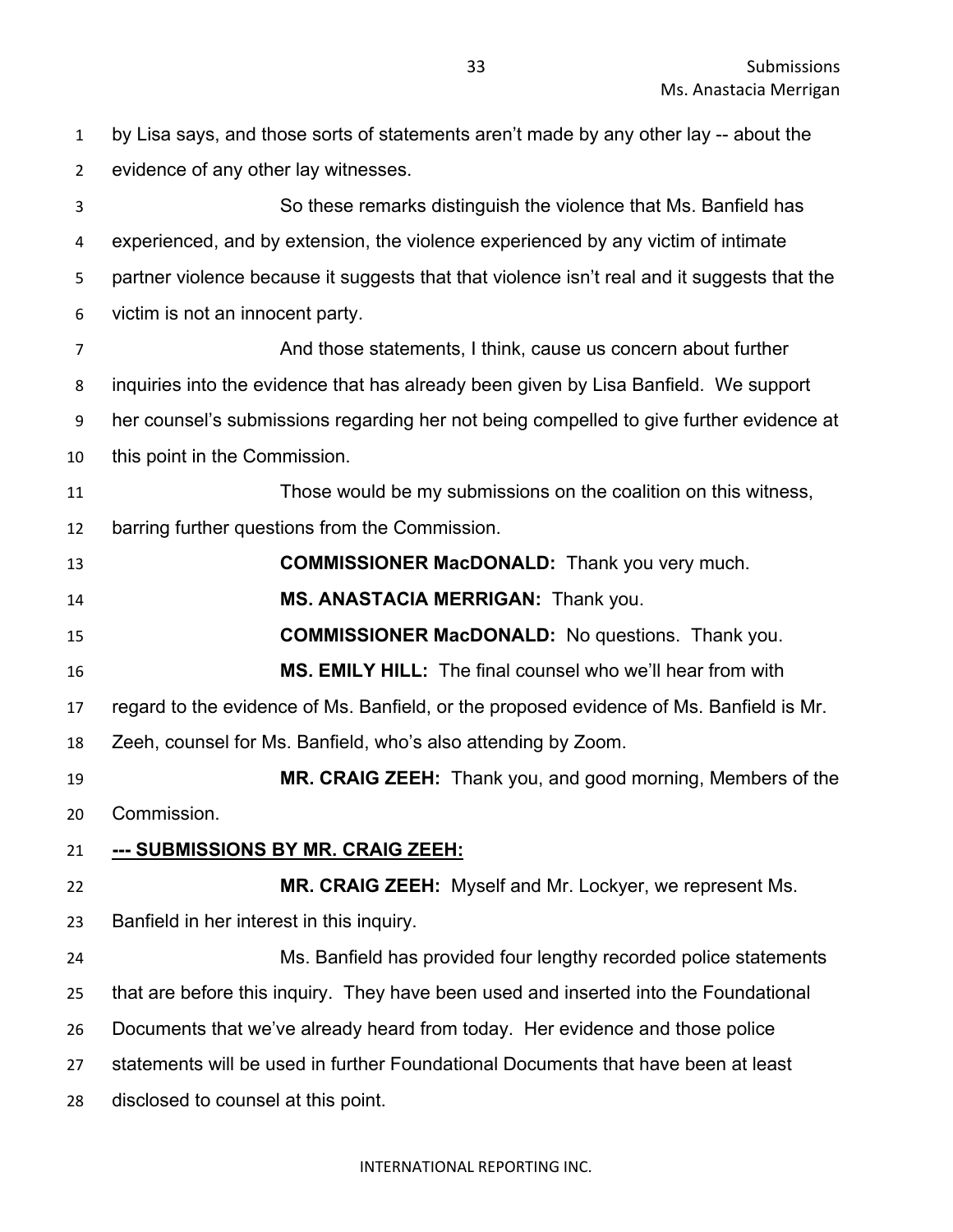We have provided written submissions regarding Ms. Banfield's current legal jeopardy. For that reason, we have been steadfast in our position that that she will not, at this time, open herself up to further interviews. But we say that saying that if her legal jeopardy were to be gone, Ms. Banfield will cooperate fully with this inquiry; will subject herself to further interviews on questions that Commission Counsel may have, or other counsel may have, to get a better understanding of what the big picture is.

 But at least for today's perspective, this is not a question about the relationship with the perpetrator or the background of the perpetrator; that will be dealt with in forthcoming Foundational Documents and other documents, other parts of this 11 inquiry. The focus is in on the events of April 18<sup>th</sup> and 19<sup>th</sup>.

 My friends, I've heard comments about sort of challenging Ms. Banfield's evidence. It seems to me Ms. Banfield is the only witness that's going to have her evidence challenged at this point.

 Second, perceived inconsistencies. Just because different people have different memories of an event, does not mean, therefore, there are inconsistencies; it may just be a difference of memory. But in those four police statements that this inquiry does have, and that your Commission does have, Ms. Banfield did her best to outline the events from that -- those two tragic days that she recalled. And the first statement being given the first day she's at the hospital; she gave a statement in full detail about what happened, what had transpired, where she lived. She also did a re-enactment. 23 It's my submissions that there are no factual issues that need to be addressed, that need to be clarified, that Ms. Banfield, at this time, can give via sworn evidence.

 I'll once again encroach that and saying that if the Commission had an inconsistency or an issue they wanted to address, we would be willing to take that in writing and determine if there is a response from Ms. Banfield to those questions. We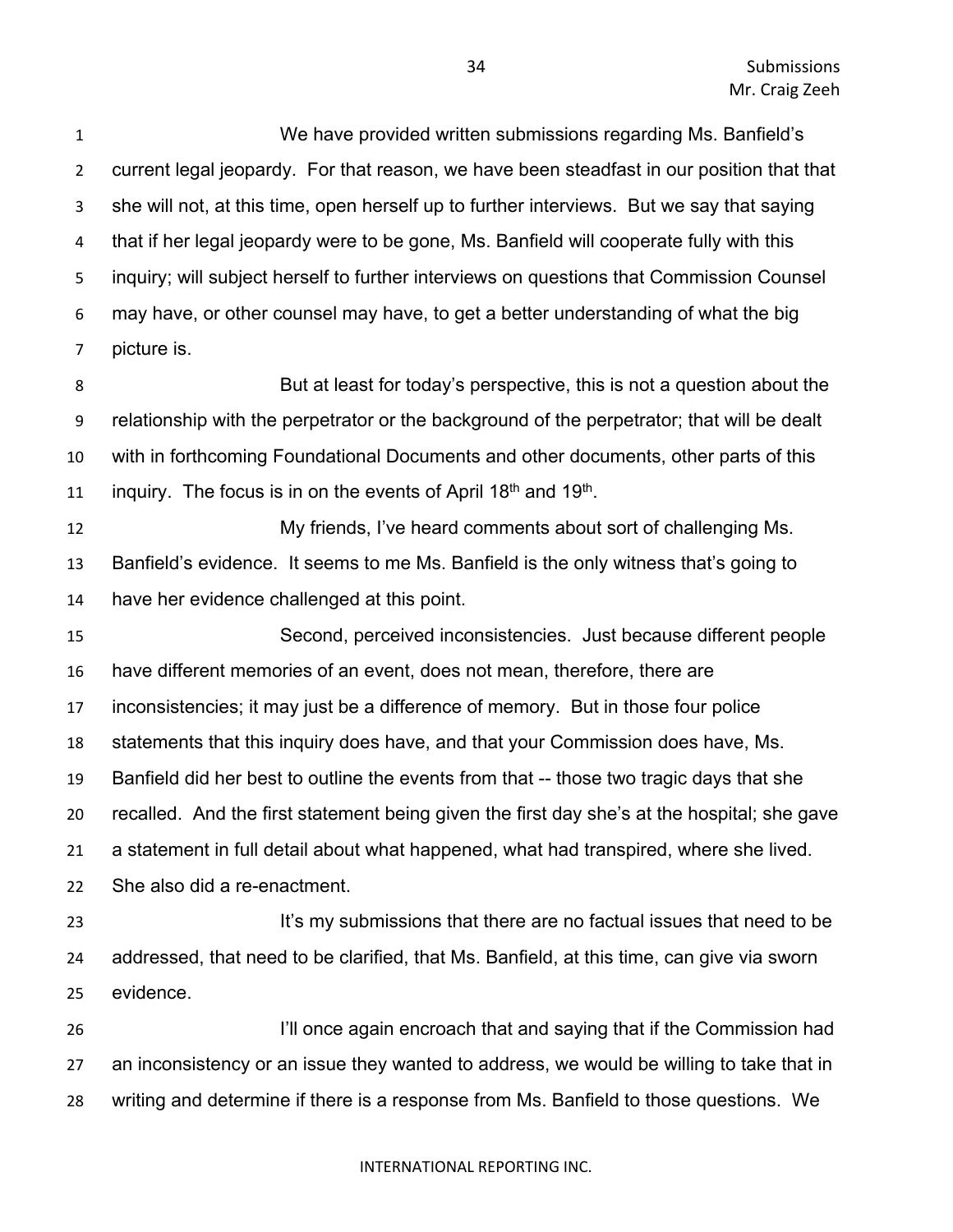**But we -- to our written submission, once again, we continue to say**  that Ms. Banfield, at this time, should not be called regarding the current Foundational Documents that are before this Court, and that further, broader issues of the relationship, the experiences in the relationship, are premature at this stage and would be better addressed at a different time; at a time when Ms. |Banfield's legal jeopardy may be changed, and as set out in our written submissions, by that time would be willing to fully cooperate with this inquiry. Those are my submissions. Thank you. **COMMISSIONER MacDONALD:** Thank you very much. **(SHORT PAUSE) MS. EMILY HILL:** Commissioners, this is a case where, on behalf of Commission Counsel, we wanted to advise you that it's our view that the request to hear Ms. Banfield is premature. Some information about her was introduced this week in Foundational Documents. The Commission has produced a draft Foundational Document providing additional information about her background with the perpetrator, 18 as well as information about her activities and experiences on April  $18<sup>th</sup>$  and  $19<sup>th</sup>$ . That document is based on statements that she's provided to the RCMP, as well as other information that the Commission has. That draft document has been shared with Participants, and we will receive their feedback later this month. We will review that feedback with the aim of making the document as complete and thorough as possible. And that document will be presented in public proceedings. At that point, the Commission will be in a much better position to decide if it wishes to hear from Ms. Banfield as a witness. You also heard Mr. Zeeh's comments with regard to Ms. Banfield's upcoming trial, and we've invited Ms. Banfield for an interview and she has declined because of the criminal matter.

#### INTERNATIONAL REPORTING INC.

are willing to do that.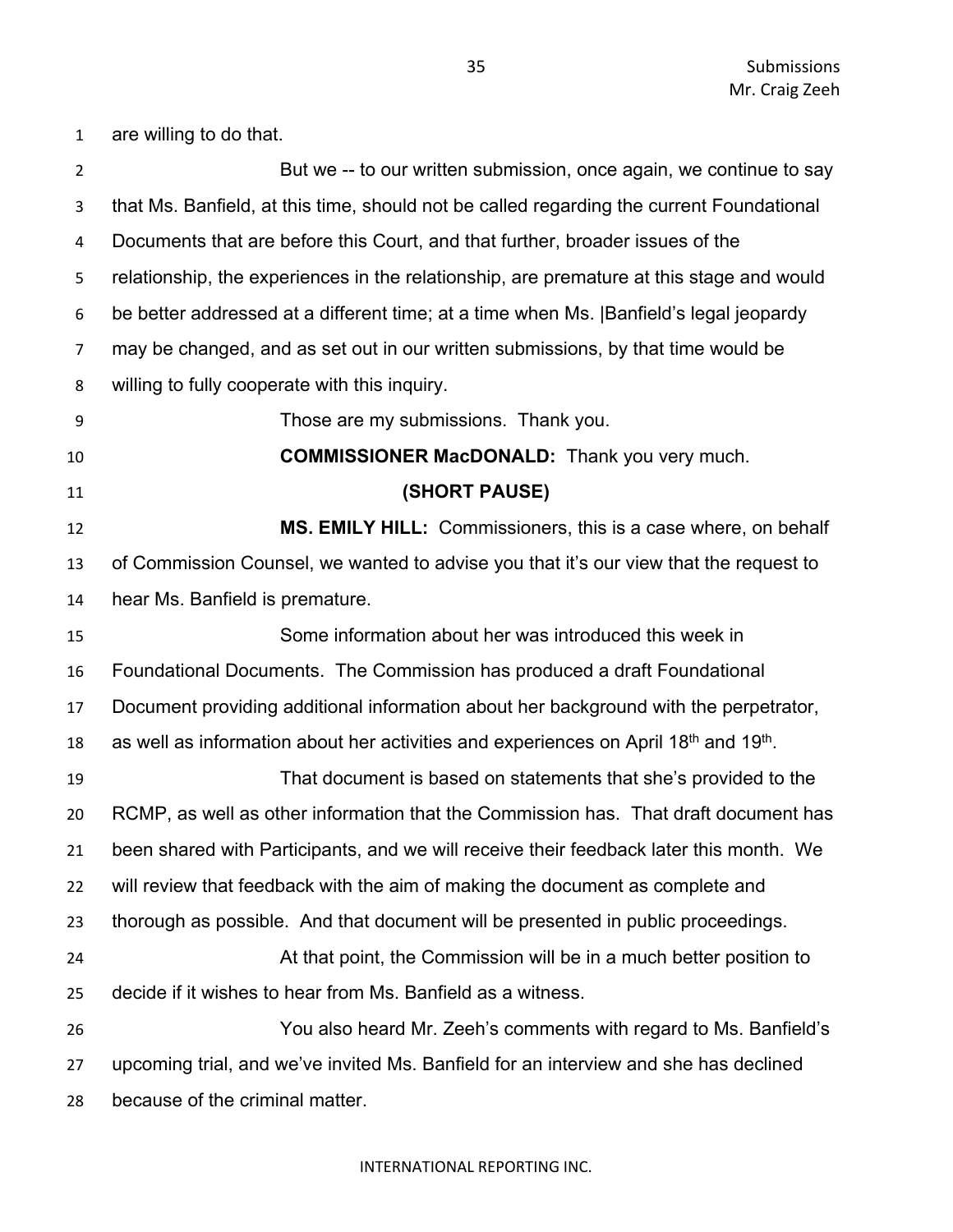| $\mathbf{1}$   | Other witnesses have also declined to speak with us, and we do                               |
|----------------|----------------------------------------------------------------------------------------------|
| $\overline{2}$ | not have the power to compel someone to meet with us, only to testify.                       |
| 3              | While her trial does not prevent the Commission from calling her as                          |
| 4              | a witness in our proceedings, given the number of questions we have for her and our          |
| 5              | interest in hearing from her on a number of topics, including the events of April 18th and   |
| 6              | $19th$ , we think it would make more sense to wait and reassess the situation in early April |
| 7              | when we expect her trial will be complete.                                                   |
| 8              | We know that the Commission must complete its work by                                        |
| 9              | November 2022, and so we will monitor the situation closely.                                 |
| 10             | Those are all the submissions with regard to Ms. Banfield. We can                            |
| 11             | -- again, if you have questions, we'd be happy to address them, take a break, or             |
| 12             | continue to hear from counsel with regard to other witnesses.                                |
| 13             | <b>COMMISSIONER MacDONALD:</b> Well, thank you so much, Ms.                                  |
| 14             | Hill. I think it's a good time for a break.                                                  |
| 15             | And thank you so much, counsel, for your helpful submissions and                             |
| 16             | we'll break for 15 minutes.                                                                  |
| 17             | Thank you.                                                                                   |
| 18             | REGISTRAR DARLENE SUTHERLAND: Thank you.                                                     |
| 19             | The proceedings are now on break and will resume in 15 minutes.                              |
| 20             | --- Upon breaking at 10:52 a.m.                                                              |
| 21             | --- Upon resuming at 11:12 a.m.                                                              |
| 22             | <b>REGISTRAR DARLENE SUTHERLAND: Welcome back.</b>                                           |
| 23             | The proceedings are again in session.                                                        |
| 24             | <b>COMMISSIONER MacDONALD:</b> Thank you.                                                    |
| 25             | Ms. Hill?                                                                                    |
| 26             | MS. EMILY HILL: Commissioner MacDonald, just before we                                       |
| 27             | continue, just two pieces of housekeeping.                                                   |
| 28             | Ms. Miller referred to two documents, and we think it would be                               |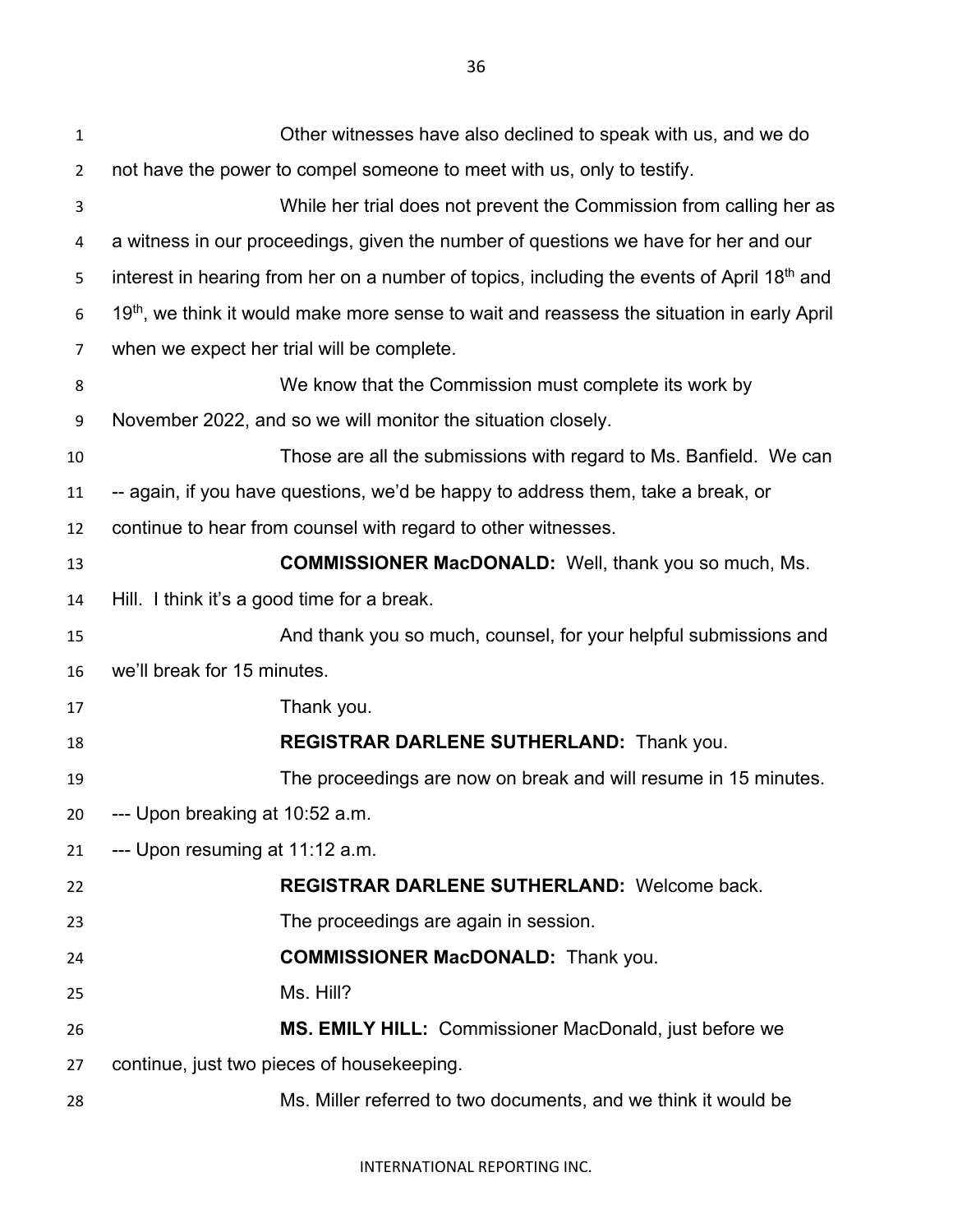| $\mathbf{1}$ | useful to have those formally entered as exhibits.                                          |
|--------------|---------------------------------------------------------------------------------------------|
| 2            | <b>COMMISSIONER MacDONALD:</b> Thank you.                                                   |
| 3            | MS. EMILY HILL: The first is Comm 10421; it is a transcript of an                           |
| 4            | interview that was conducted with Sean Conlogue.                                            |
| 5            | <b>REGISTRAR DARLENE SUTHERLAND: That will be Exhibit 208.</b>                              |
| 6            | <u>--- EXHIBIT NO. 208:</u>                                                                 |
| 7            | COMM10421; transcript of interview of Sean                                                  |
| 8            | Conlogue                                                                                    |
| 9            | <b>COMMISSIONER MacDONALD:</b> Thank you.                                                   |
| 10           | MS. EMILY HILL: The second is Comm 10417, and that's an                                     |
| 11           | RCMP Task Action Report that's related to that interview. I could ask that that also be     |
| 12           | marked as an exhibit.                                                                       |
| 13           | MS. DARLENE SUTHERLAND: And that'll become Exhibit 209.                                     |
| 14           | <u>--- EXHIBIT NO. 209:</u>                                                                 |
| 15           | COMM10417; RCMP Task Action Report related to                                               |
| 16           | Sean Conlogue interview                                                                     |
| 17           | MS. EMILY HILL: Thank you, Madam registrar.                                                 |
| 18           | And as I indicated earlier, exhibits will be available on our website,                      |
| 19           | although not immediately.                                                                   |
| 20           | <b>COMMISSIONER MacDONALD:</b> Thank you.                                                   |
| 21           | <b>MS. EMILY HILL:</b> I wanted to, Commissioner MacDonald, provide                         |
| 22           | just Commission Counsel's comments with regard to the other two witnesses Ms. Miller        |
| 23           | spoke about; Sean Conlogue and Angel Patterson.                                             |
| 24           | As I -- as you advised, both of these witnesses live in the United                          |
| 25           | States. I can advise that Sean Conlogue was interviewed by the RCMP and by the              |
| 26           | Commission, and these interviews have been disclosed to the participants. Some of the       |
| 27           | information that is shared is dealt with in a Foundational Document focussed on the         |
| 28           | perpetrator's firearms, which has been shared in draft form with the participants, and will |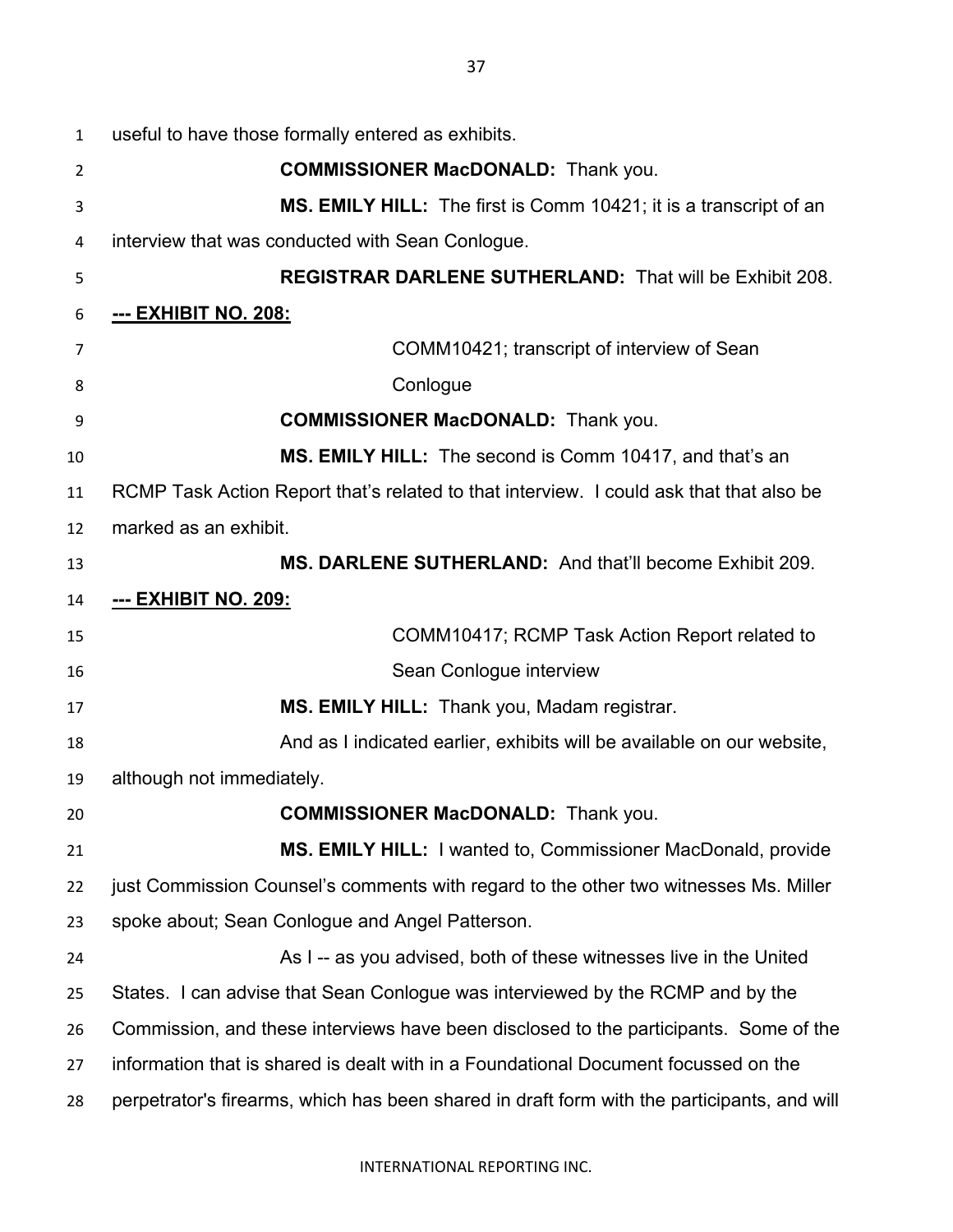be eventually entered into evidence within proceedings.

 Angel Patterson was interviewed by the RCMP. Commissioner investigators have made efforts to locate her and have not been successful. As you noted, the Commission does not have the power to compel witnesses outside the country. If these are witnesses the Commissioners feel are important to hear from, an invitation to attend voluntarily may be issued to Ms. Patterson or Mr. Conlogue, if Ms. Patterson can be located. Additionally, Commission staff can look further into the issue of compelling their attendance. It may be impossible, but we can certainly look further into this issue if these are witnesses that the Commission feels they should -- further steps should be taken with regard to. **COMMISSIONER MacDONALD:** Thank you. **MS. EMILY HILL:** We -- the next individuals who counsel would like to make submissions with regard to are David Faulkner and Deb Thibeault. That request comes from Ms. Hupman. I will just advise before Ms. Hupman begins that Ms. Thibeault is represented by Patterson Law, and they have indicated that they support Ms. Hupman's application. **COMMISSIONER MacDONALD:** Thank you. **--- SUBMISSIONS BY MS. LINDA HUPMAN: MS. LINDA HUPMAN:** Good morning again, Commissioners. Thank you, Ms. Hill. Yes, I would like to make -- and they will be relatively brief comments with respect to these two civilian witnesses, and I will just briefly outline our reasons why we feel it is important to hear further from them. They both have provided interviews, but we believe that keeping in mind the -- the mandate of the Commission, which guides your work, that consideration of our proposal for these witnesses should be -- should be done for the reasons I will hopefully articulate for you. Mr. David Faulkner, who was interviewed by the Commission and whose interview I believe has already been entered as a result of supporting documents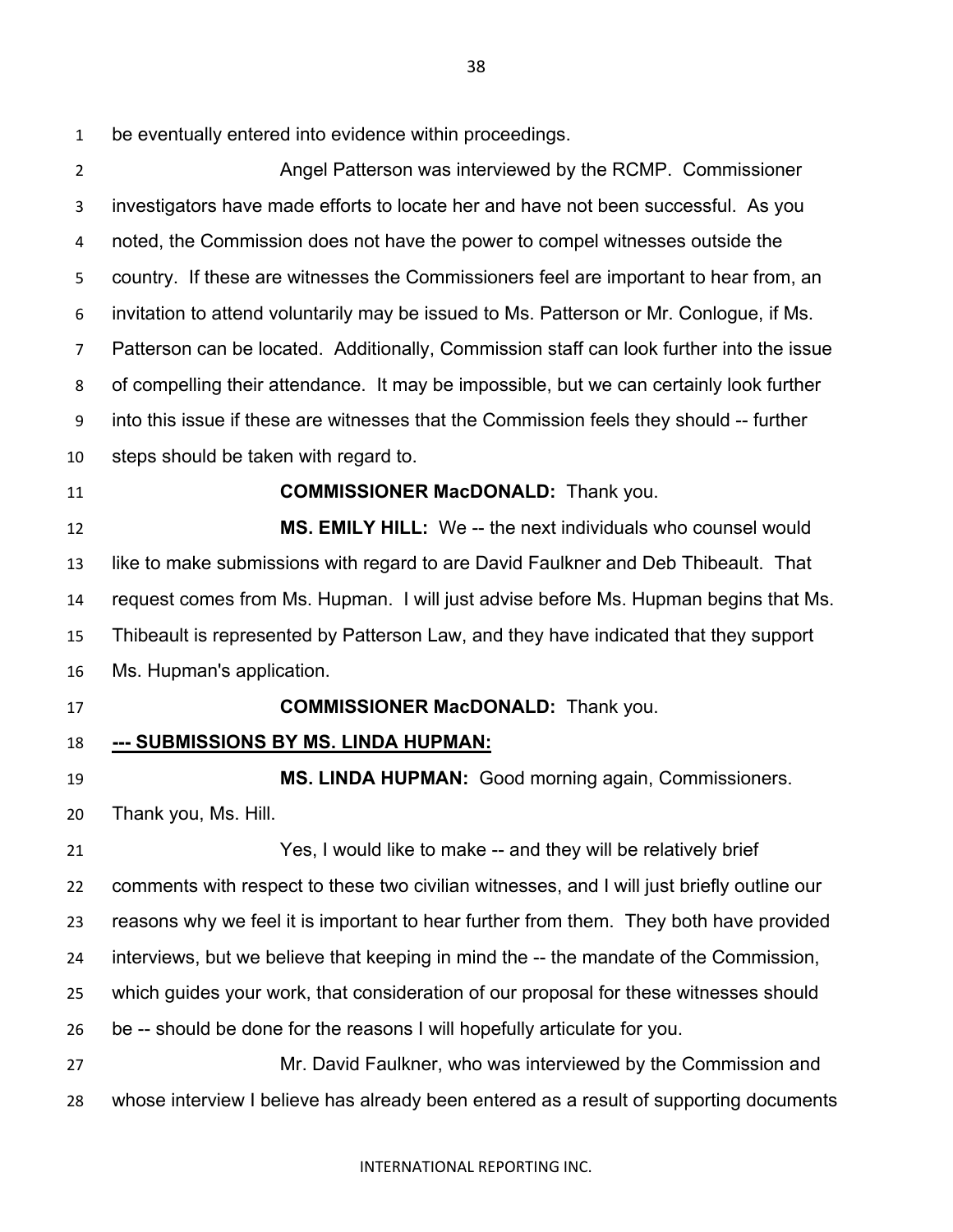for one of the Foundation Documents, and it is found at Com-40424, was one of the few people who also saw the perpetrator as he moved around Portapique on the night of 3 . April 18<sup>th</sup>. Mr. Faulkner has given a statement to the MCC investigators and, as indicated, it has been referenced in the Foundational Documents. Mr. Faulkner describes his observations of the perpetrator at 71 Orchard Beach Drive, and the interaction between the perpetrator and Mr. Andrew MacDonald's vehicle at that time, and as he followed the -- Mr. MacDonald's vehicle and the perpetrator up Orchard Beach Road and then Mr. Faulkner, as Mr. MacDonald did, exited towards Portapique Beach Road. Mr. Faulkner had observations of the vehicle of the perpetrator, and when -- and it is our submission that it's important to call Mr. Faulkner for further exploration of his -- of his -- of what he viewed and his interaction with the officer that he met at -- ahead of Portapique Beach Road or -- or just in from the -- from the intersection.

**At that time, as -- as Mr. Faulkner was seeking to -- to flee the area**  with his family, we do know from both Cst. Beselt's statements and Mr. Faulkner's that they had interaction after the interaction of the Constable with Mr. MacDonald and his -- and his wife. We think that there -- there's a need to further explore the -- that interaction between Mr. Faulkner and the -- and the police member at the scene. There is, we would suggest, some inconsistencies in Mr. -- in Cst. Beselt's explanation of what he spoke to Mr. Faulkner about. Mr. Faulkner had a bit more detail in terms of the questions he was asked by Cst. Beselt.

 We think it's important to -- to drill down more into whether -- exactly what Mr. Faulkner conveyed or -- and/or what questions Cst. Beselt did or didn't ask Mr. Faulkner about, about his presence in the community and what he may or may not have seen. We think that this is a gap regarding the interaction of -- of the police member and Mr. Faulkner, and it's an opportunity, we think, to further explore and to supplement the information that currently exists. And it goes, we would suggest, to the Commissioner's mandate in -- in dealing with the response of the -- of the police and their -- and their operational activities and so on. And we think that this area is still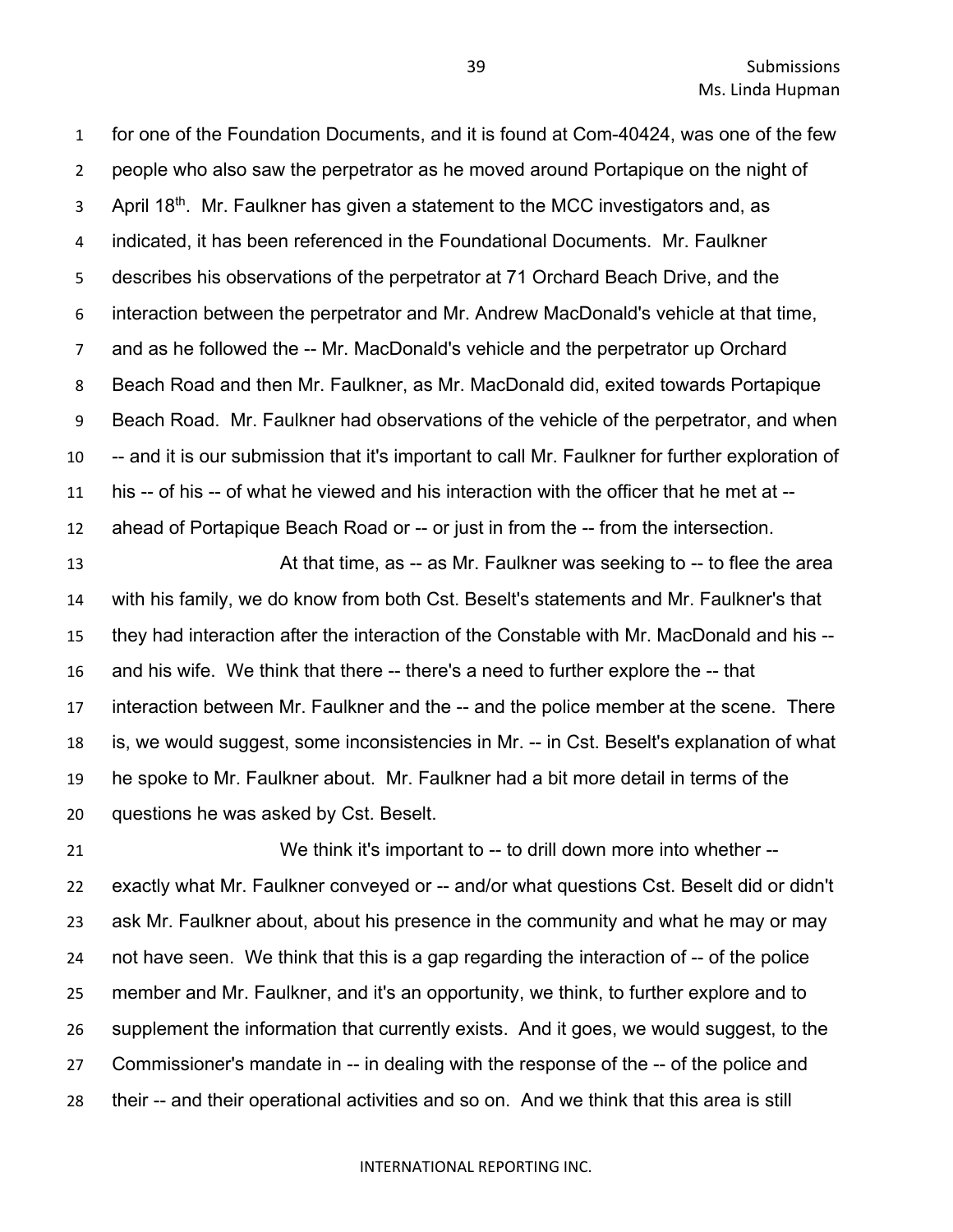somewhat vague and unclear, and that, hopefully, throughout the proceedings through testimony from -- from Mr. Faulkner and -- and perhaps further down the road from -- from Cst. Beselt as well, we can get a clearer picture of the factual details of what was shared at that particular point in time. So we think that this is an important witness and an opportunity to further supplement the information and the factual basis or the factual underpinnings of that exchange, and that it is an important piece for the Commissioners to pursue. So those would be my submissions with respect to Mr. Faulkner if you have any questions in -- in that regard. **COMMISSIONER MacDONALD:** Thank you so much, Ms. Hupman. **MS. LINDA HUPMAN:** The next witness that we -- I would like to speak to is Debra Thibeault. Ms. Thibeault has provided a statement through an interview with the Commission investigators, which has just recently been provided, and but is not an exhibit. Her statement is in document Com-51438, and I would ask Madam Registrar if we could have that marked as an exhibit, please. **REGISTRAR DARLENE SUTHERLAND:** That'll become Exhibit 210. **COMMISSIONER MacDONALD:** Thank you. **MS. LINDA HUPMAN:** Thank you. **--- EXHIBIT 210:** Statement of Debra Thibeault **MS. LINDA HUPMAN:** Our interest in having Ms. Thibeault called is -- relates to some inconsistencies or differing information that comes from her through her statement in respect of the access point from the east end of Cobequid Court to the Blueberry Field Road. Ms. Thibeault and her husband resided in the house right at that location. She provides some significant information in her statement about their activities and their role in the barrier -- post and barrier that existed at that location for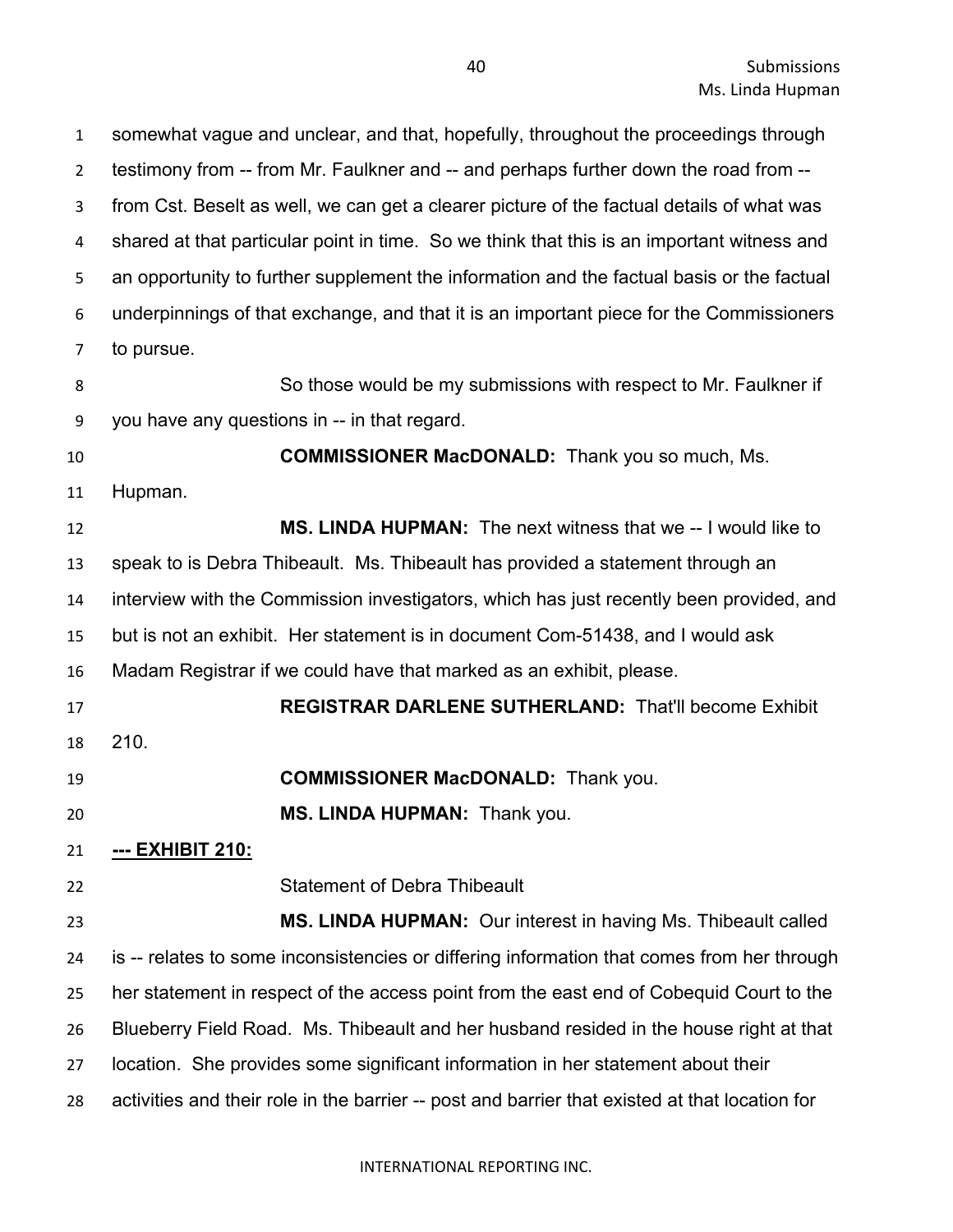the community and on behalf of the blueberry field owner, as I understand it. We believe that her testimony or her evidence in her -- in her statement is somewhat inconsistent and does not completely jive with information provided to the Commission by S/Sgt. Al Carroll in his interview relating -- which is at Com-19386. That information from S/Sgt. Carroll refers to attending at that location on the morning of April 19<sup>th</sup> in -- as he entered in Portapique and provided some relief and supervision on officers maintaining crime scenes and so on. This -- there's a difference in terms of the description of the condition of this barrier, and we feel that this -- that there needs to be more clarity and more examination of the evidence of each of those people who made observations of that, and so that the Commission can explore and have a better understanding of -- of what that situation was at that time. Ms. Thibeault and her -- and her husband were not present. They

13 had left the community on the day of the  $18<sup>th</sup>$  for  $-$  for personal reasons. Obviously, were not able to return right away, but my understanding is it was probably on the following Monday, and she made observations both before leaving in terms of that barrier and when she returned. And as I say, it appears to differ from the other information that is in the other -- from the other witness in the other documents. So, we suggest that this is both a gap and inconsistencies or differences of evidence that should be further explored due to the importance of the theory of how the perpetrator left the community and made his way and he elluded police that night.

 So those are our points with respect to the -- the need to call Ms. Thibeault.

**COMMISSIONER MacDONALD:** Thank you so much.

 **COMMISSIONER STANTON:** Just going back to your submissions with respect to Mr. Faulkner, could you be a bit more specific for me with respect to how the inconsistencies that you referenced are material to the foundational - - the factual foundation for us?

**MS. LINDA HUPMAN:** I think it's important to determine with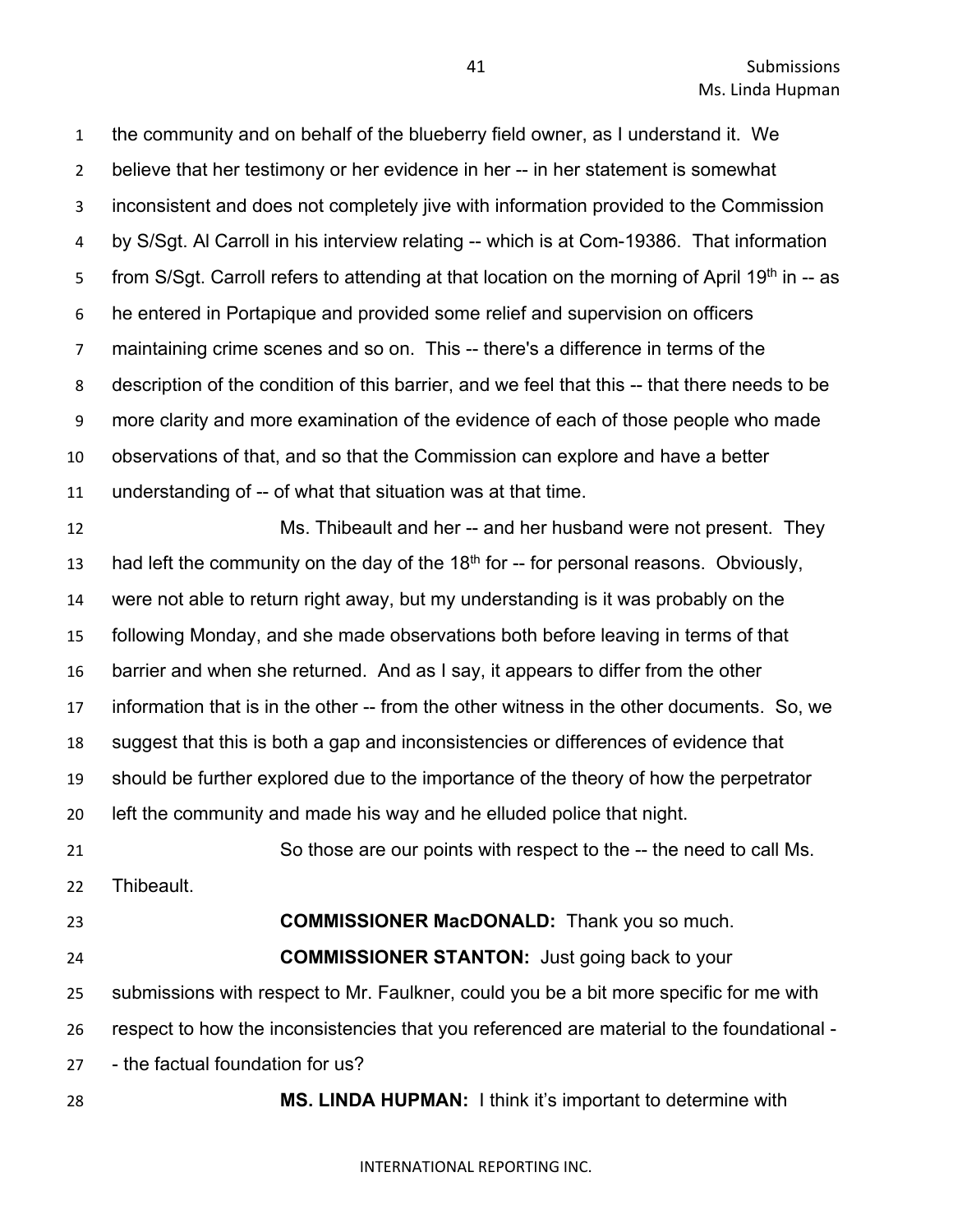clarity exactly what each -- what transpired between them so that it's clear what information Constable Beselt had in terms of moving forward in his decisions that night from that point on.

 **COMMISSIONER STANTON:** And sorry, how would Mr. Faulkner be able to assist?

 **MS. LINDA HUPMAN:** Well, I think it's important to determine and 7 it's not clear to me from reading each of the recounts of these individuals what the full -- what the full exchange between them was, whether or not Mr. Faulkner was perhaps asked questions that one might have thought he would have been asked about leaving this crime scene, this incident, and I think it's important to know exactly what was canvassed with him. And I'm not sure -- in our opinion, that's not clear from either of the explanations to date.

 **COMMISSIONER STANTON:** Thank you. **COMMISSIONER MacDONALD:** Thank you so much. **MS. LINDA HUPMAN:** Thank you. **MS. EMILY HILL:** Commissioners, just to provide a bit of information with regard to these two individuals, Mr. Faulkner, as Ms. Hupman indicated, was interviewed by the Mass Casualty Commission, and that interview is already an exhibit in these proceedings. I understand that efforts to follow up with him with regard to some new questions have, as of yet, been unsuccessful. With regard to Ms. Thibeault, her -- oh, I should indicate Mr. Faulkner's interview is referenced in the Portapique April 18th and 19th Foundational Document, primarily at paragraphs 121 to 133. Ms. Thibeault also conducted an interview with the Mass Casualty Commission. It was also relied on in the Portapique April 18th-19th Foundational Document, primarily at paragraphs 51 and 53, although at the time that the document went out, it didn't -- the transcript hadn't been completed, although that has occurred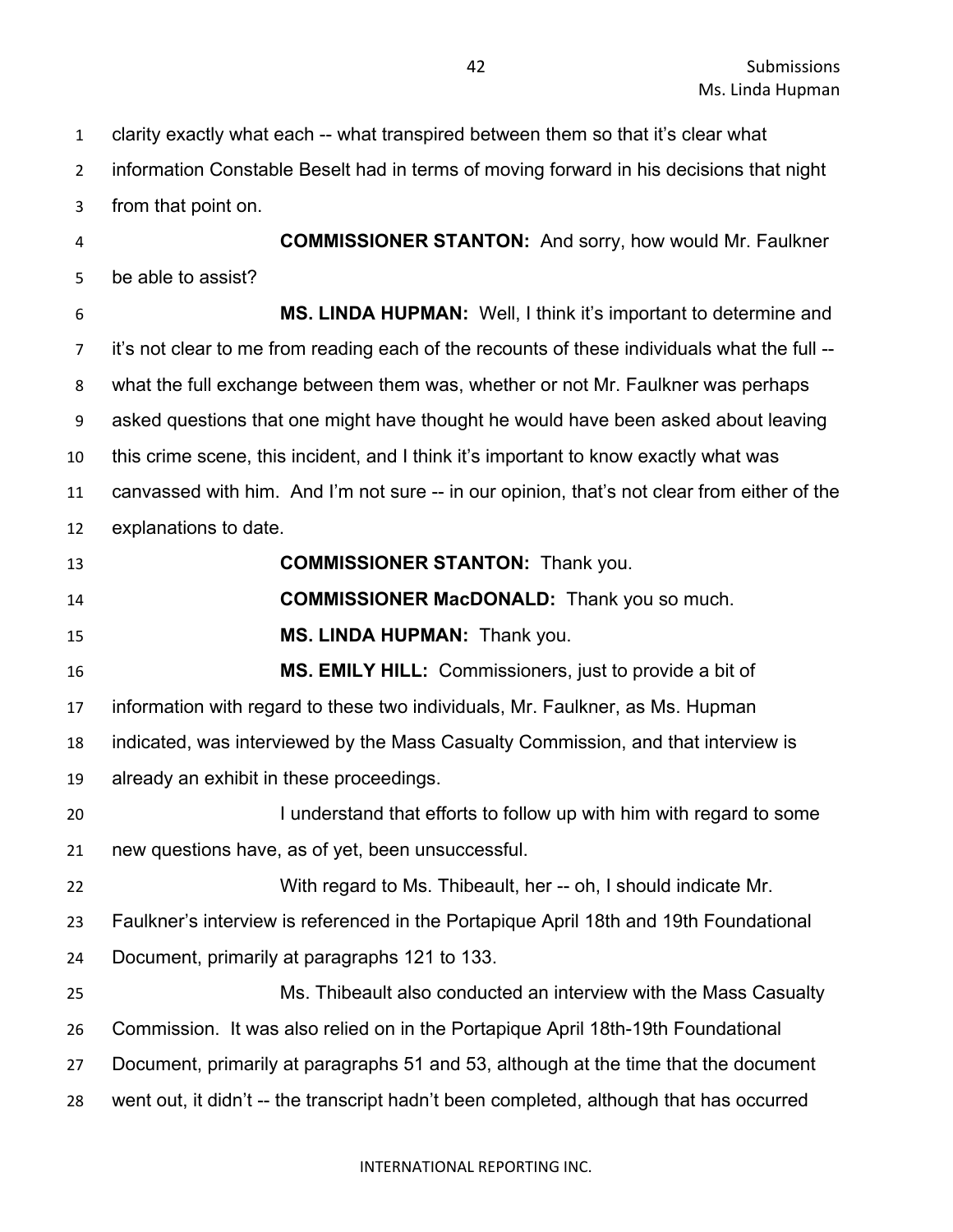now. The interview that Ms. Hupman referred to with Staff Sergeant All Carroll is already an exhibit in these proceedings. The next witnesses counsel would like to speak with you about are Brenda Forbes and Peter Griffin. It is Ms. Merrigan from the coalition made up of the Transition House Association of Nova Scotia, Women's Shelter Canada and Be the Peace Institute who would like to address you on these points, and she will be doing so by Zoom. **COMMISSIONER MacDONALD:** Thank you, Ms. Hill. --- **SUBMISSIONS BY MS. ANASTACIA MERRIGAN: MS. ANASTACIA MERRIGAN:** Thank you, Commissioners, for hearing me again.

 The Coalition has proposed two additional witnesses to be heard from in relation to the Portapique documents. It's the Coalition's position that the existing Foundational Document doesn't contain enough evidence regarding the context of whether individual victims were specifically targeted by the perpetrator or whether they died as a part of a random encounter.

 We're asking Commission Counsel to address this gap in the information surrounding the nature of the perpetrator's relationship with each victim, if any, the information about the perpetrator's reputation in the Portapique community, specifically relating to the propensity for violence, both gender-based and otherwise, and then information known to the Portapique community about the perpetrator's ownership of police vehicles and firearms. **It's the Coalition's position that Brenda Forbes is in a good position**  to give more information than she has based on her interview. And I apologize. I'm not sure if this forms part of the evidence. It's already been submitted at document number 3883. That's the interview with Brenda Forbes and her partner, I believe. And so the Coalition would suggest that that is the start to some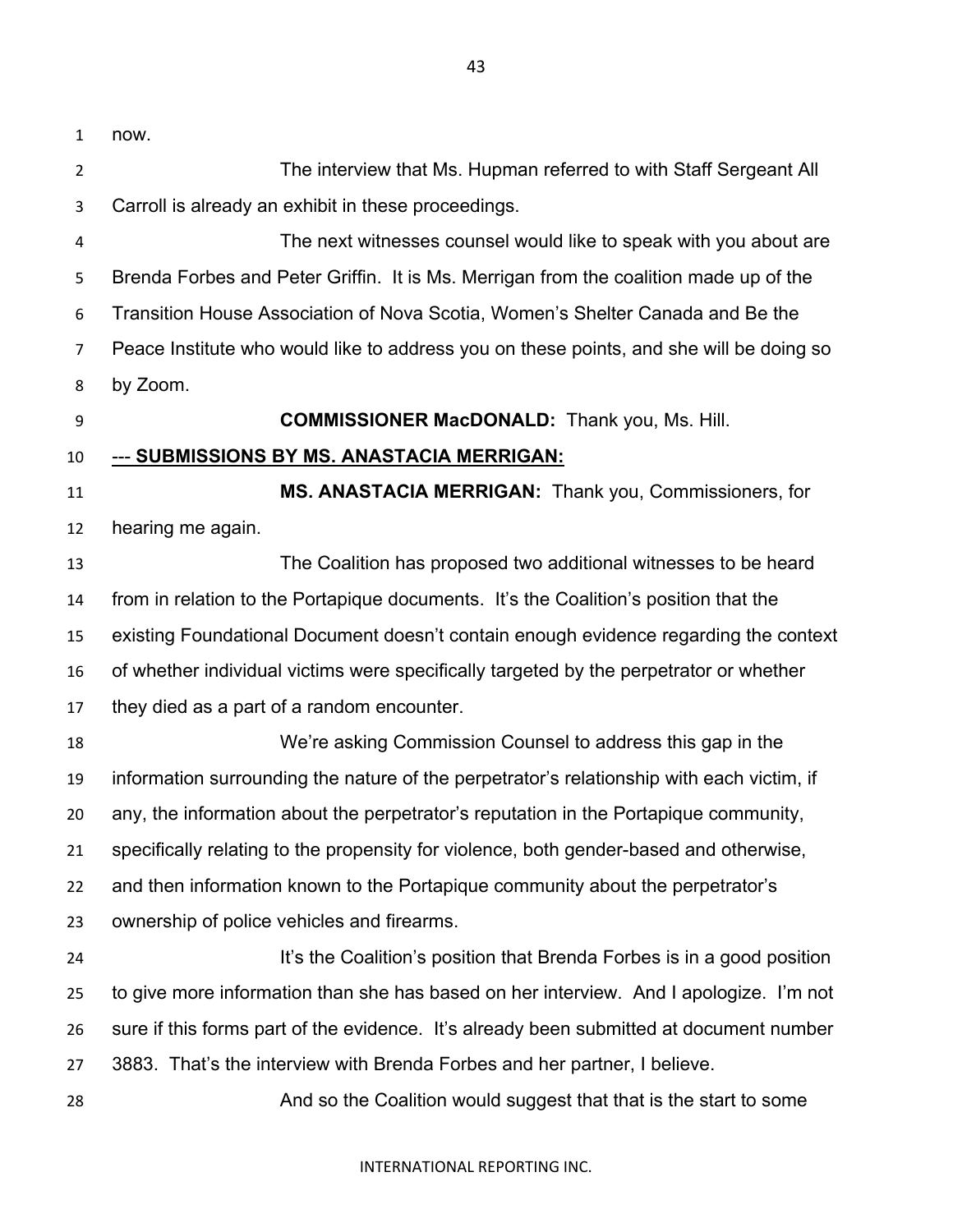information, but that that information requires more development, whether that's by interviewing Ms. Forbes again and, in our submission -- written submissions, we've suggested that perhaps if there is a fear for safety on Ms. Forbes' behalf that she could indicate that in her interview, that some accommodations may be able to be made pursuant to the rules set out by the Commission. If it's -- if it pleases the Commission, the submissions for Peter Griffin are quite similar except for we don't have an interview with Mr. Griffin. Mr. Griffin does have some brief interactions with police in our interviews that indicate that he would very likely have information about the perpetrator's relationships in the Portapique area, his access to police vehicles specifically, and his access, potentially, to firearms as well. The documents do also note that Mr. Griffin felt he was targeted by the perpetrator, felt that the perpetrator may have come to his door. So given that he has not cooperated, it's the Coalition's position that subpoena may be the only way to get this very important information from Mr. Griffin and that he and Ms. Forbes would be appropriate witnesses to call. **If subpoena is the only way to do that, certainly open to a trauma-** informed approach that would allow either or both of those witnesses to either testify *in camera* or to be given an opportunity to testify in another trauma-informed process that would provide them some safety while still obtaining the information. We think -- the Coalition is insistent this is very important information to understand the events that occurred April 18th and 19th and the context of those events. Those would be our submissions on those two witnesses, barring any questions. **COMMISSIONER MacDONALD:** Thank you. Thanks so much. **MS. ANASTACIA MERRIGAN:** Thank you.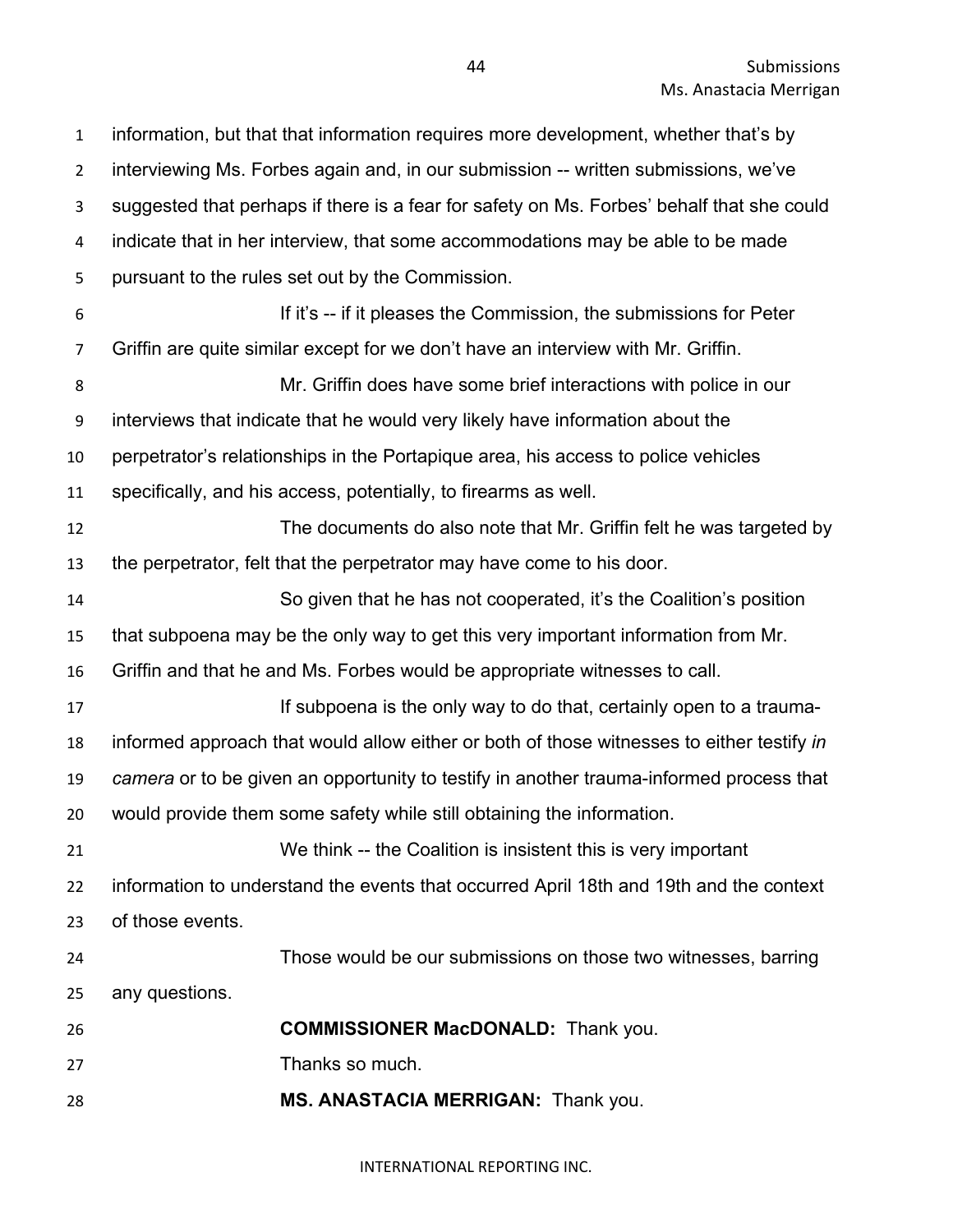**MS. EMILY HILL:** Commissioners, with regard to Ms. Forbes, this is another case where it's the view of Commission Counsel that this request is premature. Ms. Forbes has been -- has provided interviews both with the RCMP and the Commission, and all of which have been shared with the Participants. Her information is relied on in two Foundational Documents, one of which has been shared in draft form with Participants, and one which will be shared soon. We will review the feedback that we receive on those documents and would suggest that we would make decisions about what evidence may be needed to fill gaps at that time. With regard to Peter Griffin, as Ms. Merrigan indicated, Mr. Griffin did provide statements to the RCMP which are relied on in the Portapique 18-19 document. He has declined to be interviewed by the Mass Casualty Commission. His email to that effect has been shared with Participants. The next request to hear from a witness is with regard to Bjorn Merzbach, and it is Ms. Miller who would like to make that application to you. **COMMISSIONER MacDONALD:** Ms. Miller. **--- SUBMISSIONS BY MS. TARA MILLER: MS. TARA MILLER:** Thank you, Ms. Hill. Hello again, Commissioners. My submissions with respect to Bjorn Merzbach, Mr. Merzbach is -- has provided a statement and it was referenced in the Portapique 18th and 19th Foundational Document, so is an exhibit already. But my submission is with response to Mr. Merzbach with respect to helping the Commission have a better understanding dealing with the area of Cobequid Court. As we understand, there's no evidence, or very limited evidence, before the Commission dealing with the identification and discovery of the Cobequid Court crime scenes. Furthermore, information relating to the timeline of the deaths of residents living on Cobequid Court, and that would be Aaron Tuck, Emily Tuck, Jolene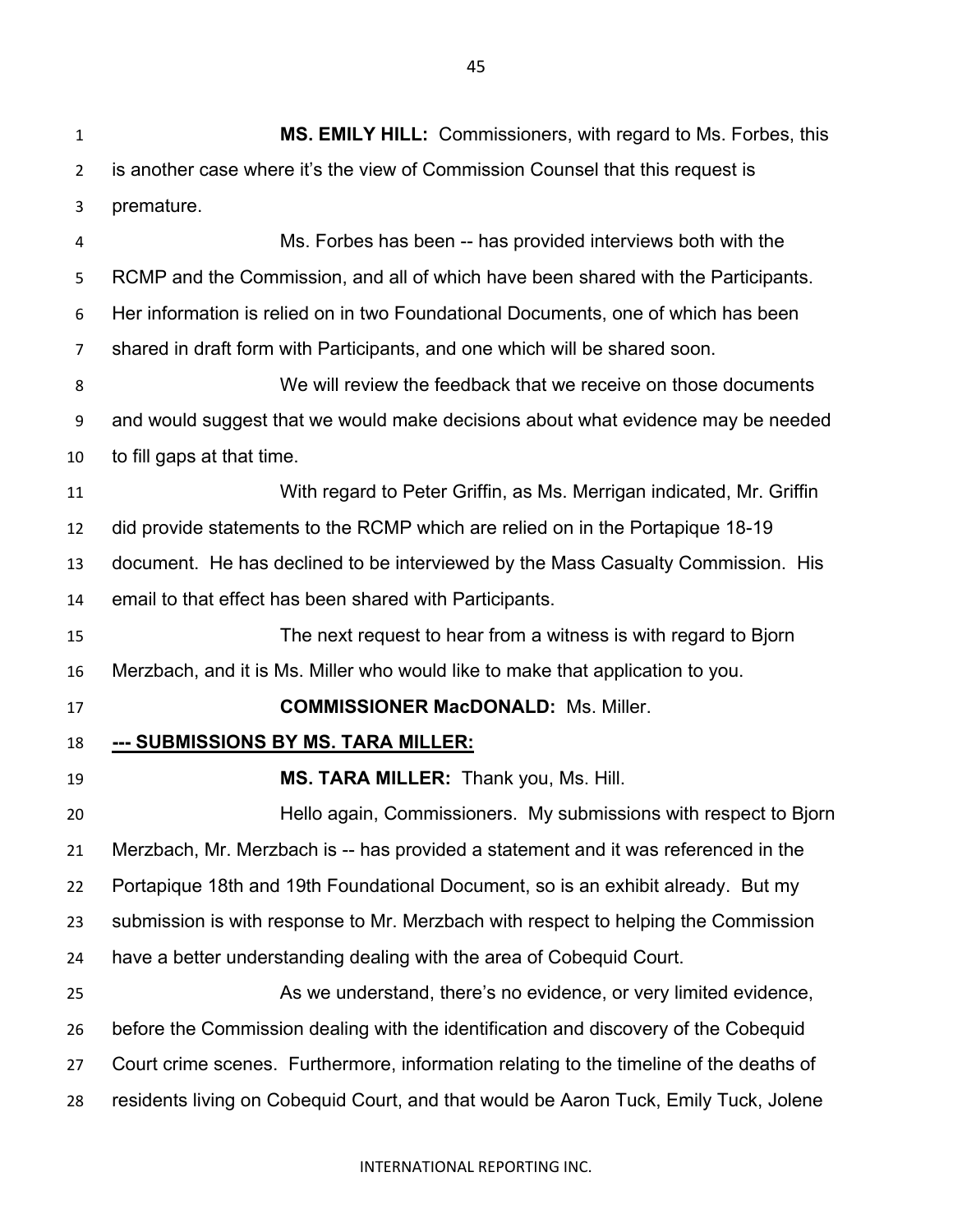Oliver at 41 Cobequid Court, and Joy and Peter Bond at 46 Cobequid Court, is sparse. And Mr. Burrill acknowledged that in his presentation.

 So with a view to the mandate of the Commission to assess the response of the police and also steps taken to inform, support and engage members of the community, that's the lens in which I'm framing these comments with respect to Mr. Merzbach.

 We submit that Mr. Merzbach could provide further helpful information. We understand that he relayed a list of the deceased in the community, 9 which included the Tuck family, to Leon Joudrey early on the morning of April  $19<sup>th</sup>$ . This, of course, was prior to the bodies of these individuals being discovered by the RCMP, which we understand happened in and around 3:20 p.m. that afternoon. This information is not canvassed in statements provided by Mr. Merzbach or Mr. Joudrey. However, Mr. Joudrey does say in his statement, which is at -- the exhibit number I don't have handy, but it's COMM09109 at line 2157, that Mr. Merzbach 16 had called him on the morning of the 19<sup>th</sup> and filled him in on: **A little bit more stuff."** (As read) Which we understand means a list of the deceased. So the question which naturally arises, Commissioners, is how Mr. Merzbach was able to determine this information, as well as the fact that the RCMP were not on scene at Cobequid Court until well after the area was supposed to have been canvassed through the night with door-to-door members' efforts. Those are gaps. And we will speak tomorrow about this same issue with relation to police officers, but those are gaps which must be addressed to ensure the Commission's review of causes, context, and circumstances is fulsome. In addition, there are also some gaps and/or errors in Mr. 27 Merzbach's whereabouts through the late evening hours of April 18<sup>th</sup>. And I'm going to reference certain paragraphs of the Foundational Document, the Portapique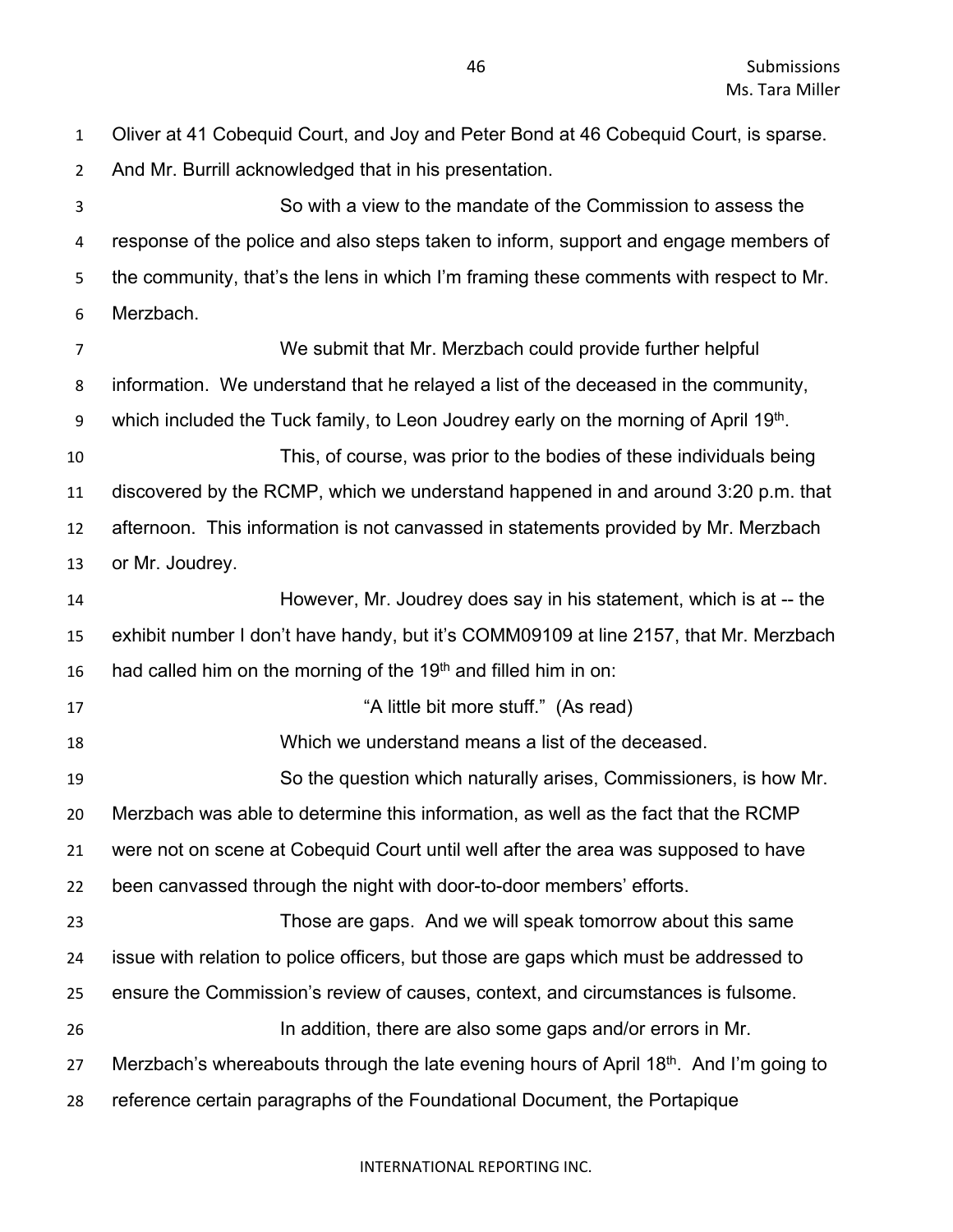Foundational Document.

 At paragraph 140, there's reference to his wife's statement indicating the entire family was sheltering in place at 11:14 p.m.

 Paragraph 144 of that same document states that Mr. Merzbach stayed on Orchard Beach Drive property to protect his residence. This was after he ensured his family was able to safely leave.

 However, at paragraph 197, he's reported to be at a neighbour's property on Portapique Beach Road, which is inconsistent with the information in the earlier paragraph that he stays on his own property to protect it through the night. And the reference there is that he's -- at paragraph 197, that he's at the Murphy property sometime after 11:22.

 So these are questions that if Mr. -- that raise some lingering questions, rather, if Mr. Merzbach understandably may have been out in the community, and if he observed things, and certainly if it is accurate that he was able to relay, early in 15 the morning of the 19<sup>th</sup>, a list of the deceased to another community member, I think we need to hear that from Mr. Merzbach, and the circumstances which lent themselves to him being able to come into that information.

18 And lastly, to pick up on comments of Ms. Merrigan, who has joined us by Zoom, and with her comment that it would be helpful to have a sense of whether some of the victims were specifically targeted by the perpetrator.

 We do understand that Mr. Merzbach was the president of the Orchard Beach Estates Association. So this would have been, as I understand it, all of the roads in Portapique that were not the Portapique Beach Road that were private roads. And he would perhaps be in a really good position to provide evidence on the nature of relationships, the exact kind that Ms. Merrigan was looking, given his sense of relationships around the community.

 Subject to any questions from the Commissioners, those are our submissions with respect to the value Mr. Merzbach could add in filling in some gaps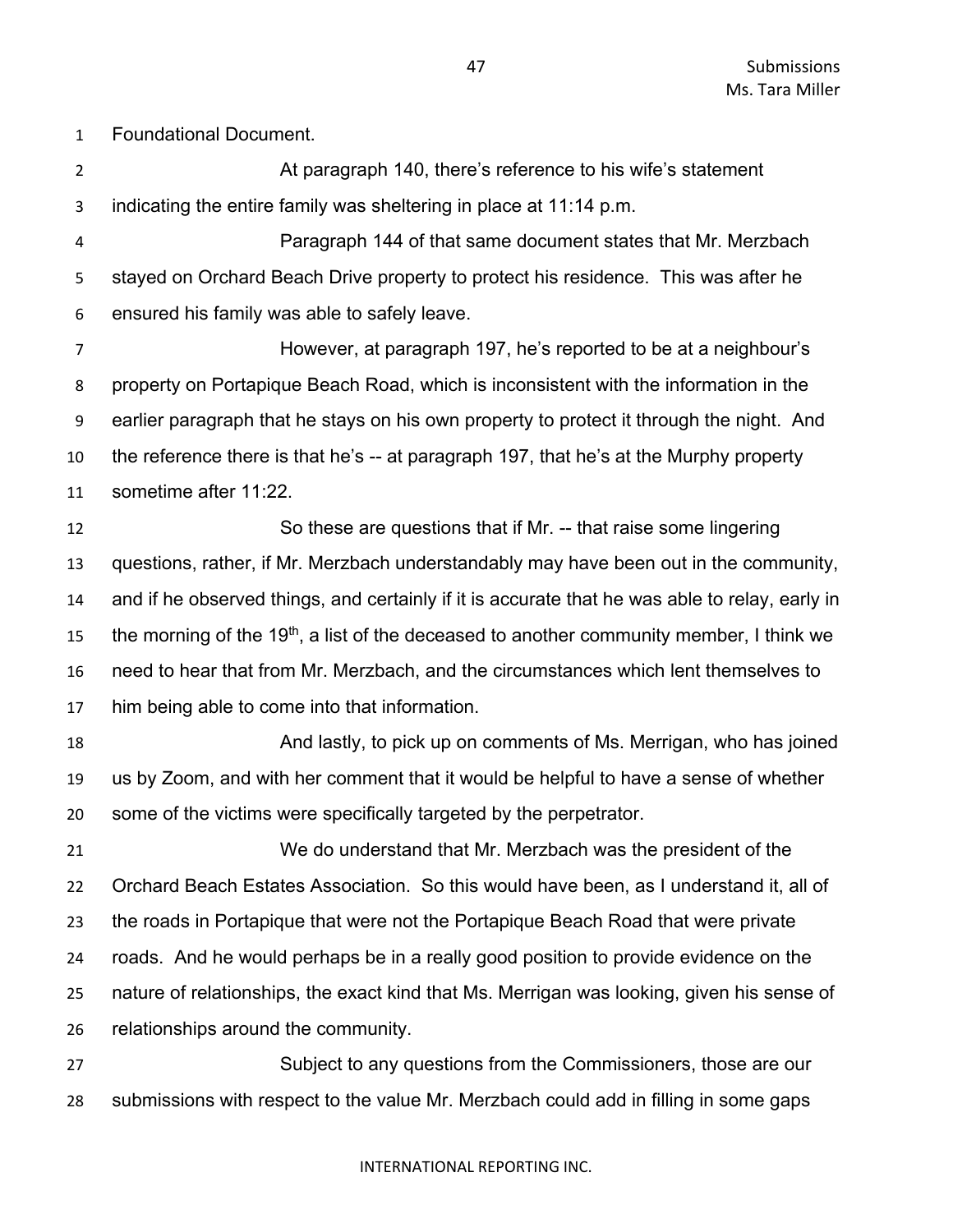and inconsistencies.

 **COMMISSIONER MacDONALD:** Thank you so much, Ms. Miller. **MS. EMILY HILL:** With regard to Mr. Merzbach, as Ms. Miller indicated, he did speak with the RCMP, and that statement is already in exhibit in these proceedings. Information about the identification and discovery of the Cobequid Court crime scenes is not dealt with in the Portapique documents, as Ms. Miller indicated. And in fairness to the participants, it is dealt with in a Foundational Document which they have not yet seen a draft of. And so that sort of piece of the narrative has not yet been sort of fully explored. So if -- with regard to the potential benefit Mr. Merzbach's information may provide to that, my suggestion is that it would be best to wait for the opportunity for the participants to review that information, give feedback, and identify if there are remaining gaps that Mr. Merzbach or others could fill. If there are broader questions aside from that particular point that the Commission wishes to have canvassed with Mr. Merzbach, I can advise that he has not been formally interviewed by the Commission. He has spoken to Commission staff when Commission staff were in the community doing work. And I think the suggestion would be that if there are areas that should be explored with him, perhaps we could explore whether we could find out those answers to those specific questions in an interview and then revisit the question of whether he would need to be called as a witness. **COMMISSIONER MacDONALD:** Thank you. **MS. EMILY HILL:** The final non-RCMP witness that is proposed is with regard to an issue of some information that's included in the Foundational Document about GPS coordinates. And I understand that Ms. Nijhawan would like to address you with regard to the need for a potential expert in this area. **COMMISSIONER MacDONALD:** Thank you.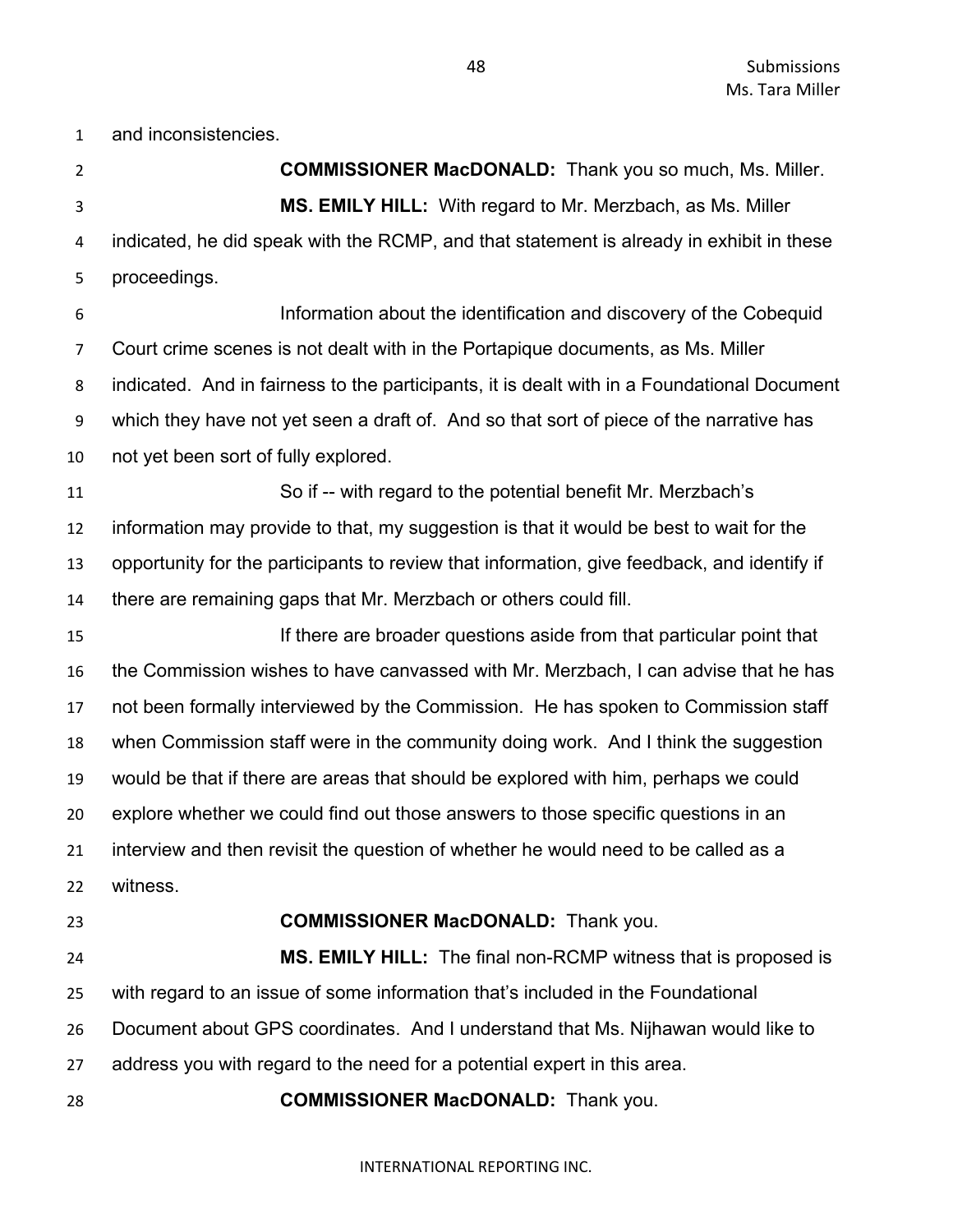| $\mathbf{1}$   | Ms. Nijhawan?                                                                          |
|----------------|----------------------------------------------------------------------------------------|
| $\overline{2}$ | <u>--- SUBMISSIONS BY MS. NASHA NIJHAWAN</u>                                           |
| 3              | MS. NASHA NIJHAWAN: Good morning, Commissioners, my                                    |
| 4              | name is Nasha Nijhawan. I'm appearing on behalf of the National Police Federation.     |
| 5              | The NPF represents RCMP members below the rank of staff                                |
| 6              | sergeant who are involved in the police response and subsequent investigation relating |
| $\overline{7}$ | to the mass casualty event.                                                            |
| 8              | Thank you for the opportunity to speak to a gap which the National                     |
| 9              | Police Federation has identified with respect specifically to the Portapique documents |
| 10             | as presented to date.                                                                  |
| 11             | As noted in earlier correspondence with the Commission, pursuant                       |
| 12             | to rule 28, the National Police Federation has requested that the Commission conduct   |
| 13             | further investigation by seeking an expert able to interpret the data presented in a   |
| 14             | particular document, which is exhibited now and which can be found at COMM3863.        |
| 15             | This document provides GPS location data from Lisa McCully's cellphone from the night  |
| 16             | of April 18 <sup>th</sup> , 2020.                                                      |
| 17             | In the Foundational Document, "Portapique: April 18-19",                               |
| 18             | Commission Counsel has drawn specific inferences from a particular piece of this data. |
| 19             | It forms the basis of a hypothesis of the time of Ms. McCully's murder, which in turn  |
| 20             | informs available hypotheses about the order of the other murders committed by the     |
| 21             | perpetrator and his movement in the community.                                         |
| 22             | The Commission has determined that this question is material and                       |
| 23             | important to its mandate by including it in the Foundational Documents, and we agree.  |
| 24             | However, it is the NPF's submission that the inferences drawn by                       |
| 25             | Commission Counsel and presented in the Foundational Document are not apparent         |
| 26             | from the face of the document. This document shows various locations where Ms.         |
| 27             | McCully's phone, based on GPS data, even after the time that we know her to be         |
| 28             | deceased because her body had been discovered.                                         |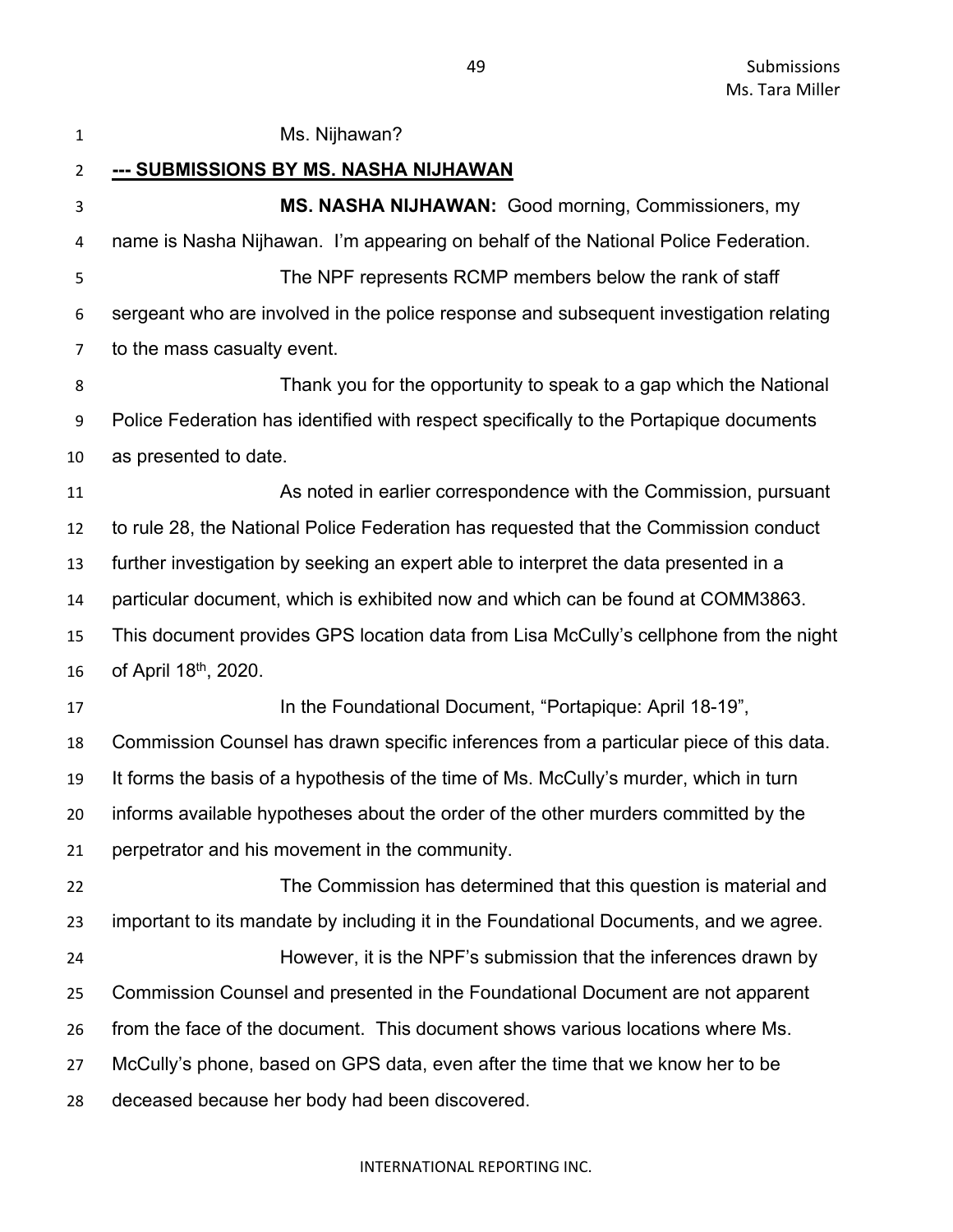**It is not apparent on the face of the document which data points are**  most reliable or why, and what the basis is for the inference that has been presented. The NPF's request at this time is simply for the Commission's investigative team to provide participants with a report from an expert who is able to interpret this data so that we all may better understand the strength of the inference that has been drawn. Whether this report needs to be presented through oral testimony before the Commission is, of course, first a question of discretion for Commission counsel. We are not, at this time, asking that the Commission exercise its subpoena powers under Rule 37 to address this gap. However, depending on the results of any available expert evidence on this particular technical issue, the NPF would reserve the right to do so at a later stage in the proceedings. And I'm happy to take any questions about that point. **COMMISSIONER MacDONALD:** Thank you so much, Ms. Nijhawan. **MS. NASHA NIJHAWAN:** Thank you. **COMMISSIONER MacDONALD:** Ms. Hill? **MS. EMILY HILL:** Commissioners, we understand that the Commission is, as Ms. Nijhawan said, in the process of collecting further information about the GPS coordinates from -- available from Ms. McCully's phone, which may assist what -- with understanding what inferences can reasonably be drawn. So I'd suggest at this time that once this information is collected and shared with Participants NPF and other Participants can decide if they wish to reraise this issue at that time. **COMMISSIONER MacDONALD:** Thank you. **MS. EMILY HILL:** Commissioners, those are all the submissions with regard to non RCMP witnesses that Participants asked to be able to address you about. We, as I indicated earlier, have received an application for a proposed expert report, and it's our proposal that that issue be dealt with in -- completely tomorrow. But in order to understand what issues are at play and where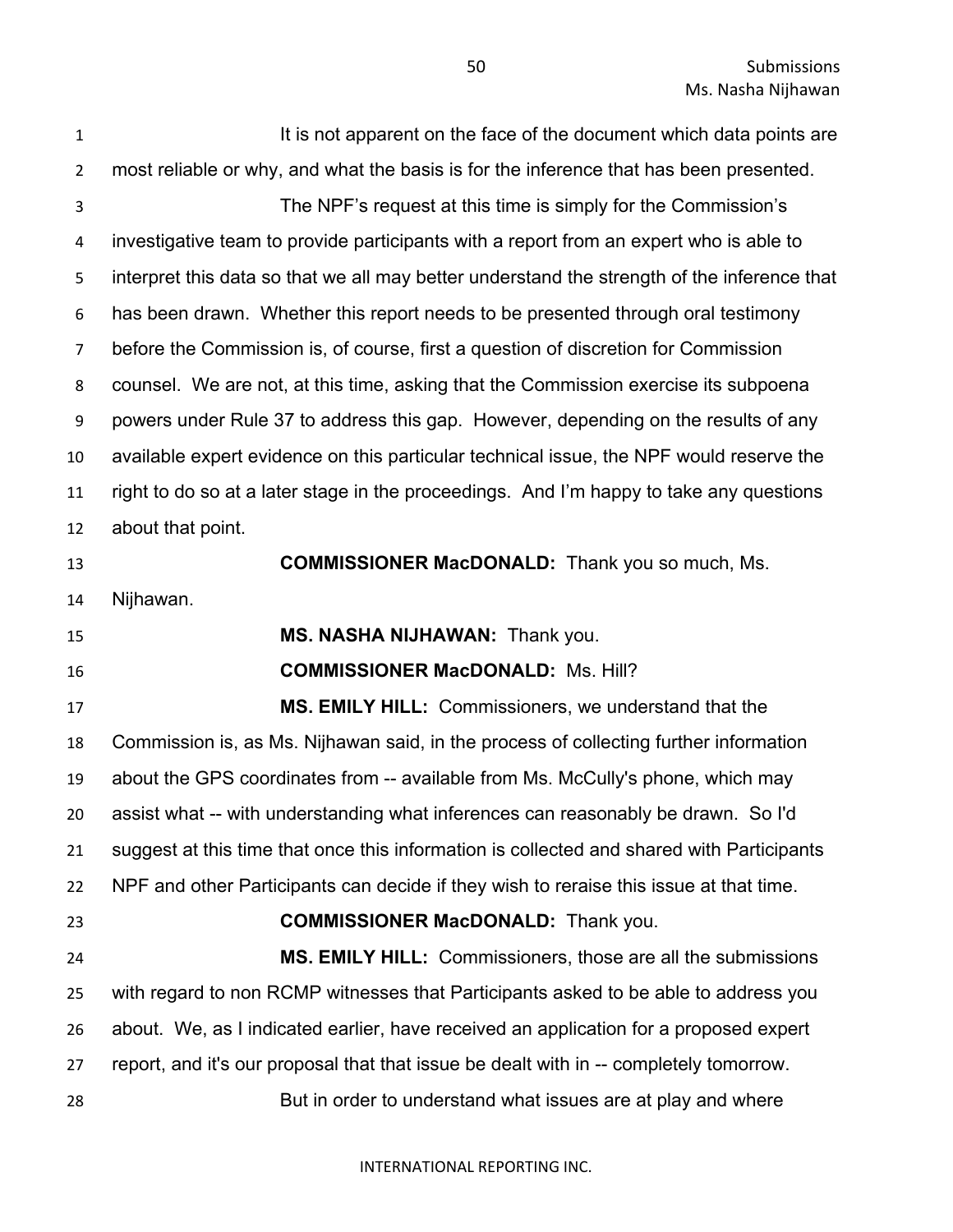counsel should focus their submissions, we thought it might be useful to invite Ms. Nijhawan, counsel for MPF, to set out her -- just to explain what the expert report is that she proposes to tender, and then hear from any other counsel, if any wish to object and the nature of their objections, so that we have a sense of what it is that we will be discussing tomorrow. Also, to provide guidance to Ms. Nijhawan as to whether she should be making a witness available.

 **COMMISSIONER MacDONALD:** Thank you so much. I would like your advice on -- it's quarter to twelve. We could break now and hear from Ms. Nijhawan after lunch, which of course, we would be happy to do as well from other Participants, or we can hear from her now and that would give the lunchtime for other Participants to respond. But...

 **MS. EMILY HILL:** That latter suggestion might make the most sense if it's agreeable. Just that it's all -- it's been a busy week with a lot of information flowing back and forth, and so I think being able to give Participants who are responding to this application an opportunity to decide amongst themselves on how they might want to address it this afternoon, knowing that the full arguments will be made tomorrow, but just to be able to sort of set out that roadmap this afternoon.

### **COMMISSIONER MacDONALD:** Thank you.

 **MS. EMILY HILL:** I should also just note that prior to receiving the NPF application, Commission Staff had reached out to the proposed expert, Dr. Carlton, about the possibility of participating in a roundtable in Phase 2 of our proceedings, and so information about these discussions have been disclosed to Participants.

## **COMMISSIONER MacDONALD:** Thank you.

Ms. Nijhawan?

### **--- SUBMISSIONS BY MS. NASHA NIJHAWAN:**

**MS. NASHA NIJHAWAN:** Hello again, Commissioners.

Tomorrow, you are going to hear applications from Participants' Counsel about the need

for the Commission to hear sworn live testimony from 17 NPF members, whose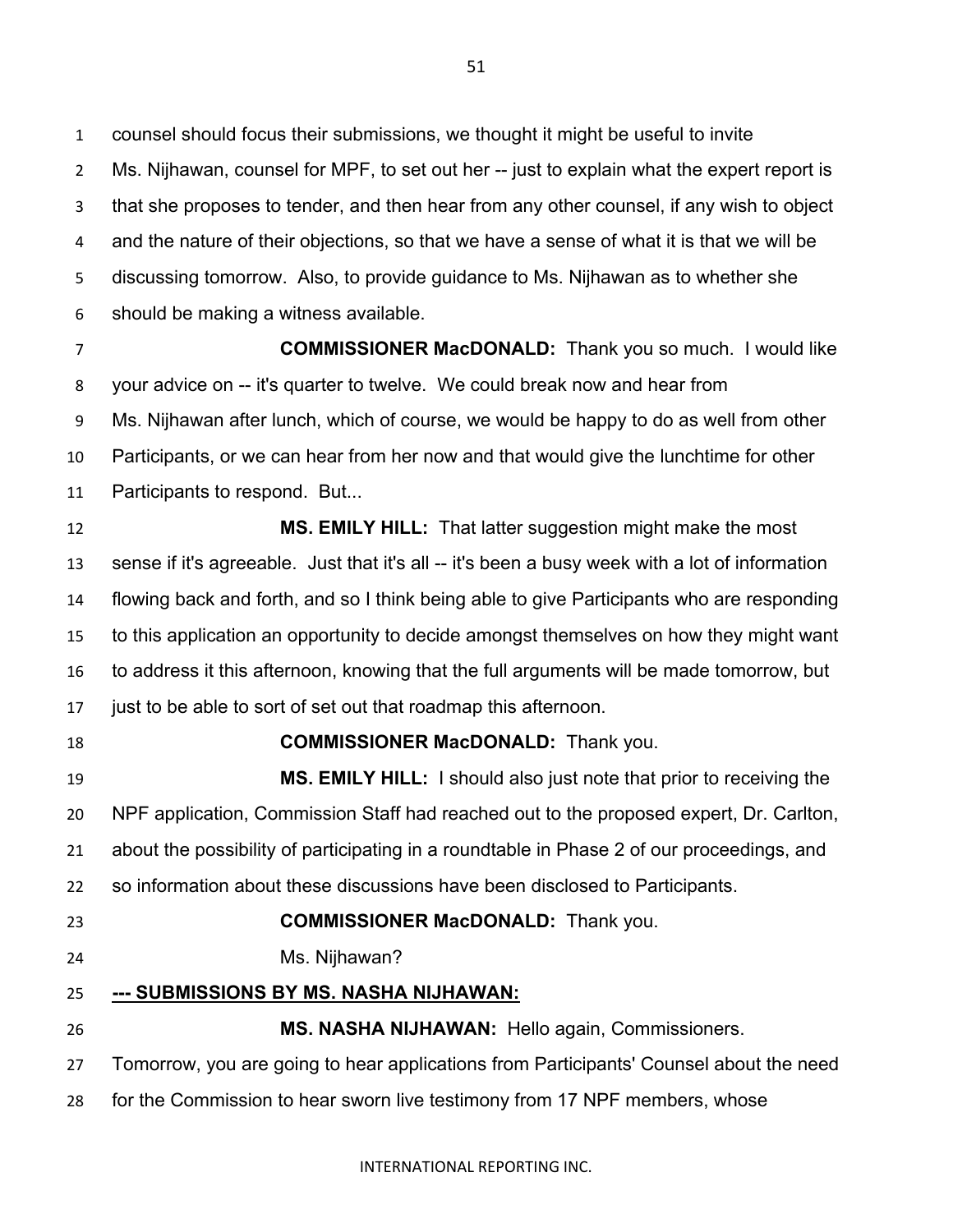responses to the events in Portapique are detailed in the Portapique Foundational Documents. The question for the Commissioners is to determine whether, as set out in Rule 37, the attendance of these witnesses is necessary. The Commission has set out the bases on which necessity will be determined, namely, a gap, a dispute, or to provide important context.

 The NPF's most important role in these proceedings is to provide support to our members while they are involved in the Commission's work, in recognition the fact hat all of them have been exposed to a potentially very serious psychologically traumatic event, and that they are all grieving the loss of one of their colleagues. They are in this capacity individuals deeply and directly affected by the events. They are people more than just their uniforms.

 In doing so, the NPF has and will continue to advocate for the Commission's application of a trauma-informed approach, as mandated by its Orders in Council, to the manner in which the Commission designs its processes and interacts with our members.

**In order for the NPF to properly represent its members' interests,**  we must come to a common understanding about what impacts trauma has on public service personnel, including police officers, and how this may be different from the ways in which we understand trauma in respect of the victims of crime and their families.

 Tomorrow, I will make submissions to the -- that the Commission is obliged to consider the role of its trauma-informed mandate in considering whether subpoenas should issue for the live testimony of our members at the request of various Participants. In order to make those submissions, I will need to explain how the exposure to a mass casualty has impacted our members, with particular reference to the way in which they, as police officers, experienced the traumatic events, not just on the day of an exposure like the mass casualty but throughout their careers. 27 I will also need to tell you how our members, particularly, have

experienced their involvement with the Commission's investigations to date so that you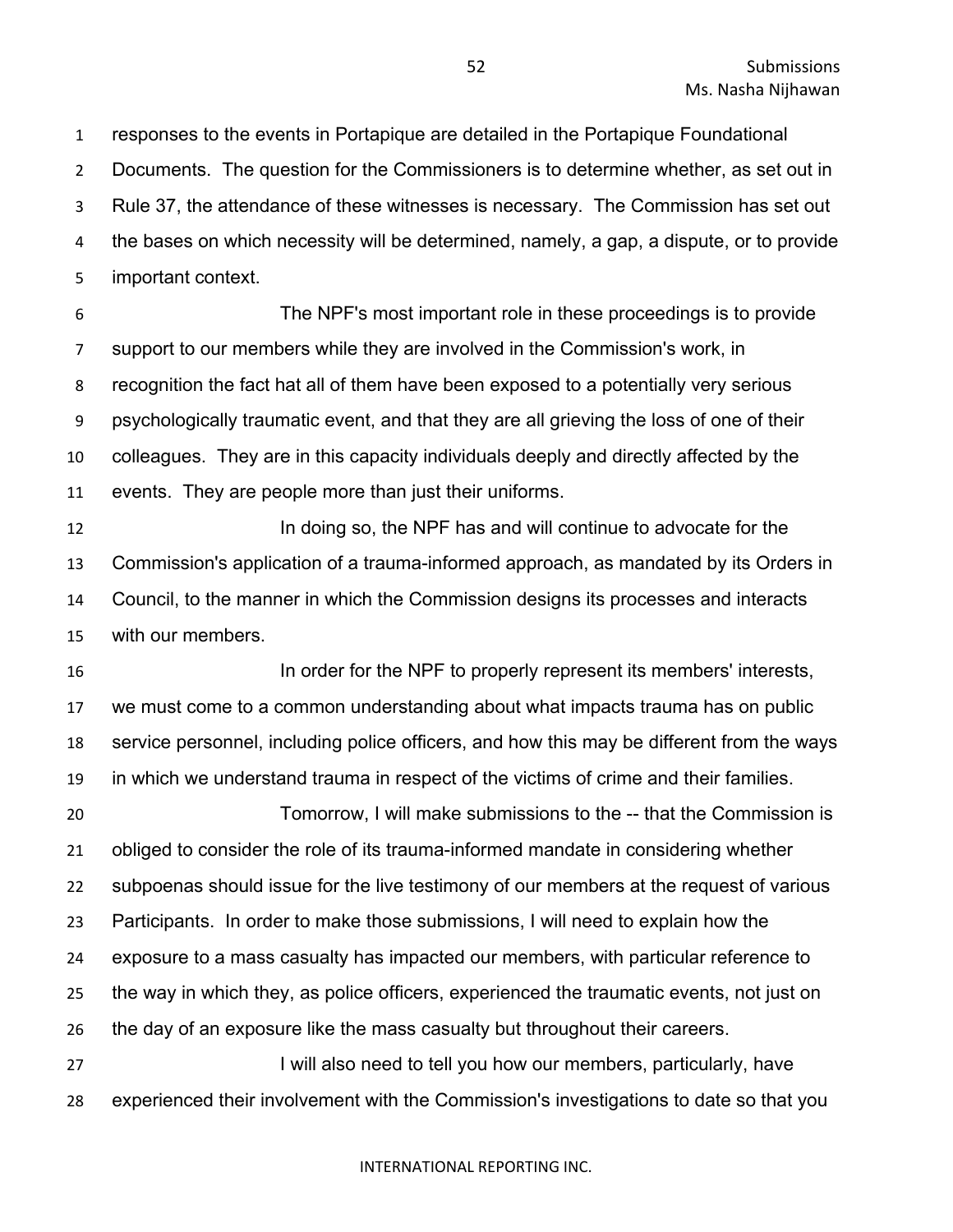may consider that whether you are prepared to risk causing them more harm by requiring them to appear before you after having already completed interviews with your team. I do not expect you to take my word for it. I also do not expect you to already understand or to be able to take notice of this complex area of emerging research in the field of psychology, which is not well integrated into our common view of police officers. I note that no expert reports have yet been commissioned by the Commission on this issue, and that none of the Commission's mental health team possesses this specific expertise.

 Accordingly, tomorrow I will seek to tender into evidence two affidavits so that the Commission may consider our arguments about trauma when considering the Rule 37 applications from the other Participants.

 The first affidavit contains an expert report from Dr. Nick Carlton, a professor at the University of Regina in the Department of Psychology, a registered doctoral clinical psychologist in Saskatchewan, and the Scientific Director of the Canadian Institute for Public Safety Research and Treatment. Dr. Carlton's report provides some necessary foundational information about the potential impact of the events on involved members, how they may be exhibiting or dealing with the resulting trauma, impacts of that trauma, and what requiring live testimony might mean for these members.

 The second affidavit I will seek to admit is from Brian Sauvé, the President of the National Police Federation, and includes the results of a survey conducted recently of national -- by the National Police Federation of its members who have already engaged in the Commission's interview process over the past several months. This information illustrates the actual impact to date on our members and will make real the potential retraumatisation of individual members from the Commission's process.

27 I will be making more complete submissions on the NPF's position with respect to the necessity of specific members attending tomorrow, but for now, I just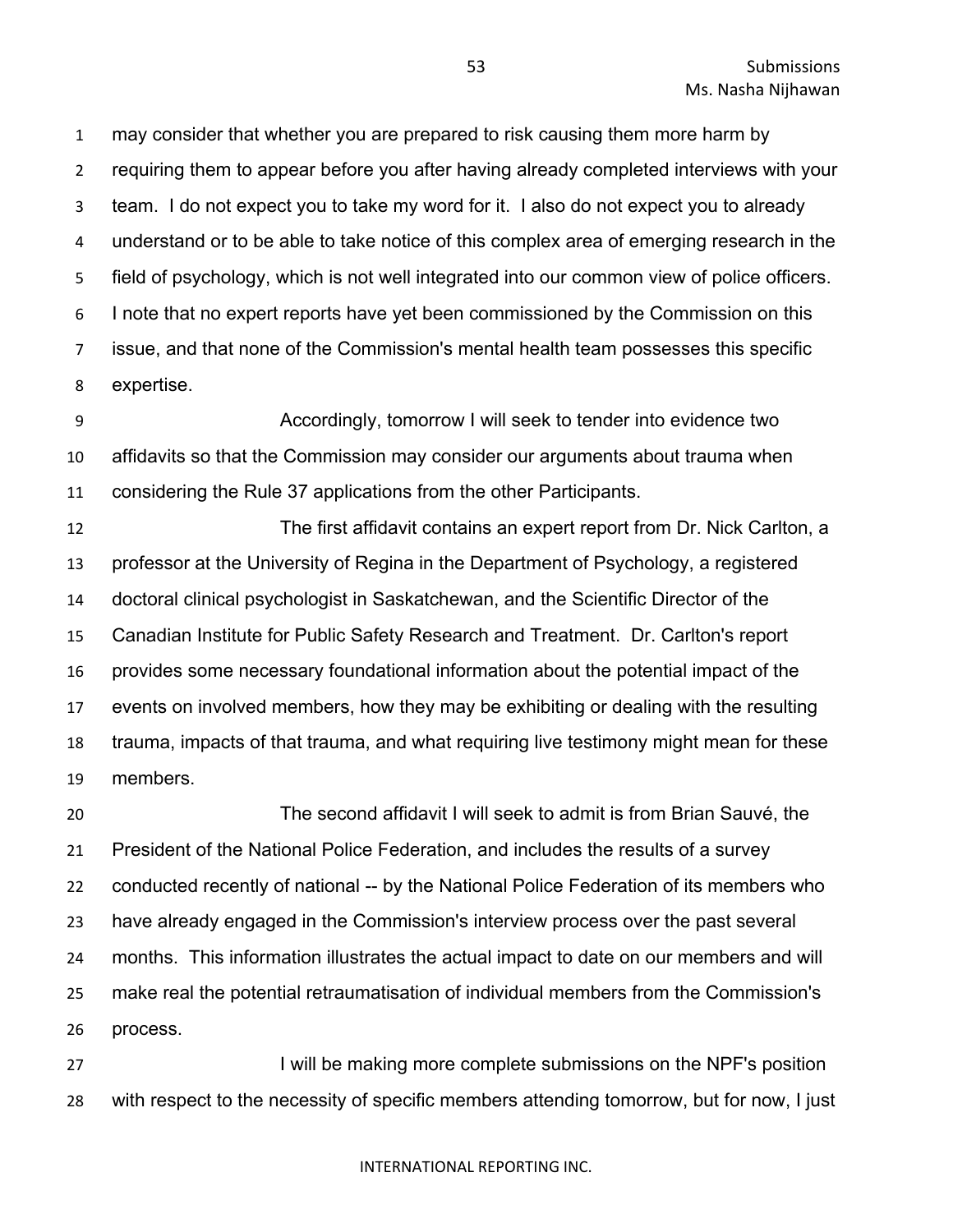wish to alert the Commission to this threshold issue, which is the NPF's submission that in order to properly consider whether or not to grant these Rule 37 applications, the Commission must make meaningful notice of trauma as it impacts the witnesses that it may subpoena, and for that, additional evidence is required.

could ---

**COMMISSIONER MacDONALD:** Just one practical question if I

### **MS. NASHA NIJHAWAN:** Yes, sir.

 **COMMISSIONER MacDONALD:** --- Ms. Nijhawan. Can I take it from your submission that this is, you used the word "threshold", so this is a threshold issue? Is it your submission that that has to be dealt with before we get into the arguments proper on the potential witnesses that the other Participants wish to hear from?

 **MS. NASHA NIJHAWAN:** So the NPF's submission about how the Commission must apply its trauma-informed mandate in considering the requests is that it comes into play sort of at two stages. The first stage, we say, this idea of remaining trauma-informed and making decisions with an eye to cause the least harm is baked into every decision the Commission must make. And so when considering the necessity of a witness's testimony, the idea of potential trauma must be baked into that analysis. However, with respect to specific individuals -- so that's at a general level, and that's the general argument which the evidence which I seek to admit will inform because, as I said, I don't expect you to take my word for it. However, we will also be submitting tomorrow that on an individual basis the Commission may need to make personal individual considerations of the actual experience of that member based on evidence that may already be before the

Commission through their interviews or based on evidence that may need to be brought

before the Commission once that initial question of necessity is considered. But we

- remain steadfast in our submission that necessity can't be considered in a vacuum
- outside of trauma. We still have to think about weighing the general impact that we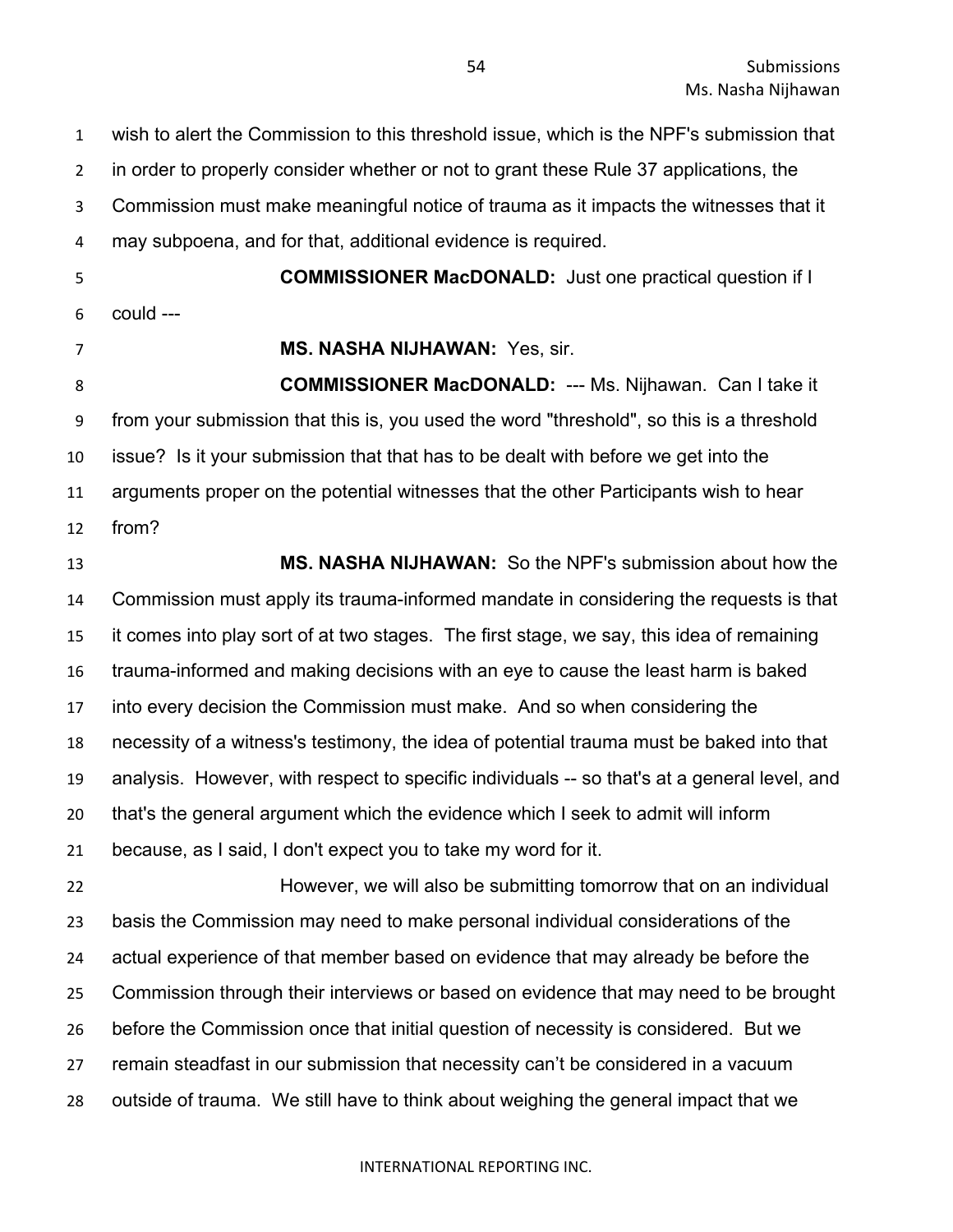| $\mathbf{1}$   | know will exist for any person who has been impacted by these events with the                |
|----------------|----------------------------------------------------------------------------------------------|
| $\overline{2}$ | necessity or the usefulness of their testimony to the Commission's mandate.                  |
| 3              | Of course it would be helpful to the Commission. Of course it                                |
| 4              | would be best if everybody could explain in their own first-person voice what they           |
| 5              | experienced. But at what cost? That'll be our submission tomorrow.                           |
| 6              | <b>COMMISSIONER MacDONALD:</b> Thank you.                                                    |
| 7              | I was just -- and I apologize I didn't make myself clear. I was just                         |
| 8              | looking at the practicalities for this afternoon and ---                                     |
| 9              | MS. NASHA NIJHAWAN: Oh, I'm sorry.                                                           |
| 10             | <b>COMMISSIONER MacDONALD:</b> --- and -- you know, or whether                               |
| 11             | we would have to -- I'm not suggesting we have to. I just would like your thoughts on it.    |
| 12             | MS. NASHA NIJHAWAN: So I'm very sorry for misunderstanding                                   |
| 13             | your question.                                                                               |
| 14             | In terms of whether or not the evidence is admitted, we would say                            |
| 15             | that has to be dealt with as a threshold issue in the -- I understand it's going to be dealt |
| 16             | with in the morning, and so you may hear again from me on that topic depending on the        |
| 17             | position of other Participants before we move into a case-by-case consideration of each      |
| 18             | member because, as I say, it's a part of the analysis.                                       |
| 19             | <b>COMMISSIONER MacDONALD:</b> Thank you so much.                                            |
| 20             | MS. NASHA NIJHAWAN: Thank you.                                                               |
| 21             | <b>COMMISSIONER FITCH:</b> Ms. Nijhawan, just before you leave, am                           |
| 22             | I clear to understand, as you've laid out the concerns, that the NPF would be agreeable      |
| 23             | to other forms of bringing information forward to the Commission to fill some of those       |
| 24             | gaps that we may have?                                                                       |
| 25             | So for example, we've heard from the Coalition the ability of the                            |
| 26             | inquiry to ask questions in a number of ways, so that may be something that you're           |
| 27             | going to address, but I'm presuming that there would be some interest in ensuring that       |
| 28             | those that can talk will have the opportunity.                                               |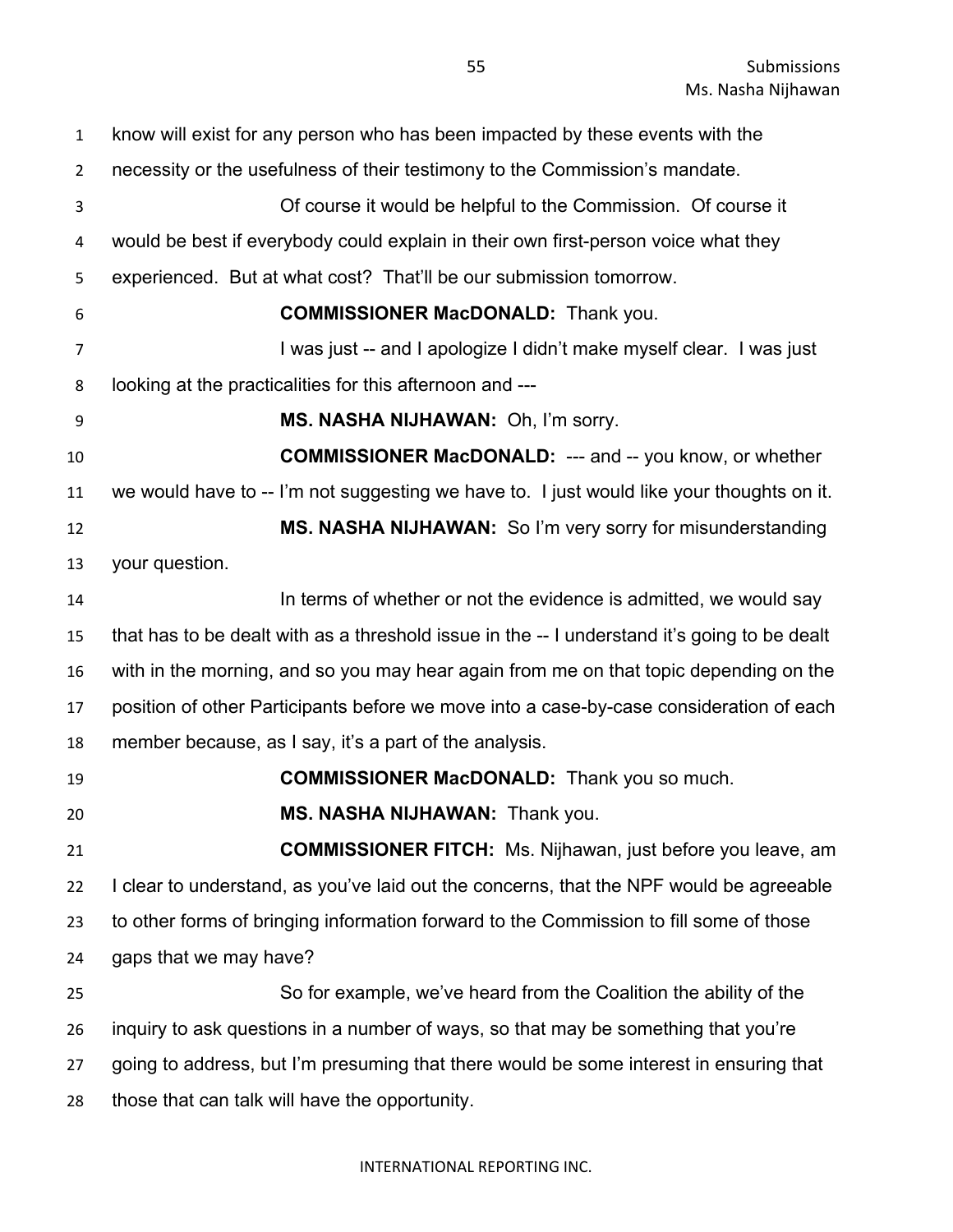| $\mathbf{1}$   | MS. NASHA NIJHAWAN: Absolutely. It will be the NPF's                                      |
|----------------|-------------------------------------------------------------------------------------------|
| $\overline{2}$ | submission that all of our members are interested in serving the work of the              |
| 3              | Commission. They all wish to be helpful. In fact, they wish so much to be helpful that    |
| 4              | they may be willing to extend themselves beyond what is appropriate for their own         |
| 5              | wellness, and so it would be our submission that you should not ask them to do too        |
| 6              | much. You should ask them to do what is necessary and that, on an individualized          |
| $\overline{7}$ | basis, we should look at what evidence is already available, what questions must be       |
| 8              | asked of the members and find ways to allow them to participate meaningfully in a         |
| 9              | trauma-informed way, which in our submission will not include live testimony.             |
| 10             | <b>COMMISSIONER FITCH: Thank you.</b>                                                     |
| 11             | <b>COMMISSIONER MacDONALD:</b> Thank you, Ms. Nijhawan.                                   |
| 12             | MS. NASHA NIJHAWAN: Thank you.                                                            |
| 13             | <b>COMMISSIONER MacDONALD:</b> And of course, we'll hear from                             |
| 14             | Participant Counsel. You'll have to collaborate, I guess, during the break and we'll hear |
| 15             | from you in an order in which I trust you can agree upon.                                 |
| 16             | Thank you.                                                                                |
| 17             | We'll break now until 1 o'clock.                                                          |
| 18             | REGISTRAR DARLENE SUTHERLAND: Thank you.                                                  |
| 19             | The proceedings are now on break and will resume at 1 o'clock.                            |
| 20             | --- Upon breaking at 11:57 a.m.                                                           |
| 21             | --- Upon resuming at 1:05 p.m.                                                            |
| 22             | REGISTRAR DARLENE SUTHERLAND: Welcome back. The                                           |
| 23             | proceedings are again in session.                                                         |
| 24             | <b>COMMISSIONER MacDONALD:</b> Thank you, and thank you again,                            |
| 25             | counsel.                                                                                  |
| 26             | Ms. Hill, do you have an update for us?                                                   |
| 27             | <b>MS. EMILY HILL: Yes. Thank you, Commissioner MacDonald.</b>                            |
| 28             | I've spoken to Counsel for the Participants and understand that a                         |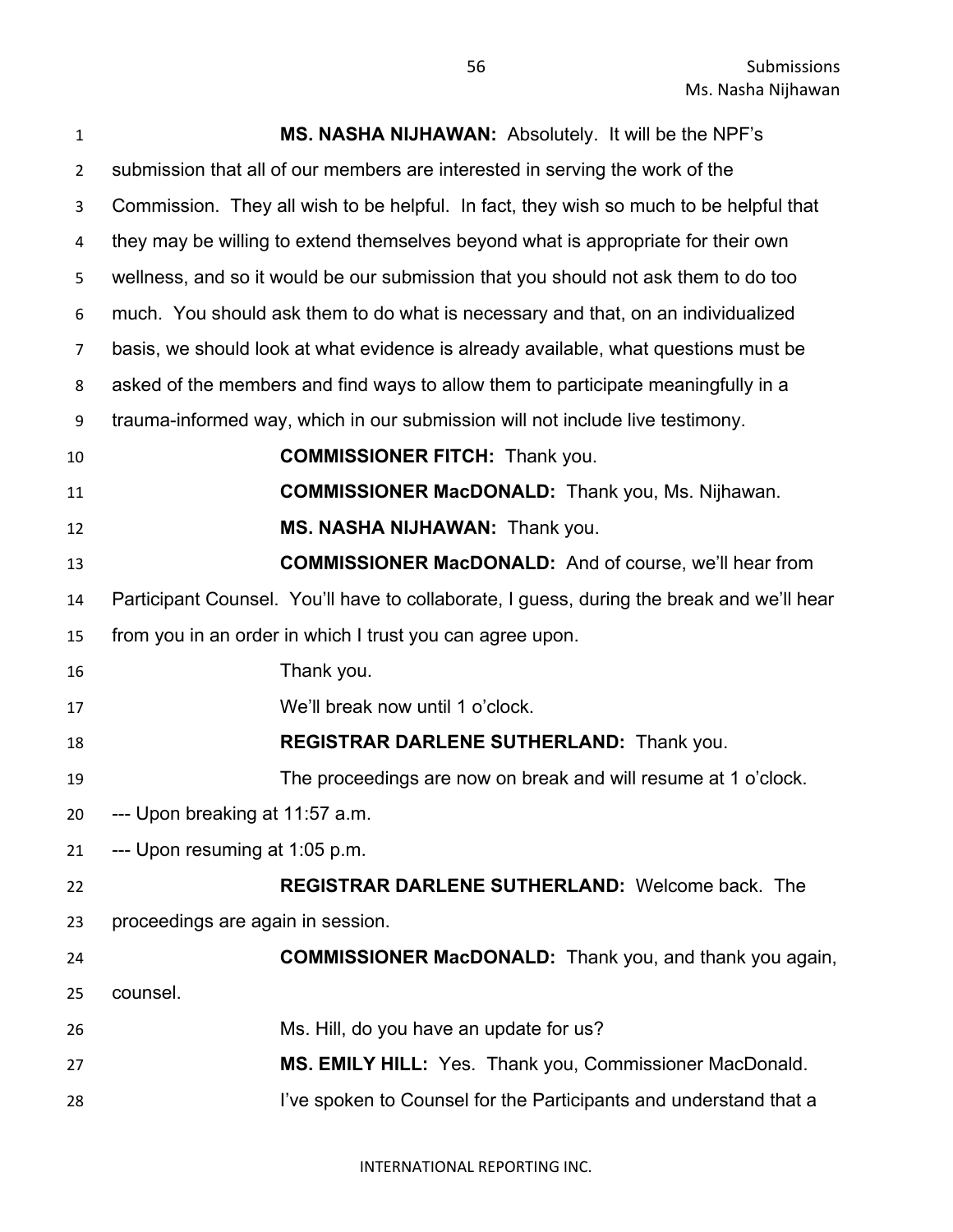number of them would like to address you with regard to sharing their position with regard to the proposed expert witness. This is just to lay out their positions so that we can make plans for tomorrow in terms of how we should proceed. **COMMISSIONER MacDONALD:** Sure. That would be helpful. Thank you. **MS. EMILY HILL:** So first we'll hear from Ms. Ward from the Department of Justice. **--- SUBMISSIONS BY MS. LORI WARD: MS. LORI WARD:** Good afternoon, Commissioners. My name's

 Lori Ward, and together with my colleagues, Patricia MacPhee and Heidi Collicutt, we represent the Attorney General of Canada and the RCMP as well.

 We're aware of Ms. Lenehan's email this afternoon requesting a statement of qualifications for Dr. Carlton. That's an important step in qualifying an expert witness, and we recognize that, but with that caveat, we do not anticipate that we would oppose the qualification of Dr. Carlton and the tendering of his report. In keeping with the Commission's trauma-informed mandate, it's important that these considerations must be taken into account in the Commissioners'

decisions with respect to witnesses as outlined by Ms. Nijhawan.

 And I anticipate we may have further comments tomorrow, but those are our comments for today. Thank you.

 **COMMISSIONER MacDONALD:** And thank you, Ms. Ward. **MS. EMILY HILL:** Commissioners -- thank you, Ms. Ward, for raising the issue.

24 As Ms. Ward indicated, a request was made to Ms. Nijhawan to provide a statement of qualifications and I understand she's providing that now or very shortly, so counsel will have the benefit of that as they consider their position for tomorrow.

Next, I think we would hear from Mr. Bryson.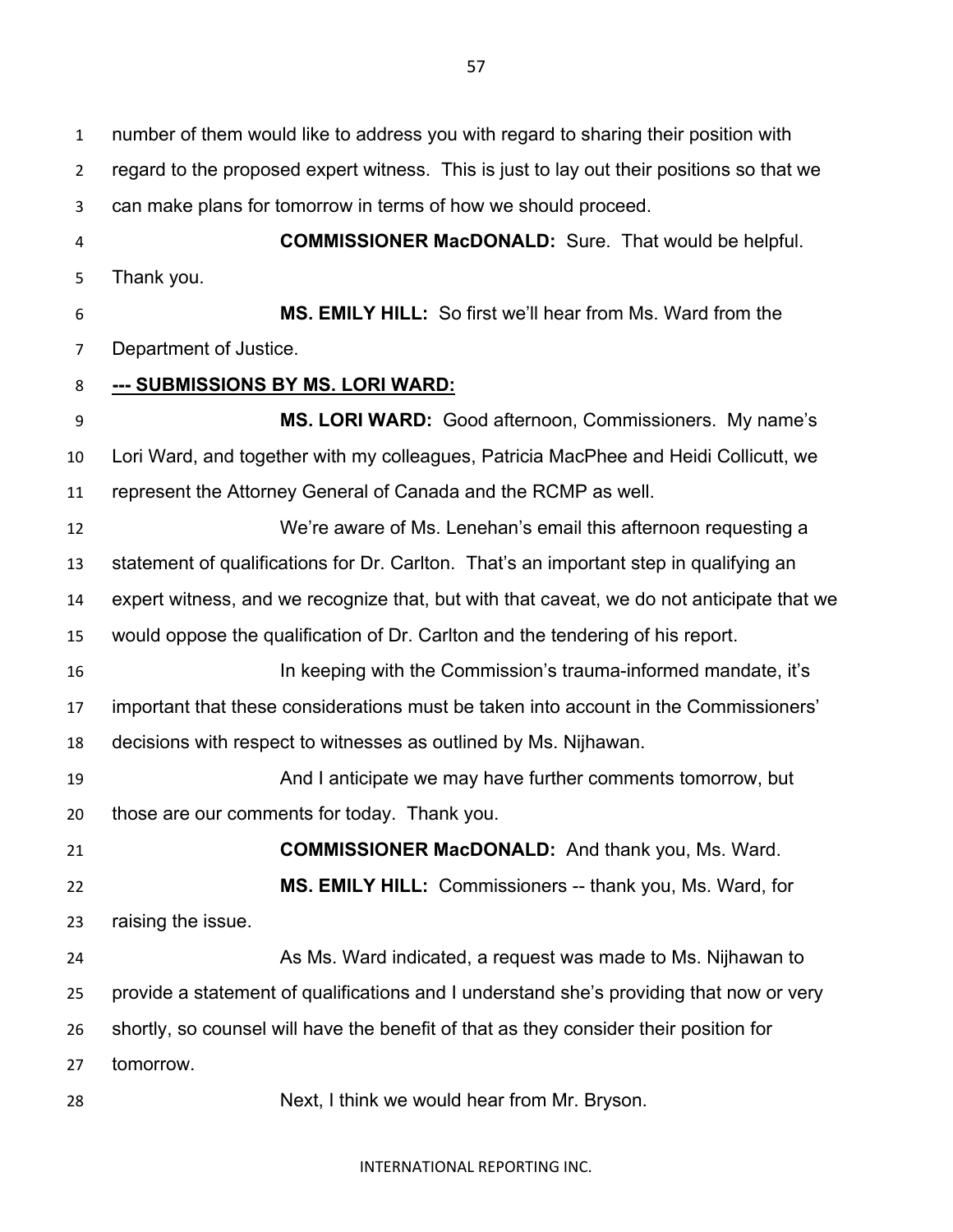**--- SUBMISSIONS BY MR. JOSHUA BRYSON:**

 **MR. JOSHUA BRYSON:** Thank you, Commissioners. This will be a brief overview.

 We did, in fact, receive the report and CV Monday night at 7 o'clock, so we've had just a bit of time to review it and will have more submissions to make tomorrow. But essentially, it's our understanding that the NPF intends to tender this report to influence the Commission's decision as to whether we call members or not, so effectively as a bar to calling them to give *viva voce* evidence in this proceeding. Our position is that the expert evidence sought to be tendered is simply not admissible. And there is a gatekeeper role we're asking that this Commission exercise, and I will be quoting from *White Burgess*, the Supreme Court of Canada decision that I know you're very familiar with from 2015 that talks about the evidence being necessary and reliable. So first on the issue of reliability, what I intend to address tomorrow

 is the fact that this proposed expert has not treated, diagnosed, reviewed any of the medical files for the 17 members that this report is being used to say that they're ineligible, effectively, to testify, yet there is an opinion that's being proffered that may, in fact, disqualify these members that this proposed expert has not personally interacted with from testifying.

 And this is irregardless (sic) of their own personal circumstances, their own personal mental health, so on that issue it's our position that the evidence is simply not reliable. It's too generic, it's too general. It has no personal application for this Commission to be of any value.

**It's also not necessary.** The Commission can inform themselves that this was, in fact, a very traumatic process for all Participants, including police. The evidence being proffered is not -- is not required to inform the Commission of that fact. That is accepted by everyone.

There's also a concern that this would effectively be precedent-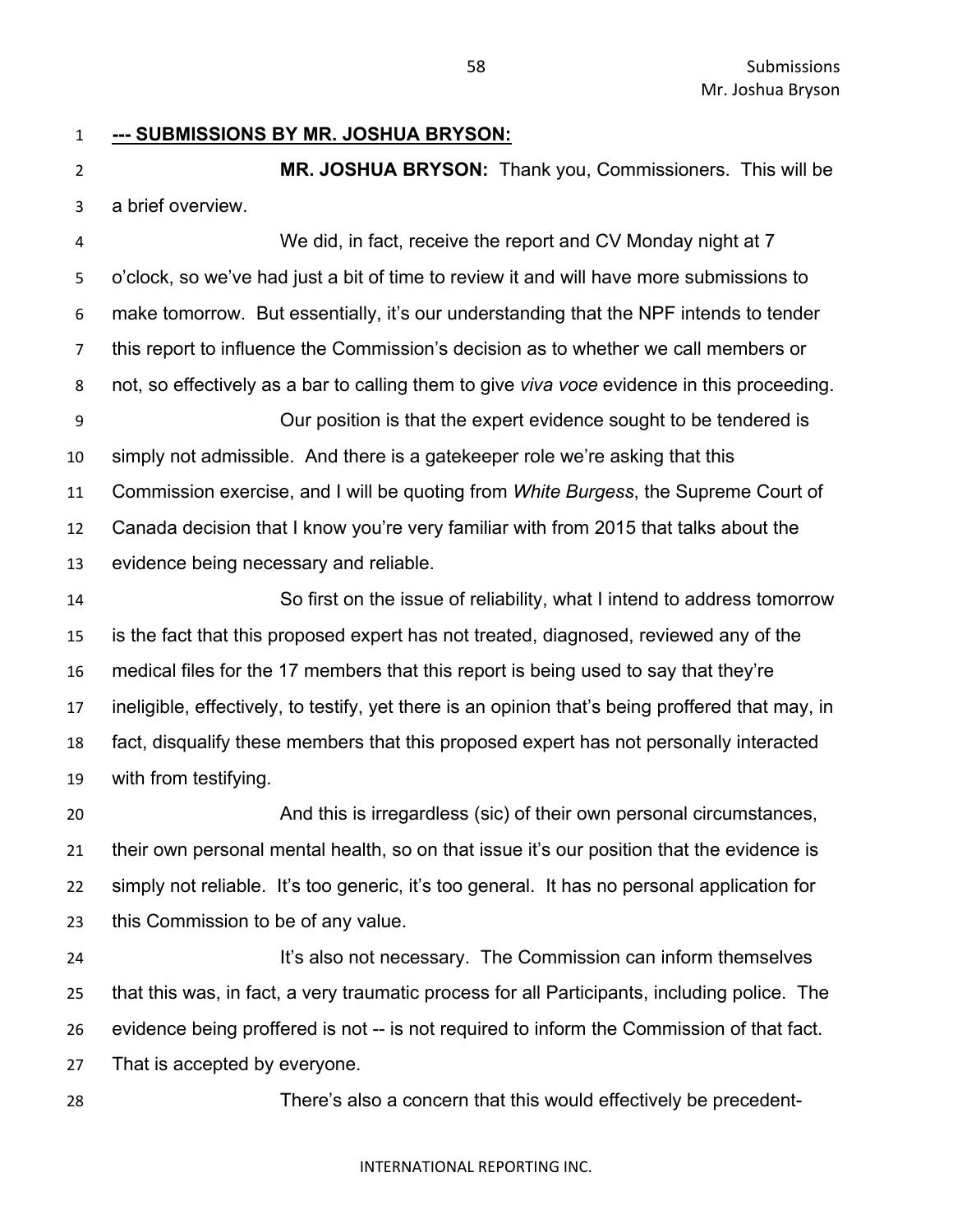setting. Police have a very difficult job. Part of that job often requires testifying in the course of violent crimes. The Major Crime Unit has to testify on homicides quite often. 3 It requires court testimony, and that's why they're often referred to as professional witnesses. To suggest that these members be disqualified from testifying, given the nature of the subject matter and their personal, hypothetical, experiences, is very concerning to the Participants. And, in our view, it acts as a bar for this Commission to fulfil its mandate, which is to understand what happened; why it happened; the circumstances of what happened; and making recommendations going forward. Professor Wigmore has a good quote about experts; "The expert must be a knower; he cannot merely be a guesser." This expert is guessing, given the expert's lack of information pertaining to each of these members. And we ask the Commissions to shy away from endorsing that generic expert opinion that's being proffered. And I'm also aware of the fact that most Participants -- I believe I all of us -- have issues with the qualifications that are being proffered by Dr. Carlton. Thank you. They're my submissions, subject to any questions you may have. **COMMISSIONER MacDONALD:** Yeah, just -- no, that's a helpful heads-up and we'll hear more tomorrow but it's helpful for us to at least know what the issues are before us. And I think Ms. Nijhawan indicated, and I get the sense that Participants' Counsel -- other Participants' Counsel would agree that we'd be putting the cart before the horse before we resolve this expert report issue. **MR. JOSHUA BRYSON:** Yes. **COMMISSIONER MacDONALD:** Thank you. **MR. JOSHUA BRYSON:** Thank you. **COMMISSIONER MacDONALD:** Well, thank you again, Mr. Bryson.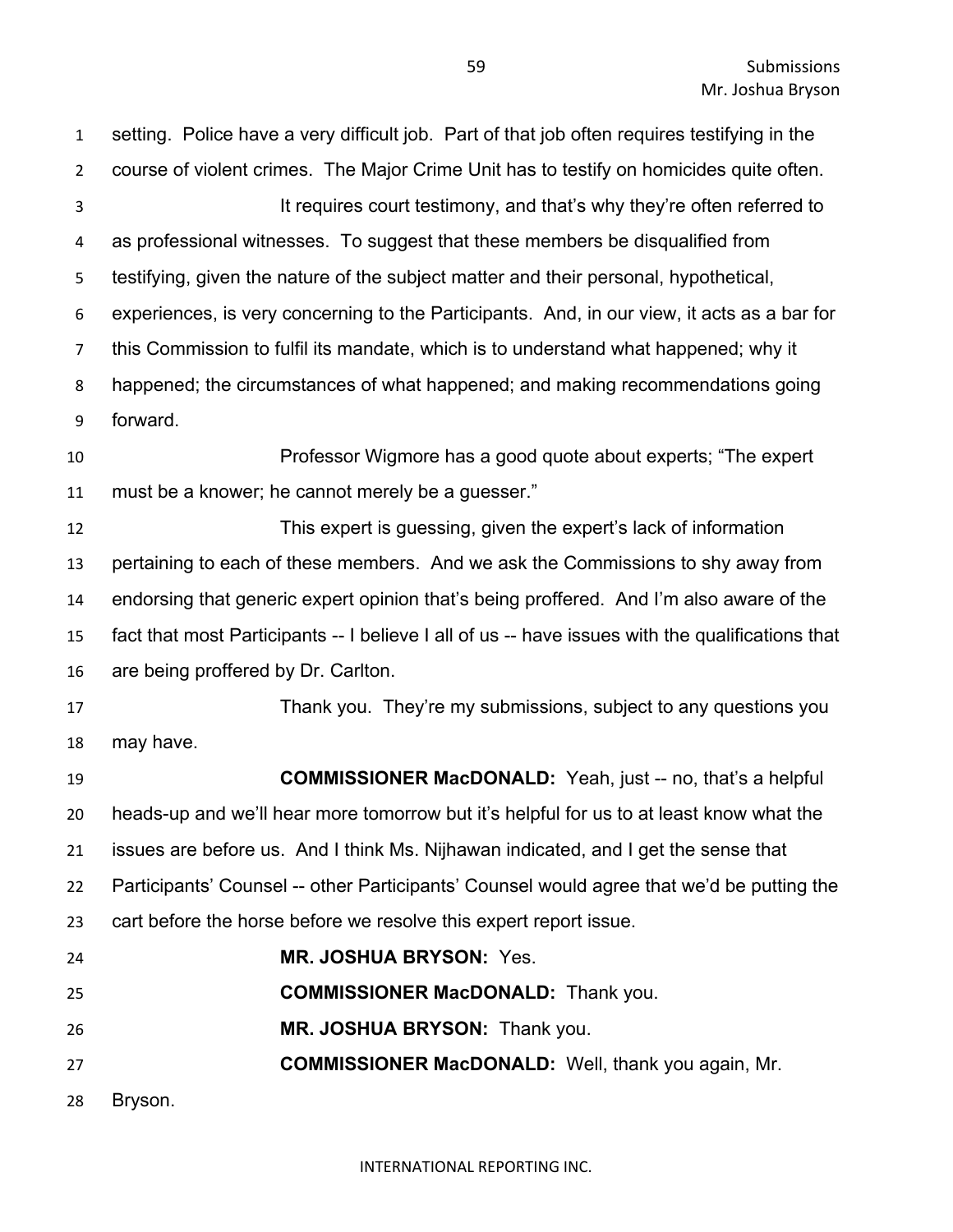| 1              | Ms. Hill?                                                                                 |
|----------------|-------------------------------------------------------------------------------------------|
| $\overline{2}$ | MS. EMILY HILL: Yes, I believe Mr. Pineo would like to address                            |
| 3              | this.                                                                                     |
| 4              | <b>COMMISSIONER MacDONALD:</b> Hello, Mr. Pineo.                                          |
| 5              | <u>--- SUBMISSIONS BY MR. ROBERT PINEO:</u>                                               |
| 6              | MR. ROBERT PINEO: Good afternoon, Commissioners.                                          |
| 7              | I just have two comments to make. The first is we endorse and                             |
| 8              | follow the recommendations that Mr. Bryson has just made.                                 |
| 9              | The other area that would speak to tomorrow, though, is more of a                         |
| 10             | general context -- of a general context nature, and that is the faith that the public and |
| 11             | the Participants have in this proceeding, in this Commission, bears directly on the       |
| 12             | quality of the participation of all of the witnesses and other participants. And I'm not  |
| 13             | sure that there would be a lot of faith in the ultimate findings and recommendations of   |
| 14             | this Commission if a blanket expert report was used to block critical evidence from       |
| 15             | being given.                                                                              |
| 16             | So, certainly, I think that has to be woven into the overall decision                     |
| 17             | that's made, because what's being requested here is that none of the first responders or  |
| 18             | RCMP members on the ground over those two days will be called to fill in gaps and         |
| 19             | resolve errors.                                                                           |
| 20             | And in looking at that, it really should be done on an individual                         |
| 21             | basis, if at all. So if Constable So-and-so is truly too traumatized to be able to speak, |
| 22             | that should come from his medical records and his evidence, and then perhaps another      |
| 23             | way to get his evidence could be fashioned. But we submit that it is contrary to the      |
| 24             | public interest to have a blanket blocking of those witnesses testifying.                 |
| 25             | Thank you.                                                                                |
| 26             | <b>COMMISSIONER MacDONALD:</b> Thank you, Mr. Pineo.                                      |
| 27             | MS. EMILY HILL: Ms. Miller?                                                               |
| 28             | MS. TARA MILLER: I have nothing further to add.                                           |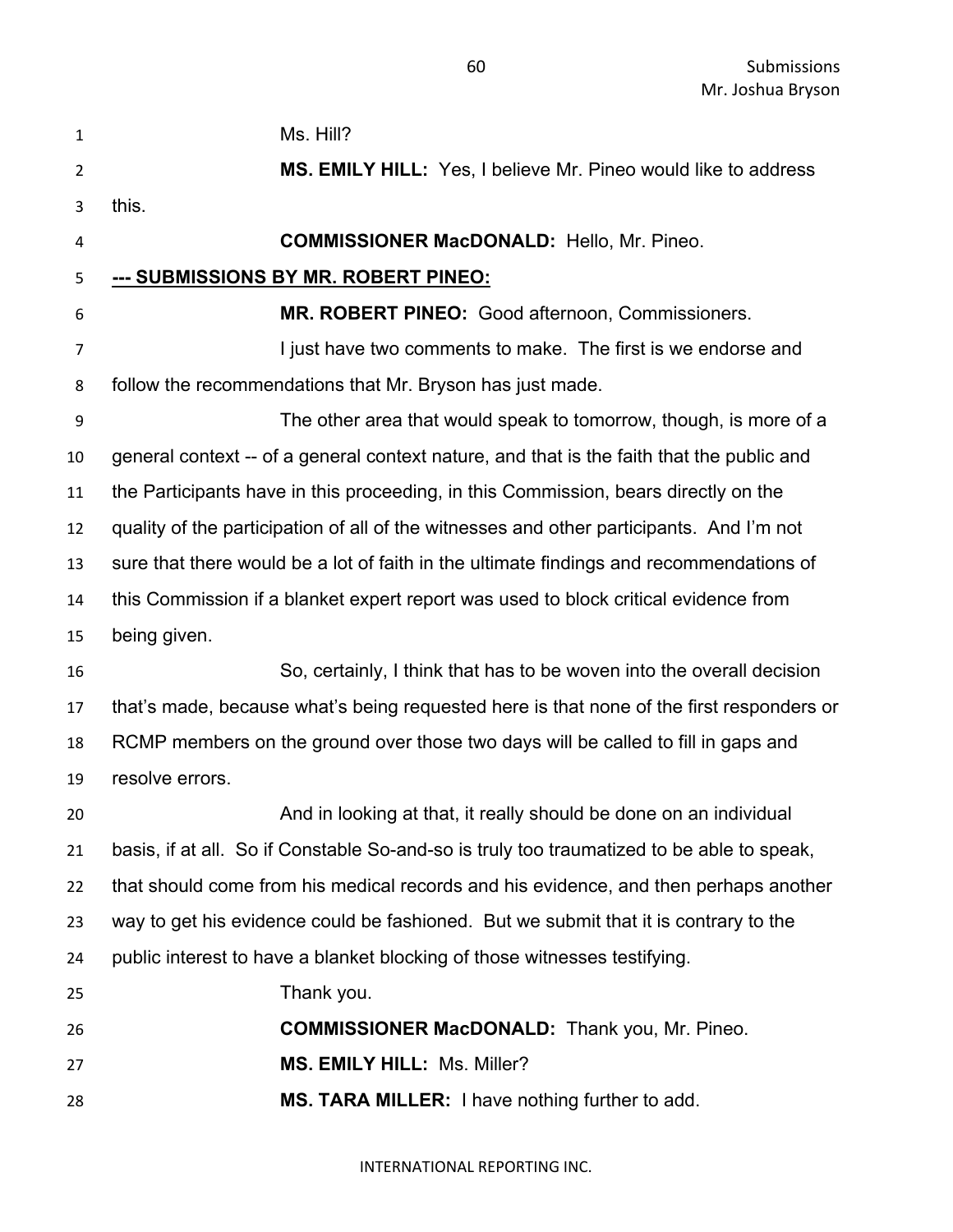**COMMISSIONER MacDONALD:** Okay, I don't think you can be heard so I will repeat what you said; you have nothing further to add and endorse the comments of the previous two Participant Counsel? Thank you. **MS. EMILY HILL:** And I think the final person who wished to address you on this point was Mr. Topshee. **COMMISSIONER MacDONALD:** Okay. For the benefit of the record, I'll repeat what you said. Mr. Topshee is saying in light of having heard the previous two presenters, that there's no need for him to add anything. So thank you. **MS. EMILY HILL:** Chief Commissioner, at this time I think our proposal would be that we adjourn and return tomorrow morning at 9:30, given the request by Participant Counsel to ask the proposed expert witness questions with regard to their qualifications. I think that Ms. Nijhawan has advised that the witness is available tomorrow morning at 9:30, and we would pick up on that point at that time and move through those questions before proceeding any further with regard to general applications for witnesses. **COMMISSIONER MacDONALD:** Thank you so much, Ms. Hill. So counsel are well aware of this but for members of the public who are following, I believe I mentioned in my opening remarks that, you know, commissions of inquiry such as these have to be nimble, and things come up and so it is today and

 we -- it is appropriate to deal with this expert issue before we start getting into the submissions proper, and thank you, counsel, for acknowledging that the best time to do hat -- we appreciate the heads-up, but the best time to do that is tomorrow morning, and that's what we'll do.

 So on that basis, we will break for today with our appreciation for all your submissions.

Thank you.